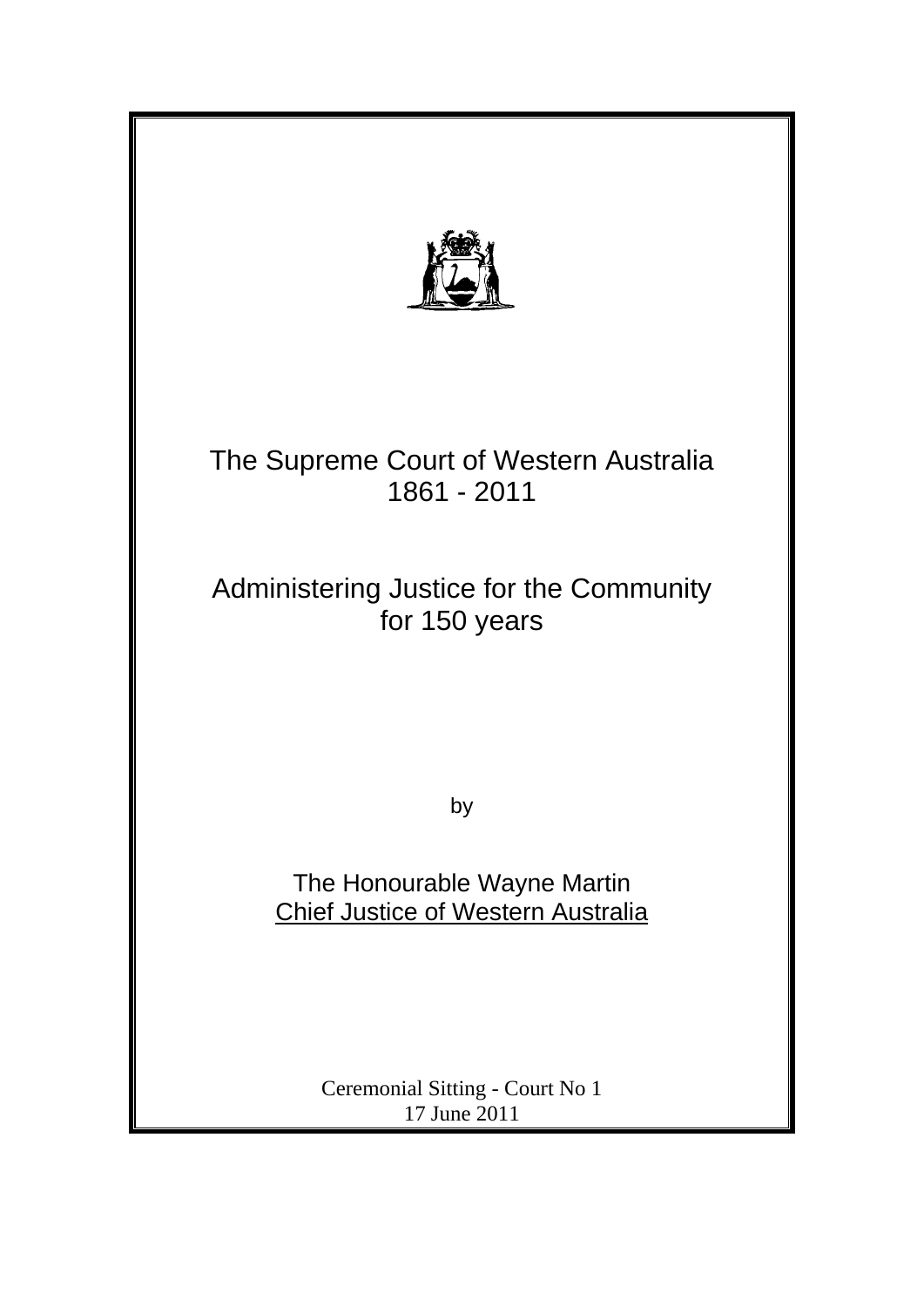The court sits today to commemorate the  $150<sup>th</sup>$  anniversary of the creation of the court. We do so one day prematurely, as the ordinance creating the court was promulgated on 18 June 1861, but today is the closest sitting day to the anniversary, which will be marked by a dinner to be held at Government House tomorrow evening.

## **Welcome**

I would particularly like to welcome our many distinguished guests, the Rt Hon Dame Sian Elias GNZM, Chief Justice of New Zealand, the Hon Terry Higgins AO, Chief Justice of the ACT, the Hon Justice Geoffrey Nettle representing the Supreme Court of Victoria, the Hon Justice Roslyn Atkinson representing the Supreme Court of Queensland, Mr Malcolm McCusker AO, the Governor Designate, the Hon Justice Stephen Thackray, Chief Judge of the Family Court of WA, His Honour Judge Peter Martino, Chief Judge of the District Court, President Denis Reynolds of the Children's Court, the Hon Justice Neil McKerracher of the Federal Court of Australia and many other distinguished guests too numerous to mention.

The Chief Justice of Australia, the Hon Robert French AC had planned to join us, but those plans have been thwarted by a cloud of volcanic ash. We are, however, very pleased that Her Honour Val French is able to join us.

I should also mention that the Chief Justice of New South Wales, the Hon Tom Bathurst, is unable to be present this afternoon, but will be attending the commemorative dinner to be held tomorrow evening.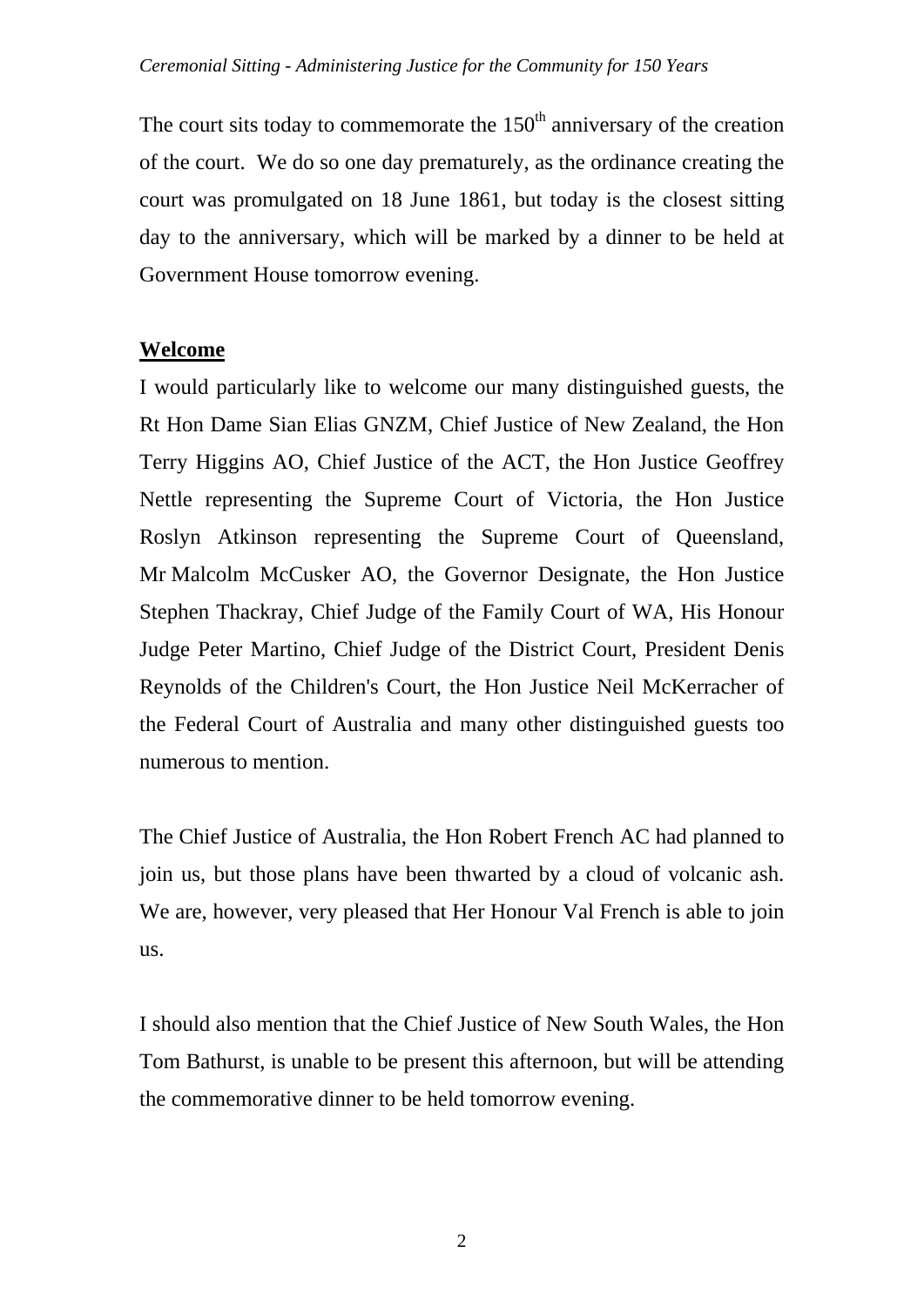I would also like to particularly welcome those who will address the court this afternoon being the Hon Christian Porter MLA, Treasurer and Attorney General appearing on behalf of the government, Mr Hylton Quail, President of the Law Society of WA and Mr Grant Donaldson SC, President of the WA Bar Association.

## **Acknowledgement of the traditional owners**

It is important that I commence by acknowledging and paying my most sincere respects to the traditional owners of not just the lands upon which we meet, but all the lands of the State that fall within the jurisdiction of this court, and their Elders past and present. Although it is not the usual practice to commence sittings of this court with such an acknowledgement, it is important that we do so today because the event which we commemorate came about as the direct consequence of the colonisation of the lands now known as Western Australia, and the consequential dispossession of the original occupants of those lands, who had been their traditional custodians for around 50,000 years. That time scale provides some perspective for the much shorter period of 150 years which we commemorate today, and appropriately places the period in which these lands have been occupied by settlers originally from Europe, and later from other continents, into the broader historical context.

The settlement founded by Governor Stirling in 1829 created an inevitable clash between the culture, laws and traditions of the settlers, and the culture, laws and traditions of the original inhabitants. The first settlers, perhaps understandably, had little or no appreciation of Aboriginal culture, law or tradition<sup>[1](#page-2-0)</sup>. Just as the High Court has pointed

<span id="page-2-0"></span> $\overline{a}$ <sup>1</sup> See the letter from Swan River Colony Settler J Akoy Davis, dated 20 January 1832, cited in Pamela Statham Drew's biography of James Stirling (UWA Press 2003), at 211.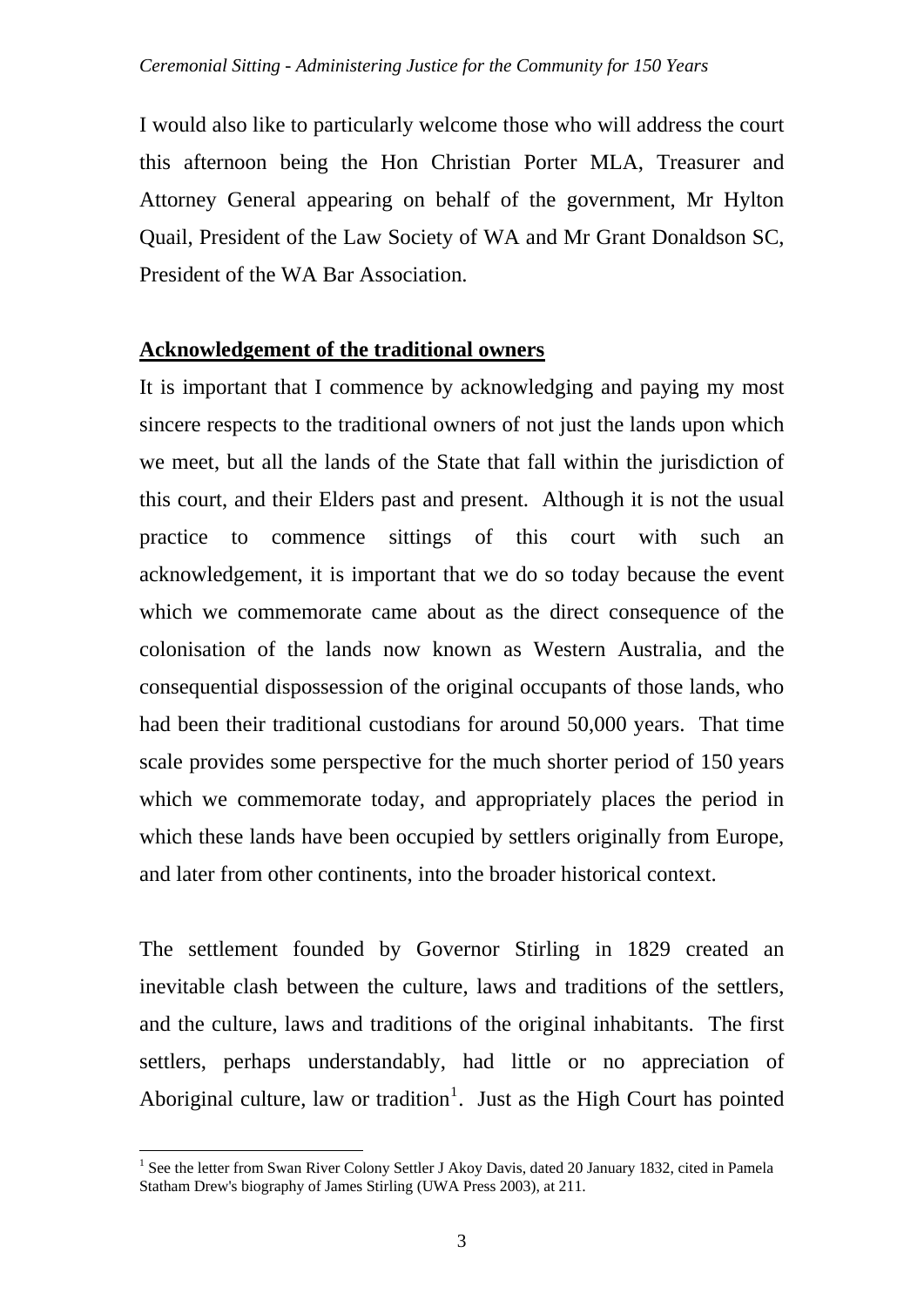out that the doctrine of *terra nullius* had no application to Australia<sup>[2](#page-3-0)</sup>, it is abundantly clear that the early settlers were quite mistaken in their view of Aboriginal culture and law. Perhaps because of their ignorance of Aboriginal law and culture, the colonists made no attempt to recognise or accommodate those matters within the legal system which they brought with them from England. Instead of compromise and accommodation, there was a head-on collision between two radically different cultures and legal systems. That clash led to confrontations and skirmishes which were sometimes bloody<sup>[3](#page-3-1)</sup>.

Of course the colonists prevailed, by force of arms, and the laws and culture which they imported have been dominant since the early days of the colony. The system of courts founded by Governor Stirling in 1829 has been a vital component of the systems for the enforcement of those laws, and this court has been at the apex of those systems since its creation in 1861. It is important to recognise and acknowledge that the creation of this court was a significant step in the process by which the original inhabitants of these lands were forcibly dispossessed and largely prevented from living in accordance with the laws, cultures and traditions which had governed their lives, and the lives of their ancestors, for tens of thousands of years prior to colonisation. The devastating consequences of that process for Aboriginal people and their descendants, presents this court, and the other courts of this State, with one of their greatest contemporary challenges - a matter to which I will return.

<span id="page-3-0"></span> $^{2}$  *Mabo v The State of Oueensland* (1992) 175 CLR 1.

<span id="page-3-1"></span><sup>&</sup>lt;sup>3</sup> One of the earliest and most significant confrontations was the conflict near Pinjarra on 28 October 1834, which white historians describe as "The Battle of Pinjarra", but which is described as the "Pinjarra Massacre" by Nyungar people.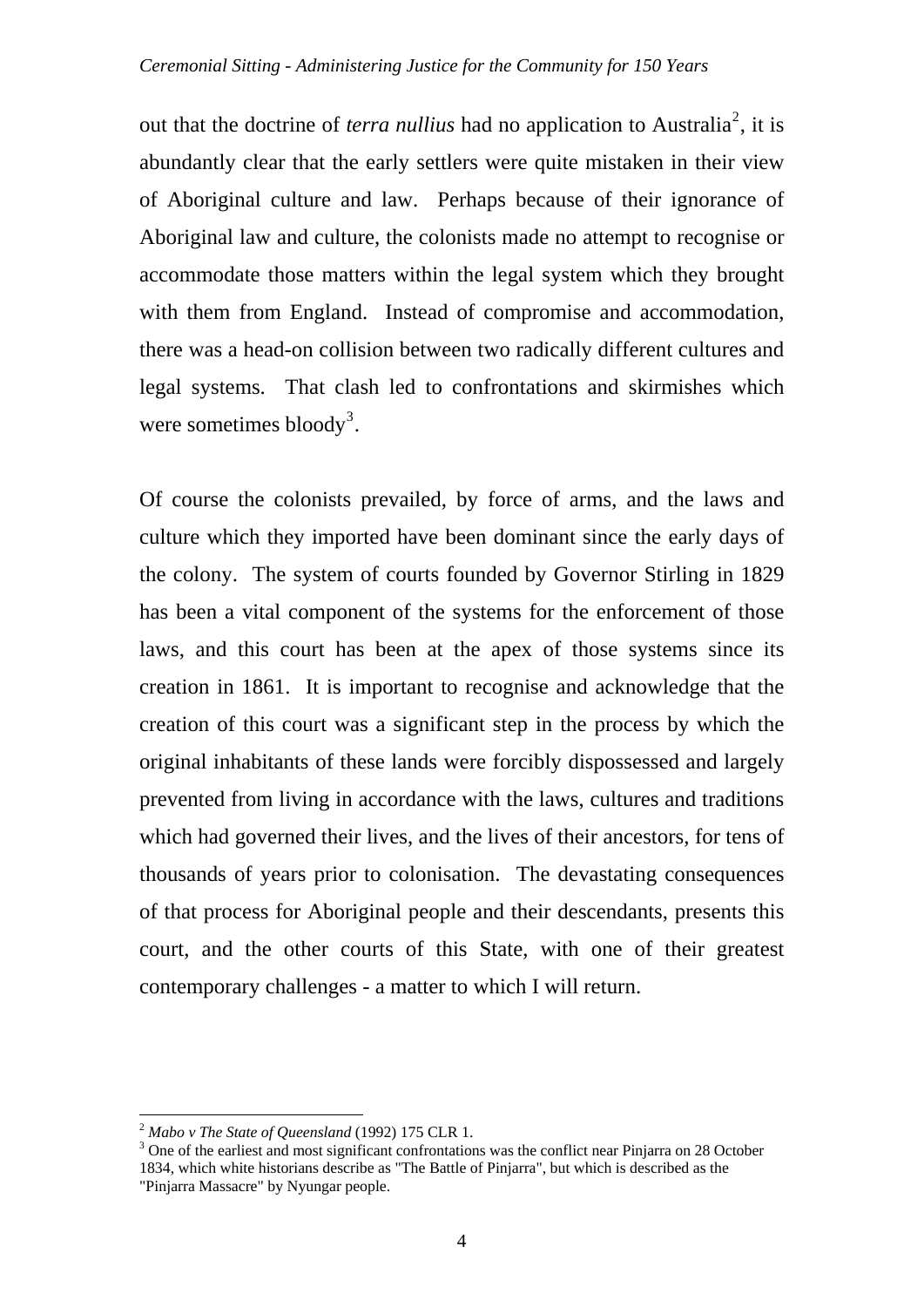That is why it is important that we commence today's sitting with the paying of our respect to all the Aboriginal peoples and language groups who live within the jurisdiction of this court. It is also why the unveiling of a piece of art which symbolises Aboriginal law and culture, by a prominent Nyungar artist, Mr Toogarr Morrison, is the centrepiece of the function which will follow today's sitting.

## **Serving the community**

This court exists to serve the community. In order to engage the broader community in the events marking our sesquiecentenary celebrations, in addition to this public sitting, we are opening the court to the public on Sunday, 19 June 2011, between the hours of 11 am and 4 pm. Historical artefacts will be on display, judges will be on hand to deliver short addresses on the history of the court, and areas of the court from which the public are usually excluded, including my chambers and some of the other judges' chambers and the holding cells will be open for inspection.

We are also deploying funds generously provided by the State Government, and for which we are most grateful, to subsidise visits to the Education Centre which operates in the Old Court House by schools which would not otherwise be in a position to meet the costs of travel and attendance, over a programme which will run from now until September and which will include art and essay competitions for visiting students. Selected entries will be published on our website.

## **The foundation of the Swan River Colony**

Captain Stirling set sail from England for what was to become the Swan River Colony in the *Parmelia* on 8 February 1829. This was some months prior to the passage of the legislation of the British Parliament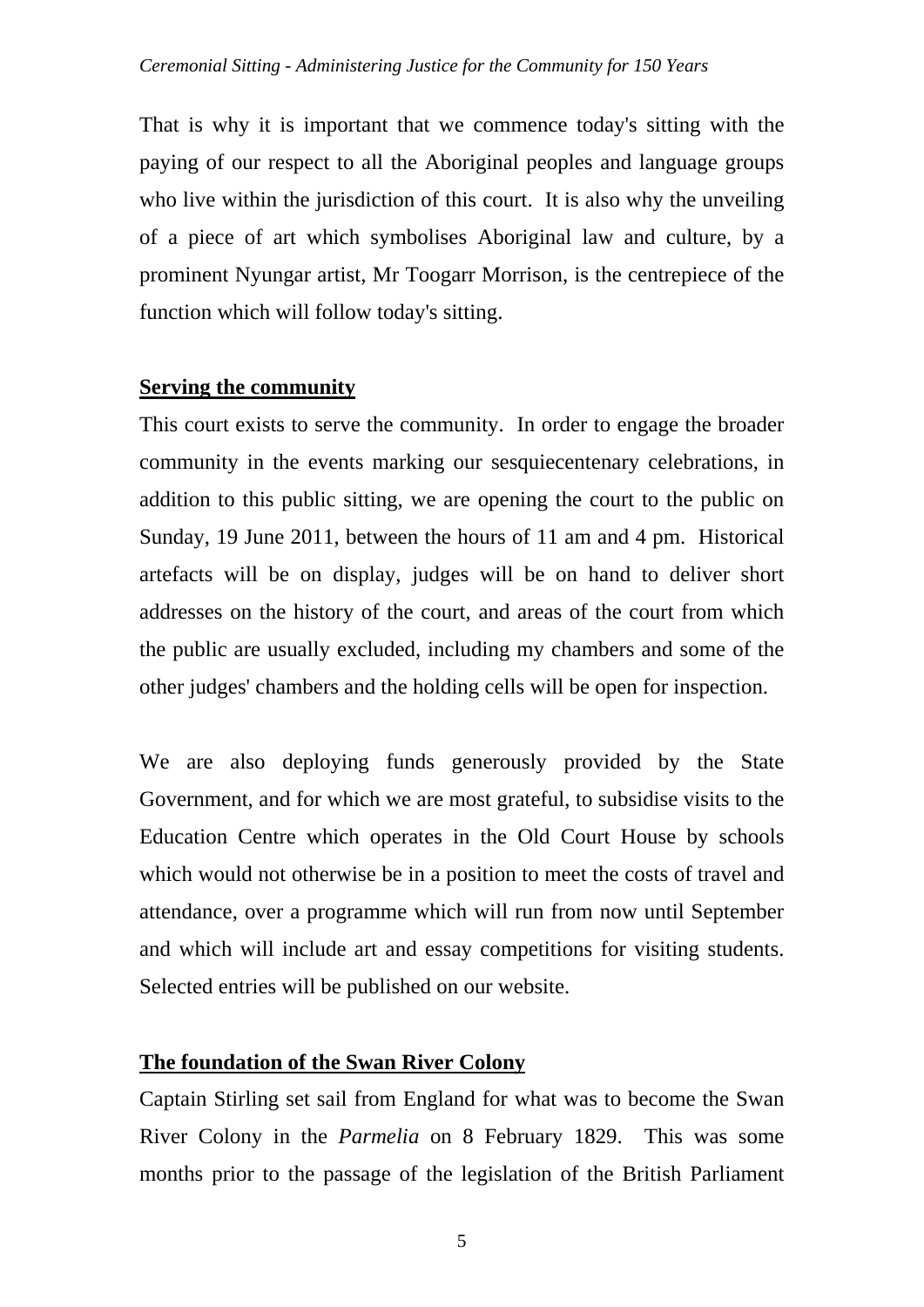which made specific provision for the establishment of the colony, and which named it Western Australia, and of which Stirling was unaware at the time he founded the settlement in June 1829. At the time he set out, all Stirling had was a very general instruction from the Secretary of the Colonial Office to take possession of the western part of New Holland, and to assume the title of Lieutenant Governor until a formal commission authorising the creation of a government could be despatched to him. Stirling relied upon this scant authority to assert dominion over the lands which he and his troops occupied in a proclamation which he read to assembled troops at Arthur's Head in Fremantle on 18 June 1829, in which he purported to apply all the laws of the United Kingdom to all the lands of the colony. Some indication of the contemporary attitude towards Aboriginal people is to be found in that part of the proclamation which expressly provided that the laws of the United Kingdom would apply to any person committing an offence against the Aboriginal inhabitants of the lands "as if the same had been committed against any others of His Majesty's subjects".

## **The first court in the colony**

Ignorant of the Act which had been passed, and to which I will shortly refer, Stirling appears to have been under the view that he had no authority to create systems for the enforcement of law and order, as on 25 August 1829, he wrote to the Parliamentary Under Secretary for Colonies urging that early provision be made for the punishment of crime and the administration of justice in civil cases<sup>[4](#page-5-0)</sup>. . However, notwithstanding his apparent lack of authority, disorder within the colony prompted Stirling to appoint 14 police constables and eight Justices of the

<span id="page-5-0"></span> 4 See Russell - A History of the Law in Western Australia, 11.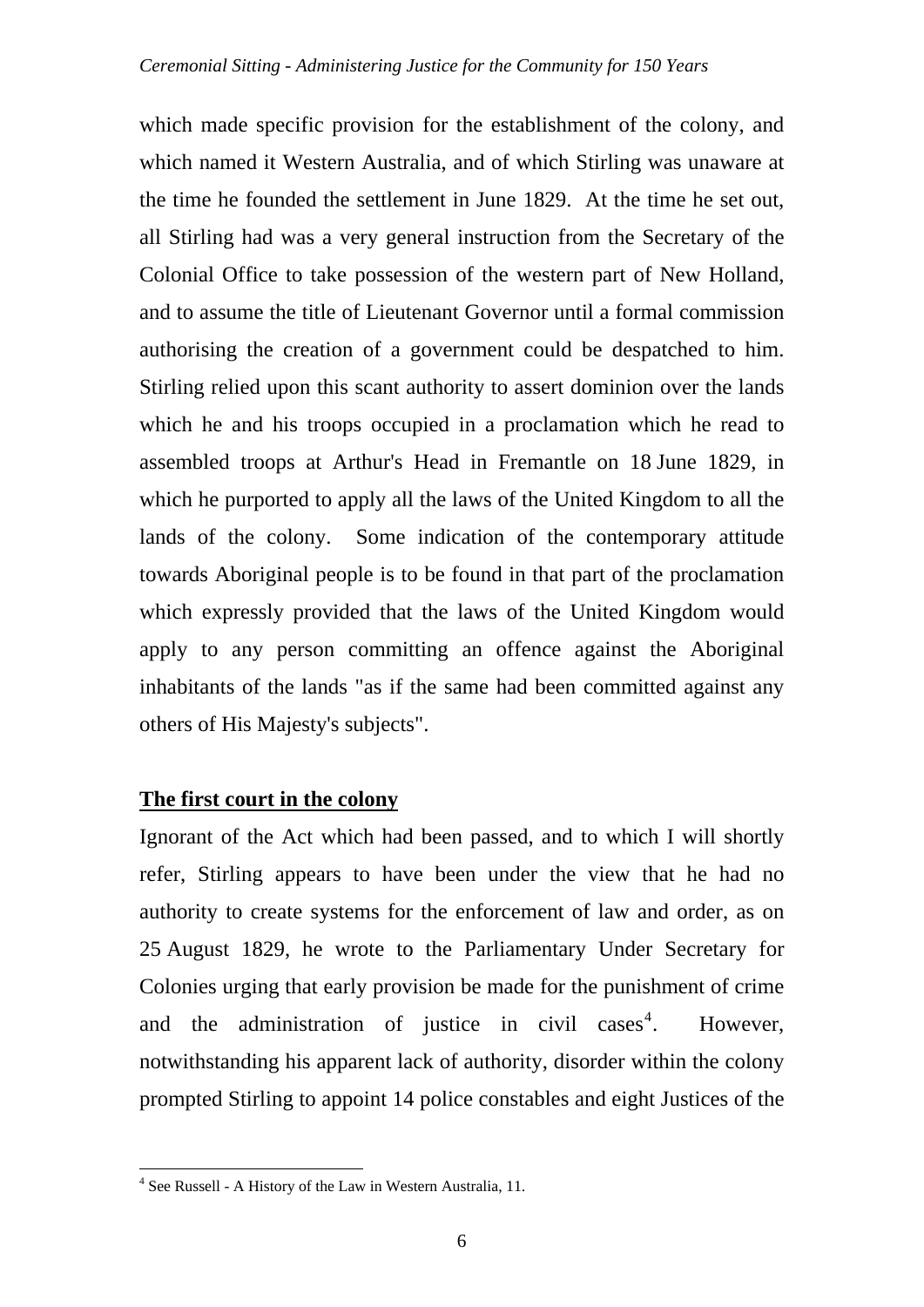#### *Ceremonial Sitting - Administering Justice for the Community for 150 Years*

Peace to administer law within the fledgling colony, by a notice issued on 9 December 1829.

Two of the justices had legal qualifications. William Henry Mackie, who was 31 years of age, had been educated at Cambridge although never called to the Bar. He was appointed Chairman of the Court of Quarter Sessions at a salary of £290 per annum. The other justice with legal qualifications was Alfred Hawes Stone, who was 28 years old when he arrived at the colony. He was appointed to a position which was the equivalent of clerk of the court, although it carried with it a right of private practice. Two years later he was joined by his younger brother, George Frederick Stone, who will be mentioned again a little later. Alfred Stone founded a dynasty which provided four generations to the legal profession of Western Australia, including Sir Edward Stone, who was Chief Justice between 1901 and 1906.

Although public disorder had forced Stirling to act to create a criminal court before the arrival of his commission from England, he deferred the creation of a Civil Court until that commission had arrived.

## *The Western Australia Act (1829)*

The legislation which I have mentioned, providing "for the government of His Majesty's settlements in Western Australia, on the western coast of New Holland", was passed by the UK Parliament on 14 May 1829, some months after Stirling had set out from England and shortly before he arrived off the coast of Fremantle. Interestingly, the legislation contained what is now described as a "sunset clause" as it remained in force only until the end of the next session of Parliament after 31 December 1834. The preamble to the Act referred to "divers of His Majesty's subjects"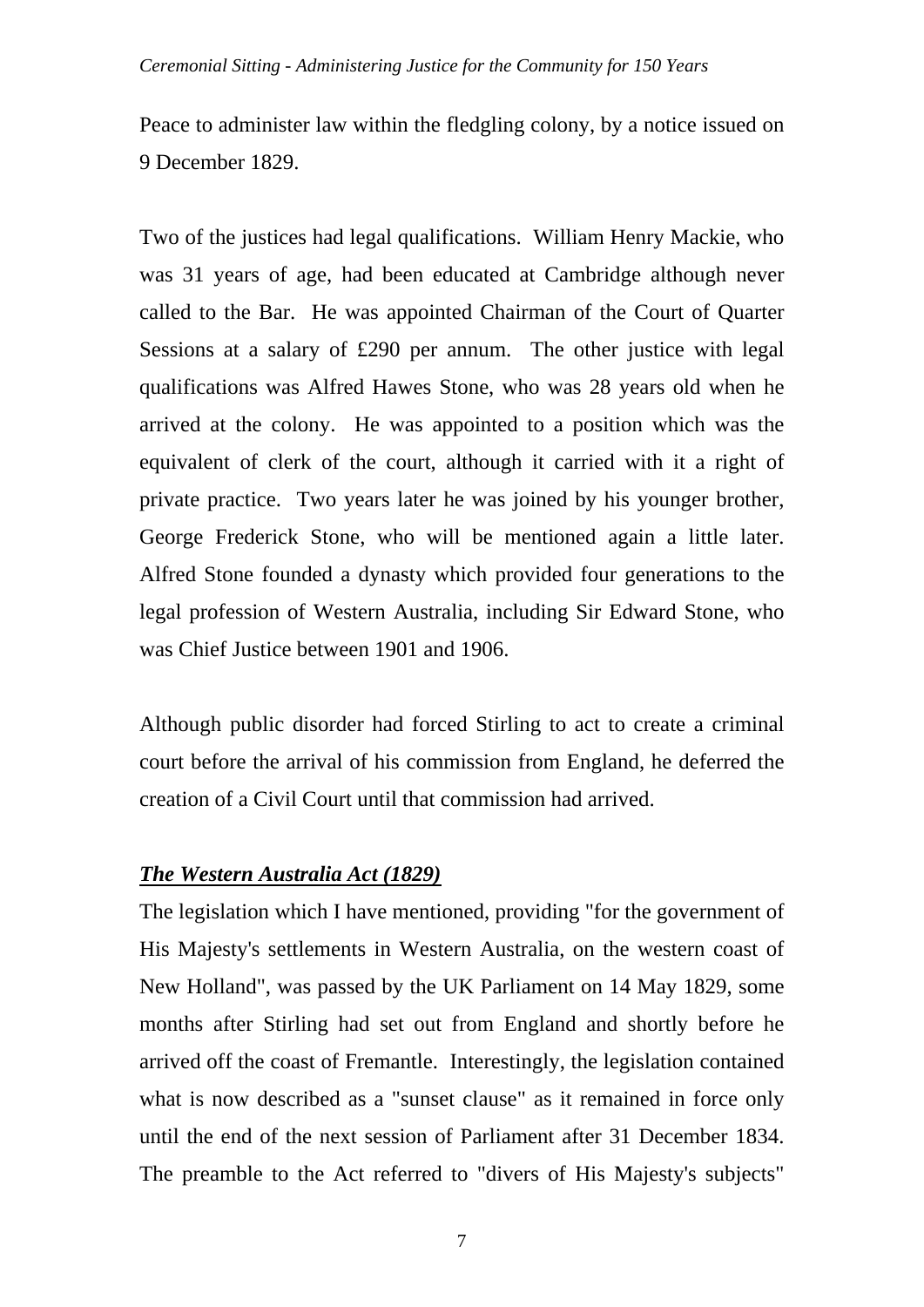having effected a settlement "upon certain wild and unoccupied lands on the western coast of New Holland and the islands adjacent" to be known by the name of Western Australia. The lands may have been wild but they were certainly not unoccupied. The Act authorised the Crown to issue orders authorising and empowering any three or more persons resident within the settlement:

"To make, ordain and establish all such Laws, Institutions, and Ordinances, and to constitute such Courts and Officers as may be necessary for the Peace, Order and good Government of His Majesty's Subjects and others within the said Settlements."

## **Stirling's Commission**

Despite Stirling's regular entreaties for formal authority, no Order in Council was issued pursuant to the authority conferred by the Western Australia Act until Stirling's commission, appointing him Governor and Commander in Chief of the new colony was issued on 4 March 1831. Fortunately, given that Stirling had by then already appointed Justices of the Peace and police constables, his commission conferred that authority upon him and also gave him:

"Full power and authority where you shall see cause or shall judge any Offender or Offenders in any criminal matters or for any fines or forfeitures due under Us, fit objects of our mercy to pardon all such Offenders and to remit all such Offences, fines and forfeitures, Treason and wilful murder only excepted in which case you shall likewise have power upon extraordinary occasions to grant reprieves to the Offenders until and to the intent our royal pleasure may be known."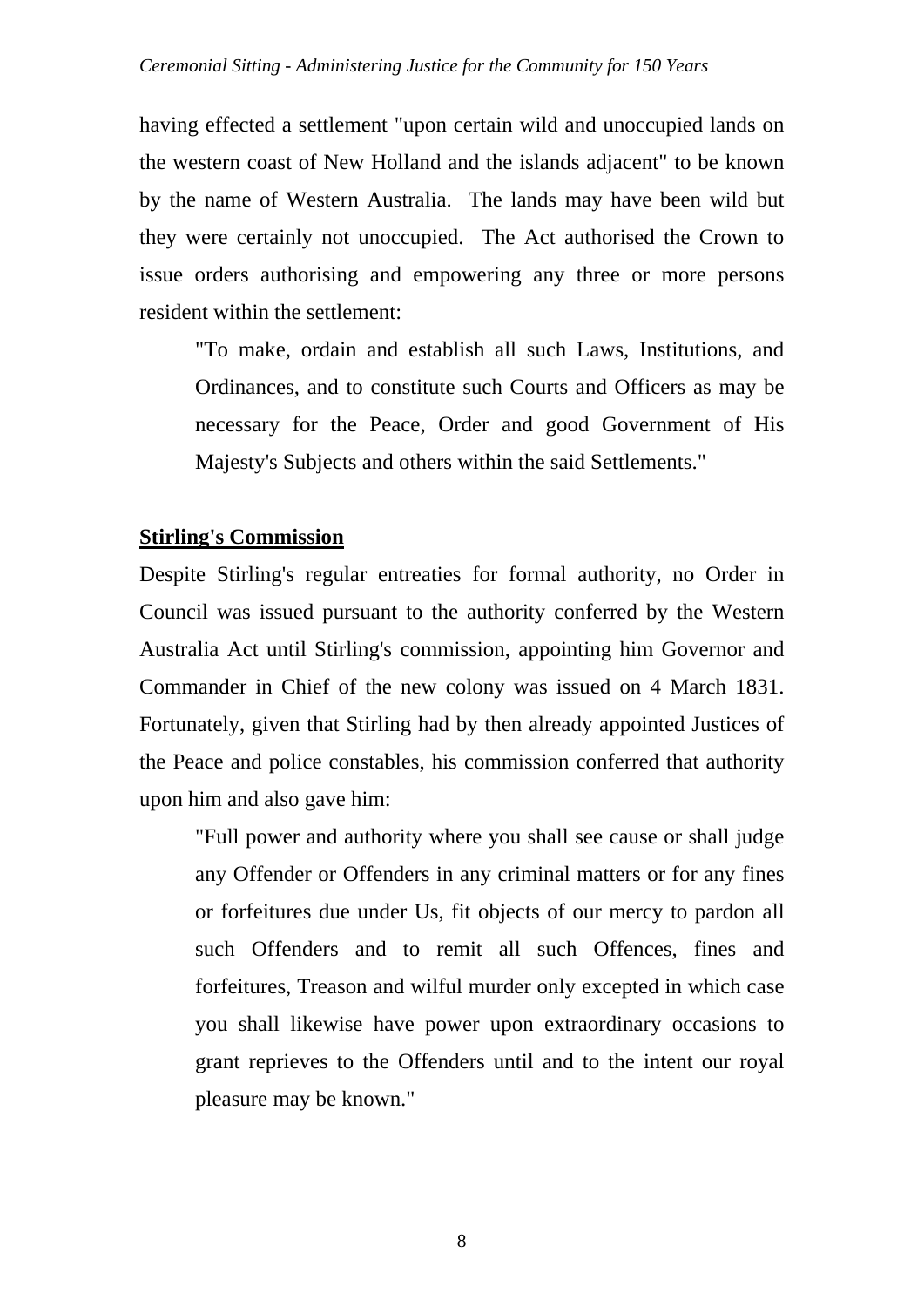Interestingly, this commission contains the first reference to the Supreme Court of Western Australia, in the context of the reference to those provisions of the Act of 1829 which authorised the constitution of courts for the colony. However, it was to be another 30 years before a court bearing that name was created.

The commission also made provision for the colony to be governed by the senior Executive Councillor if there were no Lieutenant Governor appointed, and if the Governor were absent from the colony, but on the proviso that:

"It is nevertheless our Will and pleasure that no Judge of any of our Courts of Judicature shall in any case take upon him the Administration of the Government."

This approach to the separation of powers may have been motivated by the writings of Montesquieu, but seems out of step with the then structure of government in England, in which senior members of the judiciary took active roles in both the executive and legislative branches of government. At all events, it is not an attitude which persisted, and ever since the second Chief Justice of Western Australia was appointed in 1880, it has been the practice for the Chief Justice also to serve as Lieutenant Governor<sup>[5](#page-8-0)</sup>

## **Stirling's Instructions**

Stirling's commission was despatched to him with two other significant documents. The first was a formal set of instructions which contained 34 numbered clauses containing detailed stipulations as to the manner in

<span id="page-8-0"></span> $\overline{a}$  $<sup>5</sup>$  I am currently serving as Administrator of the State pending the appointment of Governor Designate</sup> McCusker.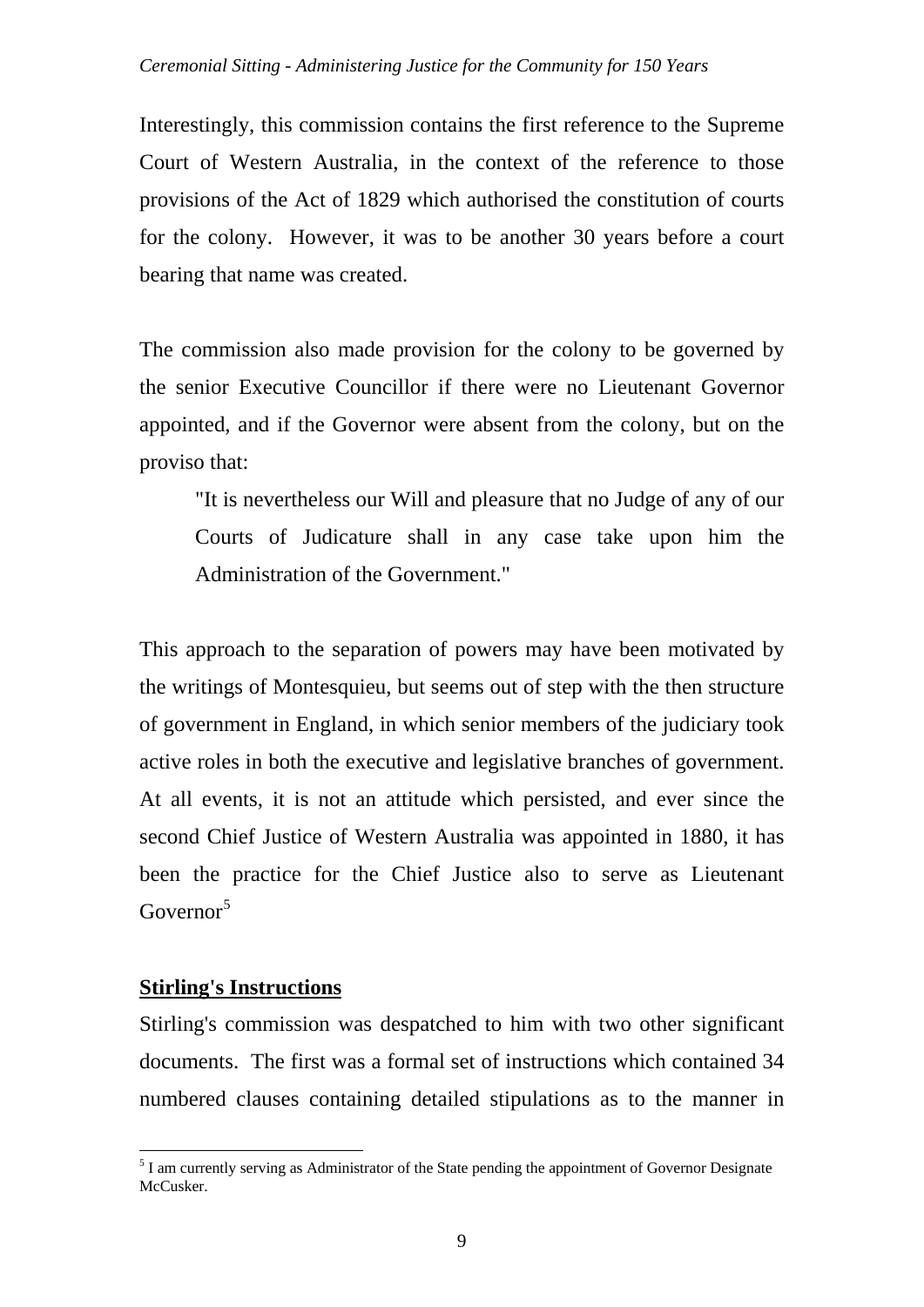which the powers conferred by his commission were to be exercised. The second was a letter from the secretary of the Colonial Office, Lord Goderich, responding to three unanswered letters which Stirling had sent requesting authority to create a system of courts (which Stirling had in fact gone ahead and done anyway, at least in respect of criminal courts). The letter enclosed a copy of the *Western Australia Act*, drawing attention to the authority which it conferred for the creation "of all necessary courts". The letter also explained that by the terms of the commission which had been issued under the authority of that Act, the persons who were to be chosen to assist Stirling were to comprise not only a Legislative Council for the passage of laws, but also an Executive Council for his assistance in the administration of the government of the colony. The letter informed Stirling that the Western Australia Act was necessary because:

"The Royal Authority was not competent to the creation of a Legislature except by Popular Representation, nor to the establishment of Courts constituted on different principles from those of Westminster Hall. The Colony not being yet right for Institutions of this nature, it was necessary to invoke the aid of parliament to render legal the establishment of a Legislature and Tribunals of a more simple, though less popular character."

### **The instruction to create courts**

Stirling's view of the importance of the immediate creation of a system of courts was apparently shared by Goderich. Goderich wrote that:

"Amongst the earliest objects of the attention of the Council will be the institution of Courts and Justice, exercising jurisdiction in all cases, civil and criminal, arising within the Settlements. This is a power to the exercise of which they are especially called by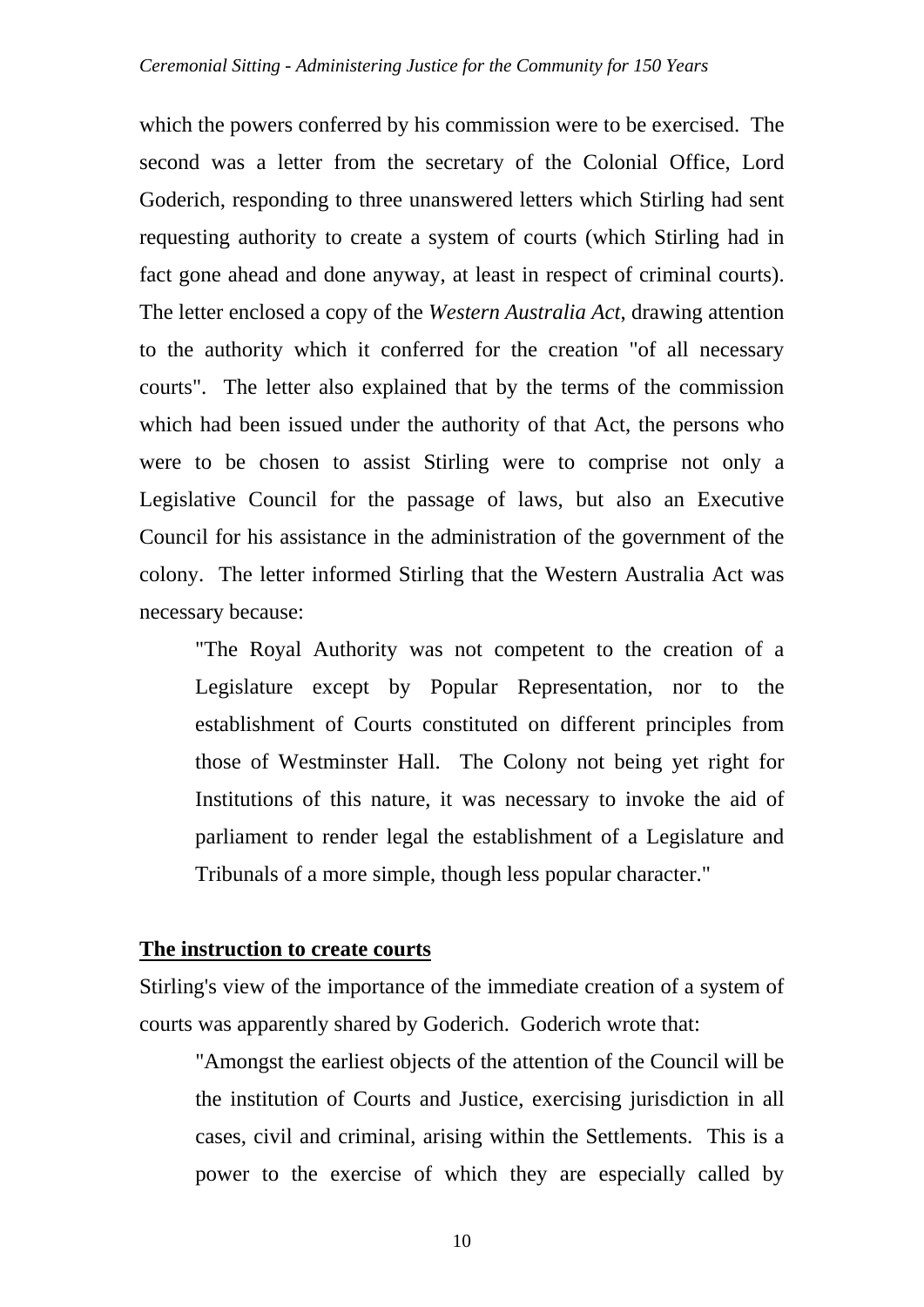Parliament, and to which effect must be given with the least possible delay."

Goderich acknowledged that the creation of a system of courts by a Legislative Council made up of those without legal training or experience might be difficult. He justified that course in the following terms:

"In imposing this task upon yourself and other Gentlemen not regularly educated to the practice of the Law, as a profession, His Majesty's Government may at first sight seem to be making a very unreasonable demand. To regulate whatever relates to the administration of Justice, of course, presupposes so exact and comprehensive an acquaintance with the whole business of Jurisprudence, as is possessed by a comparatively small number even of those who have made the Law their peculiar study.

I should therefore have been happy to relieve you from so arduous and inappropriate an office. But great as may be the difficulty of instituting Courts without a profound knowledge of Law, the objections to undertaking that duty in this Country without the advantage of the minute local information essential on such an occasion, has appeared even yet more formidable."

#### **The utmost simplicity and economy**

This was, of course, Goderich's way of saying politely - "Over to you". However, he went on to provide some observations which he thought would be of assistance to Stirling in the performance of this "very unreasonable demand". He commenced by referring to complaints with respect to the complexity, technicality and expense associated with legal proceedings which have a very familiar ring.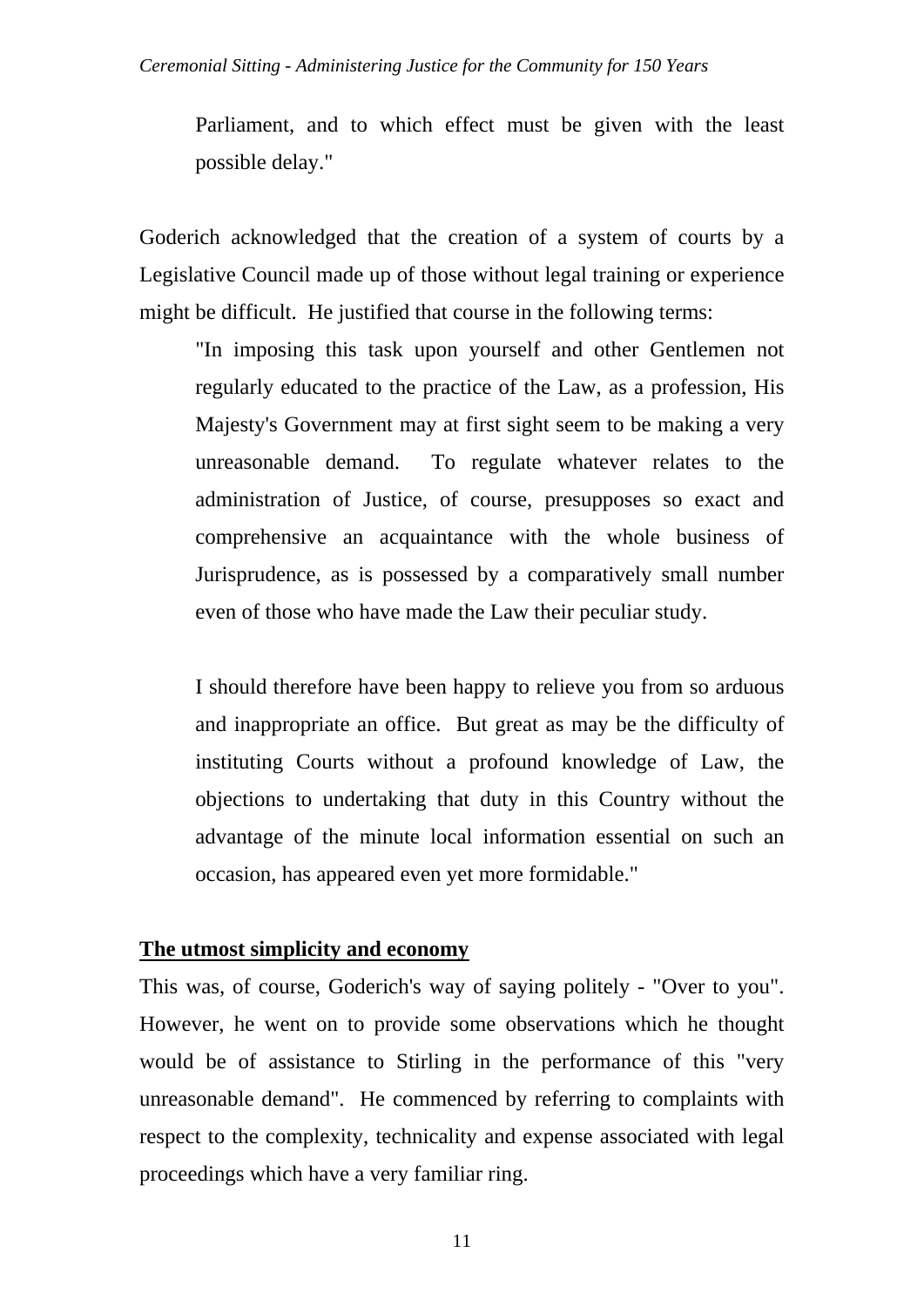"It is almost needless to say that the administration of the Law both Civil and Criminal in England is encumbered with a multitude of forms, and attended by a degree of expense, which have recently attracted the anxious deliberations of Parliament, and of His Majesty's Government. If the same system were transferred to an Infant Colony, it would, of course, be subversive of the very end it was designed to promote. Whatever may be the advantages, real or imaginary, of the complex Judicial processes, which prevail in the Courts in Westminster Hall, it will be at once admitted that in Western Australia Justice should be administered with the utmost possible degree of simplicity and economy."

It seems clear that Goderich was not enamoured of the procedures adopted by the courts at Westminster. His plea for the law to be administered in Western Australia "with the utmost possible degree of simplicity and economy" is one that we should strive constantly to achieve.

Goderich went on to suggest to Stirling that the Colonial Office had addressed the problem of creating courts in the colonies of New South Wales and Van Diemen's Land but did not consider those models fit for imitation in Western Australia because Western Australia was not a penal colony. As Goderich observed:

"The character of the Convict Population exacted deviations from the English mode of Trial in Criminal cases which nothing but that very peculiar exigency could have justified."

12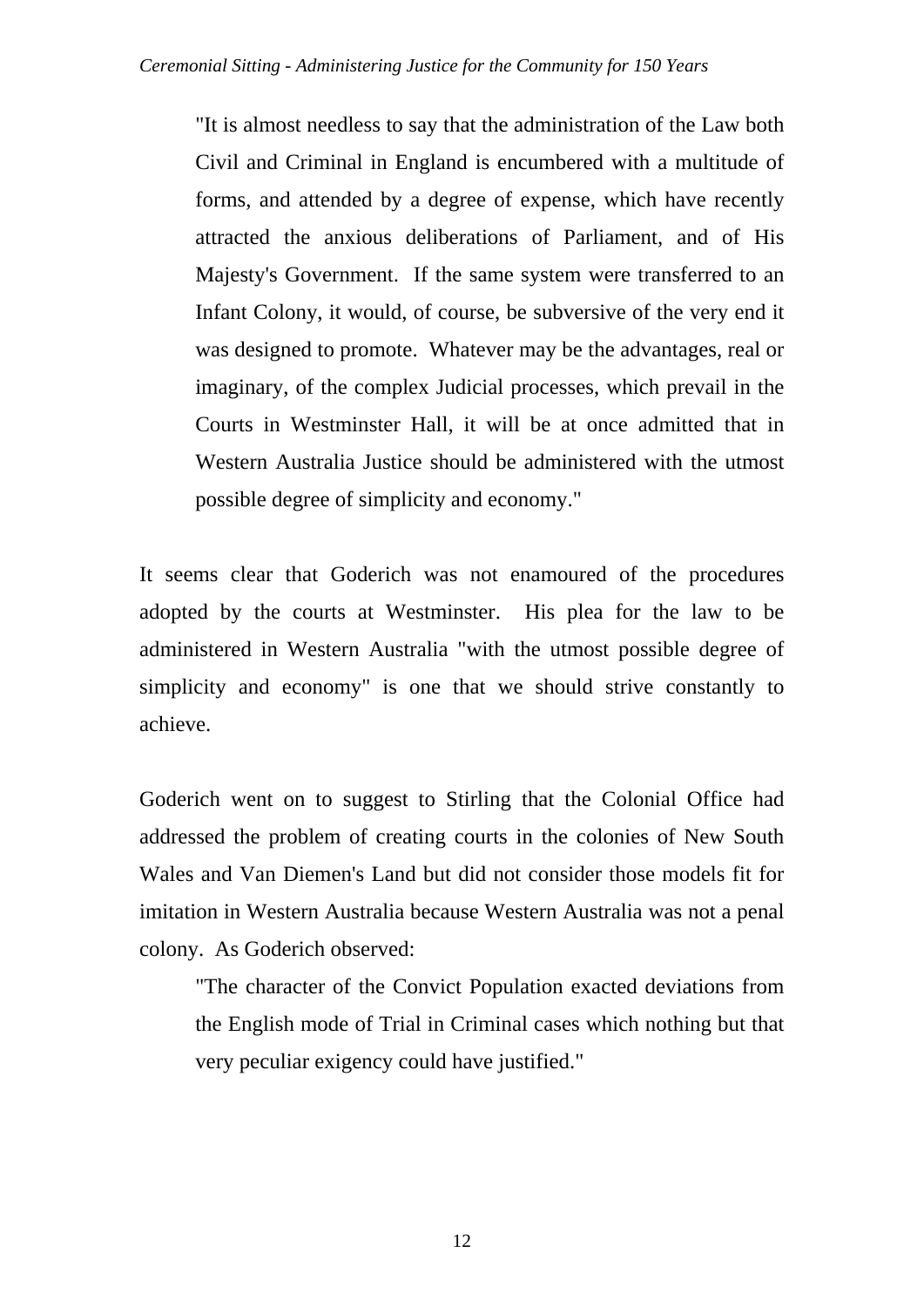#### **The appointment of Judges**

In relation to the appointment of judges to serve in the courts which Stirling was to create, Goderich warded off any possible request by Stirling for the Colonial Office to source and fund an appropriately qualified lawyer from England. He wrote in these terms:

"To provide for the Constitution of the Courts it will be scarcely a more difficult office than to select proper Persons on whom the duty of presiding in them must be devolved. At no remote period it will of course be necessary to appoint one professional Lawyer at least as Judge. For the present, it may not be necessary to incur that expense. The transactions of life in a Colony so recently settled, must be exceedingly simple, and I see no reason to doubt that, for some short period at least, Justice may be satisfactorily administered by the same body of Gentleman whom you appear to have nominated as Magistrates, or by such of their number as are most distinguished by probity, general education and aptitude for business. From amongst Persons of this description, you will select, at your own discretion, such as you may deem best qualified to act as Judges. That occasional errors will be committed, must of course be anticipated, and for those mistakes which result from an unavoidable ignorance of the positive Rules of Law, you will make every allowance. But with a firm purpose to administer Justice impartially, and with a Patient attention to the merits of every controverted question brought under their cognisance, I entertain no doubt that Judges, so chosen, will promote the general interests of Society, and protect the Rights of Individuals until the arrival of that time when in Western Australia, as in more advanced countries, the administration of the Law shall occupy the entire time and attention of Persons devoted exclusively to that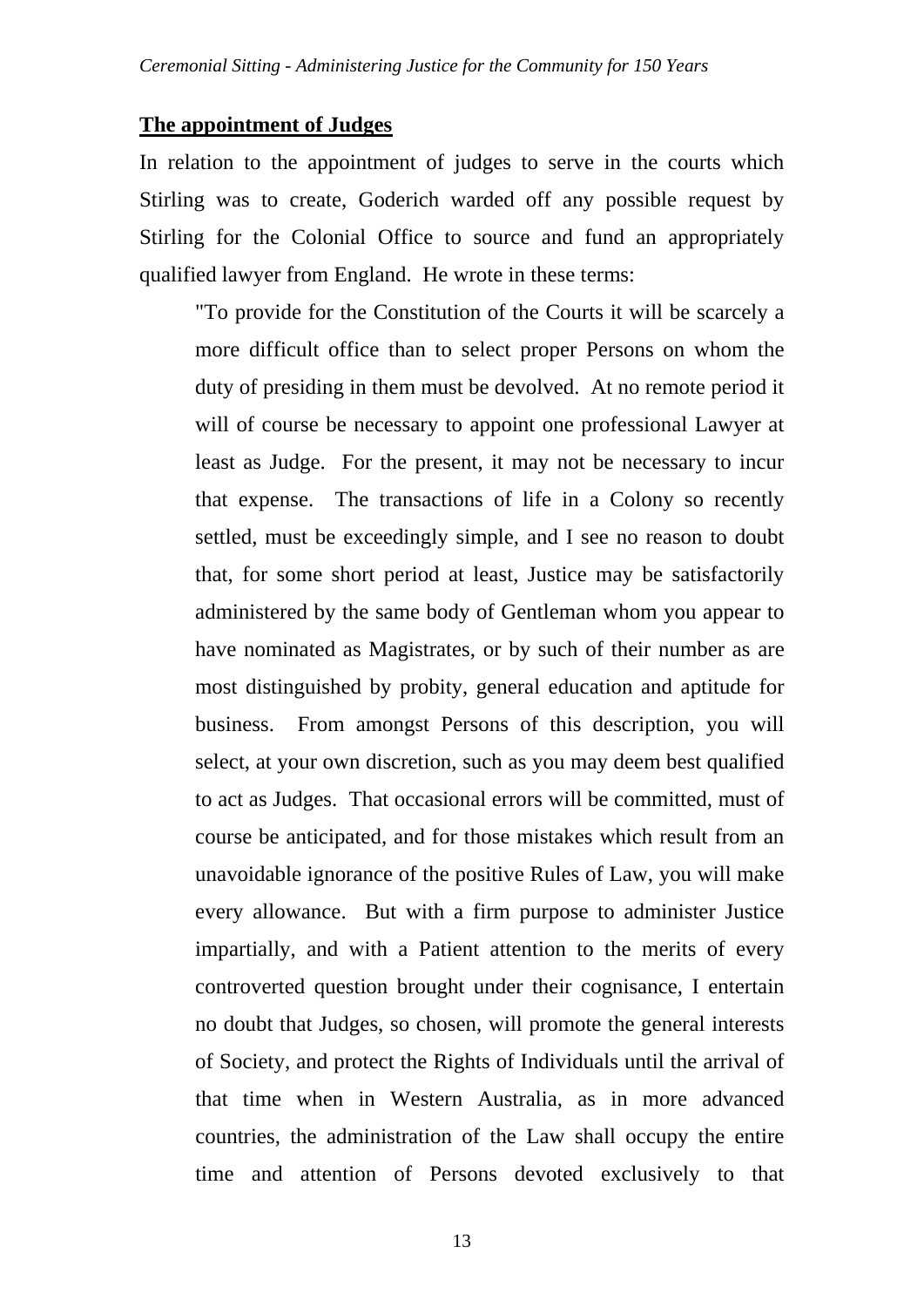profession. In any event, the more alarming violation of the public Peace, and all palpable encroachments on private property, will be effectually repressed, and an object of the first importance in Society will thus be secured to a very great extent, even though in an imperfect manner."

In other words, Goderich was advising that rather than defray the expense of despatching a professional lawyer to serve as judge in the colony, the Colonial Office was prepared to accept that mistakes would be made.

The economic theme was maintained in another paragraph in the letter which advised Stirling that the cost of administering justice in a new colony was to be defrayed exclusively by fees levied by the courts.

# **The Civil Court**

Stirling's commission and accompanying instructions did not arrive in the colony until early 1832. Upon their arrival, Stirling created the Executive Council and the Legislative Council, made up of precisely the same persons, and which were authorised by his commission. The first legislative action of that Council was the creation of a court to exercise civil jurisdiction, termed the Civil Court. Some indication of the priorities of the early colonists can be gleaned from the fact that this was the first act of the newly-appointed Council.

George Fletcher Moore, who was the third person to arrive in the colony with legal qualifications (having arrived in October 1830) was appointed Commissioner of the Civil Court on 17 February 1832. Like Mackie, who was Chairman of Quarter Sessions, he was an Irish protestant although, unlike Mackie, he had been admitted to the Bar.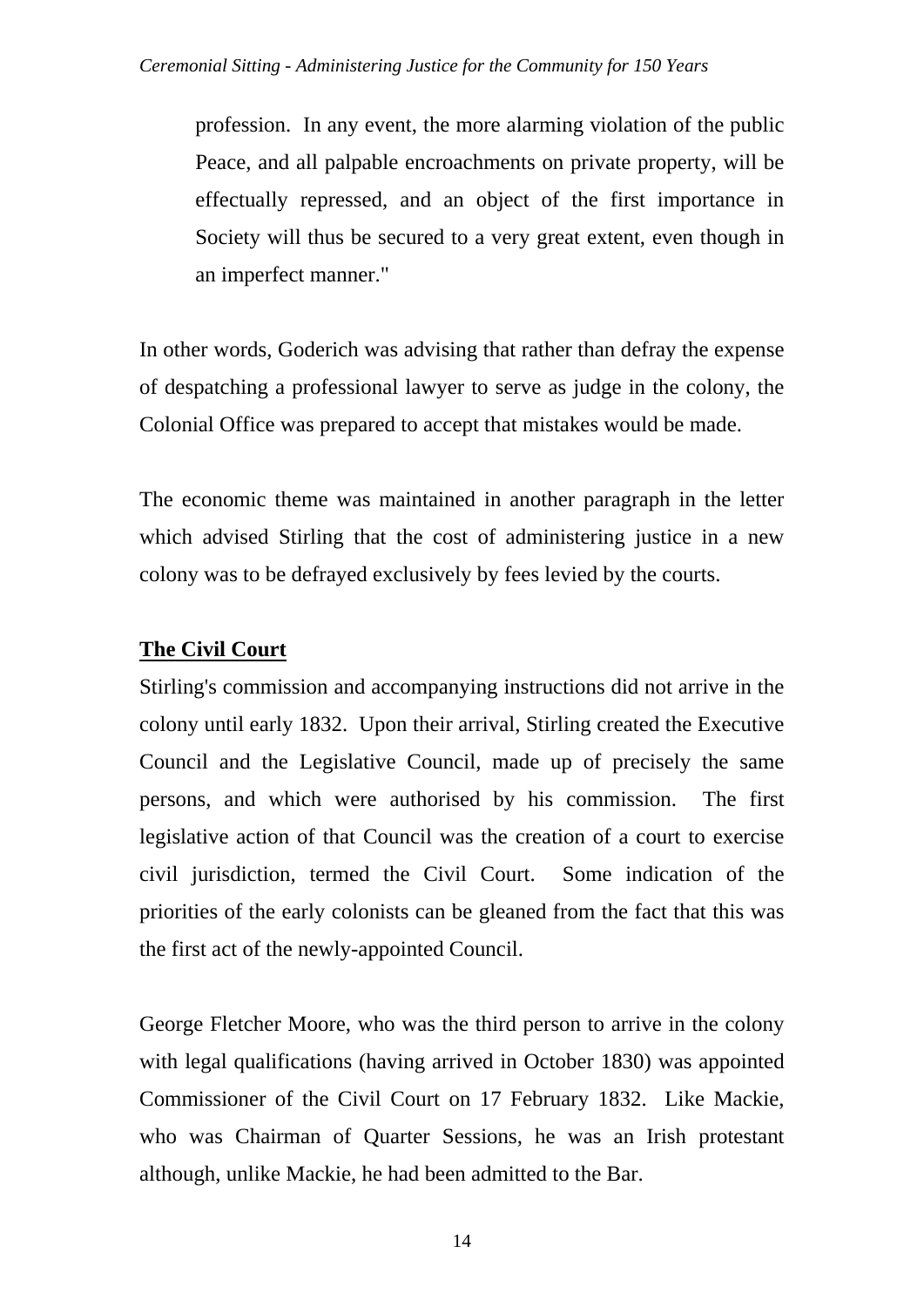Moore was appointed on an annual salary of £300 a year, which was £10 more than Mackie's starting salary. It can be inferred from a letter written by Moore's father shortly after his appointment that he was not pleased with his salary. Moore's father wrote:

"I find by my son's last letter that the Governor has been pleased to appoint him Judge of the Civil Courts of Western Australia at a salary which I am sure no man, no lawyer at home, will covet - at a salary that will not afford him a horse - not so much as many noblemen in England pay their servants."

The legislation establishing the Civil Court vested it with all the jurisdiction within Western Australia that was enjoyed by the common law courts in England together with the power to grant probate of wills, and authorise the administration of estates and powers with respect to the appointment of guardians "over the Persons and Property of Infants, Idiots and Lunatics". The failure to specify that the court was also invested with equitable and prerogative jurisdiction was later to become a source of controversy, indeed it became the cause of the creation of the Supreme Court. However, it seems clear that it was simply assumed that the court had plenary civil jurisdiction until almost 30 years later.

The ordinance provided that all pleadings in the court were to be oral, and that cases involving a subject matter with a value great than £20 were to be tried with a jury. If the value of the subject matter exceeded £100, there was a right of appeal to the Governor in Council.

## **A busy Civil Court**

The Civil Court was busy from its inception. Enid Russell observed that: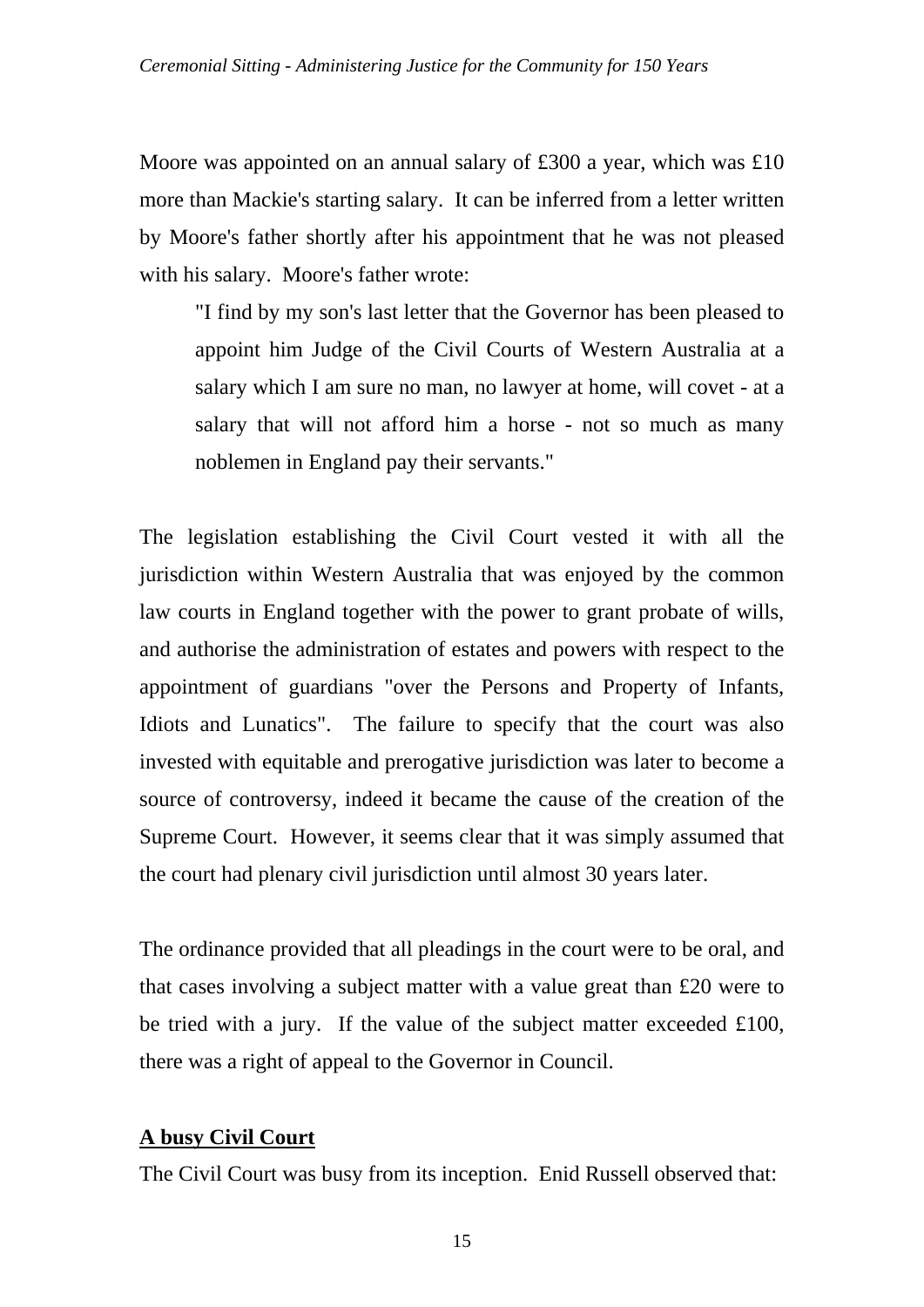"It is apparent from the record books and the early newspapers that during the years 1832 to 1836 the volume of litigation was out of all proportion to the population."

She postulates that:

"The lack of other forms of amusement may have been one inducing factor and the smallness of the population no doubt made it certain that personal quarrels would be widely discussed and kept alive."[6](#page-15-0)

The business of the court from its inception is corroborated by an entry in Moore's diary from February 1832. He wrote:

"I have already sat four times: the average number of cases has been about 15 each day; some of them trifling, and some important and complicated; the pleadings are oral; the case is heard in a week after its commencement; judgment is given immediately; the costs of court in each case are very trifling, and a man may have his case tried, judgment given and execution and sale within a fortnight."

We have some way to go to match those standards of expedition.

Business did not abate following the creation of the court. In 1833, Moore wrote that instead of sitting the two days a week which he had allotted for hearings:

"This week I have been obliged to sit from Tuesday to Saturday, day after day, commencing at 10, and sitting some days until 7; for people are as fond of litigation here as in the parent state."

<span id="page-15-0"></span><sup>6</sup> Russell, page 114.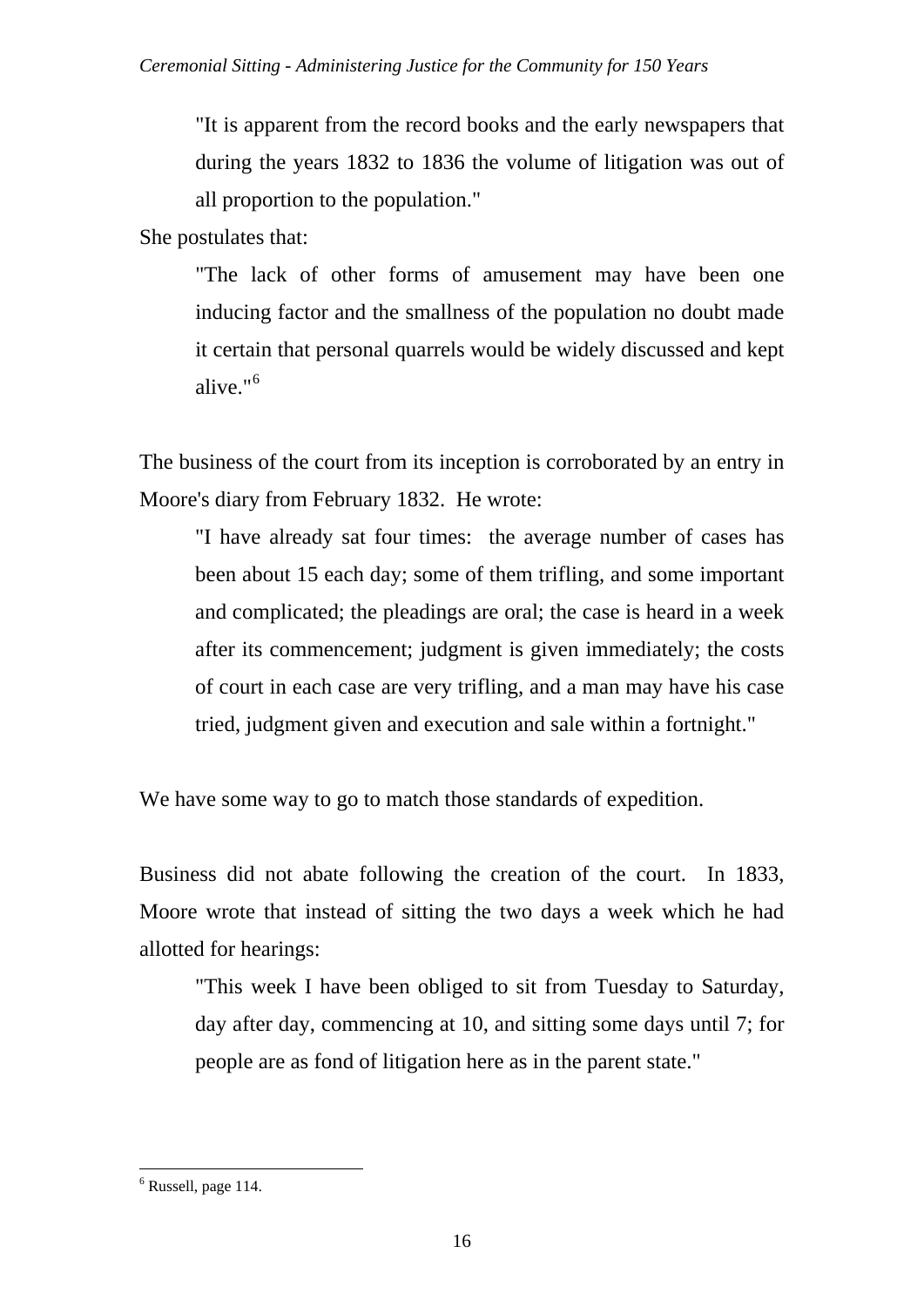# **A busy Criminal Court**

The Court of Quarter Sessions over which Mackie presided was equally busy dispensing criminal justice. Mackie was apparently fond of ensuring that trials were completed at one sitting. In 1841, the *Perth Gazette* recorded that an 18 hour trial had finished at about 3 am. The paper reported:

"At one point the prisoner stirred the jurymen from their late night torpor so that they would listen to his defence."

This practice was also recorded by Chief Justice Sir Edward Stone, in the memoirs of his boyhood<sup>[7](#page-16-0)</sup>:

"The criminal court very seldom adjourned before 10 o'clock at night. Knowing the late hours kept by the court, the Registrar, who was a very methodical gentleman, always brought refreshments in the shape of sandwiches and a little flask of wine. After a short adjournment he would partake of this and then indulge in 40 winks."

As Bolton and Byrne point out, the Registrar to whom Sir Edward Stone was referring was his Uncle Alfred.

# **Premises**

 $\overline{a}$ 

The Court of Quarter Sessions sat in Fremantle and in Perth, whereas the Civil Court sat mainly in Perth. For the first seven years of the colony, the Anglican church known as the "rush church" was used for court sittings in Perth. Its walls were made of rush, and its roof was thatch. The building was not weatherproof, and on days of heavy rain the court

<span id="page-16-0"></span><sup>&</sup>lt;sup>7</sup> Reported in Bolton and Byrne - History of the Supreme Court of Western Australia from 1861-2005.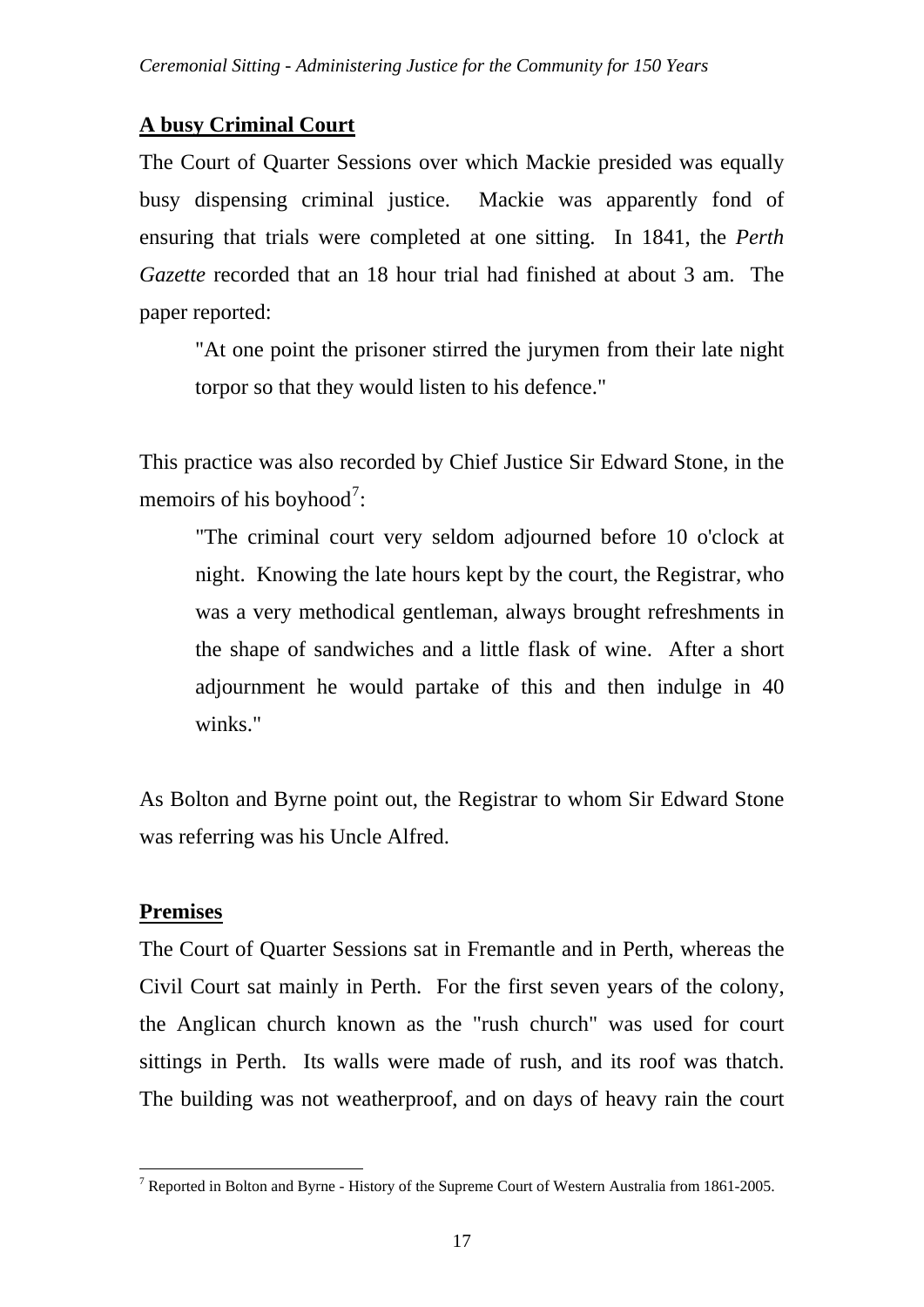had to sit in the Registrar's office<sup>[8](#page-17-0)</sup>. Interestingly however, the rush church was situated on the corner of Hay and Irwin Streets. The Central Law Courts and the District Court building are located on the same intersection today.

The premises used in Fremantle were no more satisfactory. In 1835, the *Perth Gazette* described them in these terms:

"The building is not worth noticing as a public edifice and the general arrangement of the Justice room reflects but little credit on the sheriff whose duty we believe it is to attend to these matters … the dark hole called the grand jury room appeared to us to be in a most unwholesome and filthy state."<sup>[9](#page-17-1)</sup>

The inadequacy of the premises used for court business caused Stirling to commission the construction of a purpose built courthouse. The site chosen was on the bank of the Swan River adjacent to the commissariat store, which was itself adjacent to the pier in the river, served by Pier Street. The court building was designed by Henry Reveley, a civil engineer, who had also designed the commissariat store. Reveley also designed the Round House at Fremantle.

The building was completed in December 1836, at a cost of £736. Significantly more than that has been spent on recent renovations to the building, including the replacement of its shingle roof. Happily, however, it still stands and is the oldest building still extant within the City of Perth. It and the Round House are the only surviving examples of Reveley's work. Several months after the courthouse opened, Stirling

<span id="page-17-0"></span><sup>&</sup>lt;sup>8</sup> Bolton and Byrne at 10.

<span id="page-17-1"></span><sup>&</sup>lt;sup>9</sup> Bolton and Byrne at 13.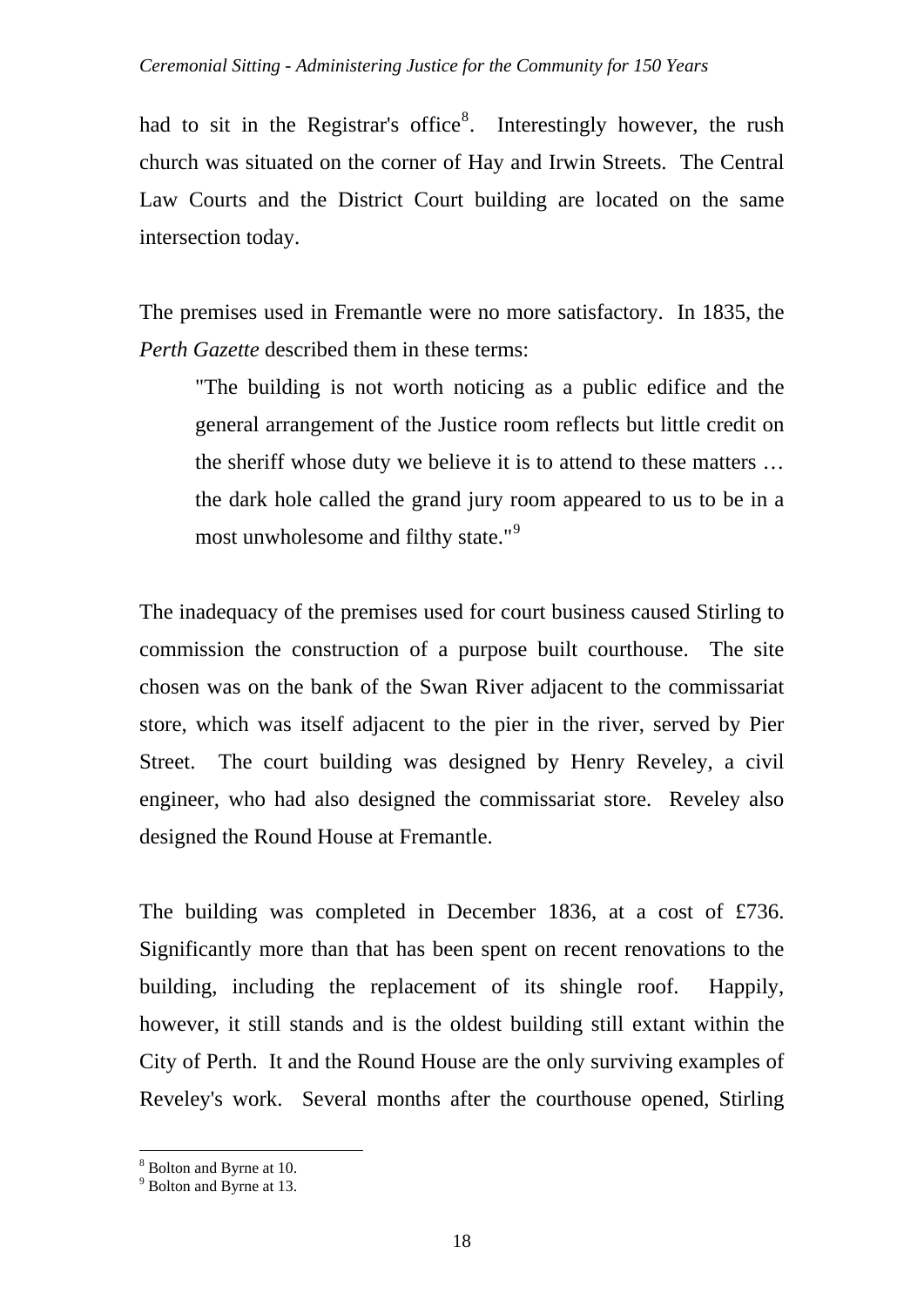was chastened by the Colonial Office for not having sought approval prior to proceeding with its construction.

The shortage of buildings in the new colony resulted in the continuation of the joint use arrangements that had existed in relation to the rush church, and the building was used for religious services when not in use as a courthouse. It was also used for community gatherings, including a piano recital given by Bishop Salvado for the purpose of soliciting funds for the monastery at New Norcia.

### **Colourful business - a duel**

As I have mentioned, the courts of the new colony were extremely busy from their inception. Their business was varied and colourful. Colour was added by two legally qualified Scots who had arrived in 1830, William Graham and William Nairne Clark. In 1832, Clark accused a merchant, George Johnson, of defrauding his client. Johnson challenged Clark to a duel, and Clark accepted the challenge. Happily, legal practitioners are no longer expected to put their lives on the line in the pursuit of their client's interests, at least not in Australia. The duellists met at dawn on a site near the north end of Cantonment Street in Fremantle. Graham acted as Clark's second. A single shot was fired by each duellist. Johnson was wounded and later died. Clark, Graham and Johnson's second were each committed to stand trial for murder. However, in October 1832, each was acquitted. Graham and Clark each went on to publish newspapers within the colony, and the claims for defamation which followed those publications were another reliable and fertile source of business for the first courts of the colony.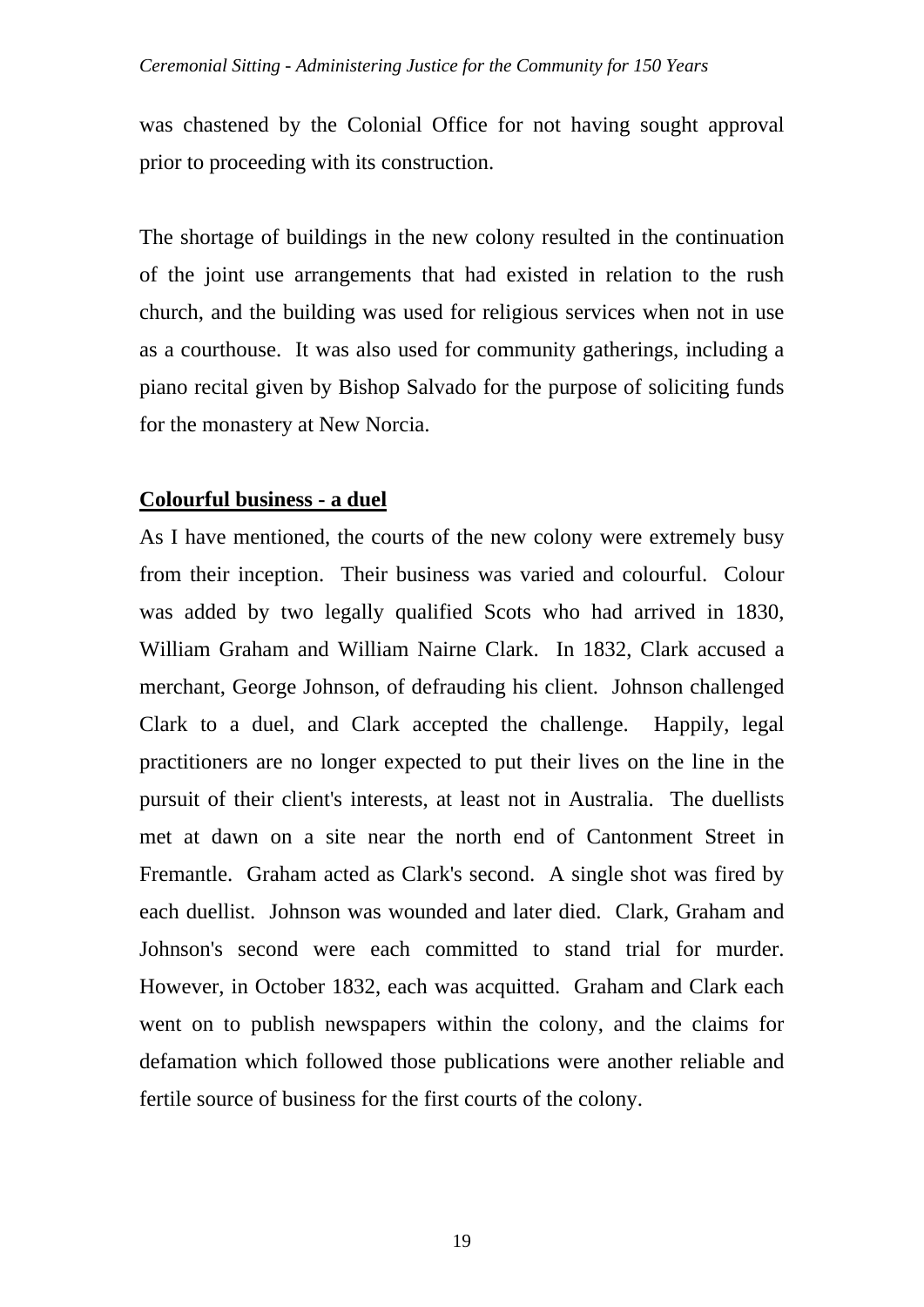## **Capital Punishment**

In the first 25 years of the colony, only eight executions took place. Six of those executed were Aboriginal and two were English born. The first English person to suffer the death penalty in Western Australia was John Gaven, who was only 15 when executed in 1844, following his conviction for murdering the son of his employer, George Pollard. Gaven confessed to killing his sleeping victim with an axe in a fit of rage. Three days following his conviction he was hanged, in public, outside the Round House in Fremantle and buried in the sandhills to the south.

The rate of executions in the colony increased significantly following the arrival of convicts in June 1850. Between 1854 and 1857, 13 people were executed, including four Aboriginals. One of those executed was Brigid Hurford, who was the first woman executed in the colony. She was convicted of murdering her elderly husband after forging a will in her own favour.

## **The Beaufort Street court house**

Around this time, it was decided to shift court sittings to the new gaol which had been erected in Beaufort Street. However, it seems that the accommodation at Beaufort Street was not a significant improvement. Richard Birnie, the Advocate General of the day, complained about the accommodation at Beaufort Street in these terms:

"The misery of the judge is the misery of the Bar. The amount of unmerited annoyance he can cause is scarcely conceivable, and the public must suffer if his nerves give way. Indeed I scarcely exaggerate when I say that stronger nerves than those of his present Honour might give way under the dreadful pressure of a stream of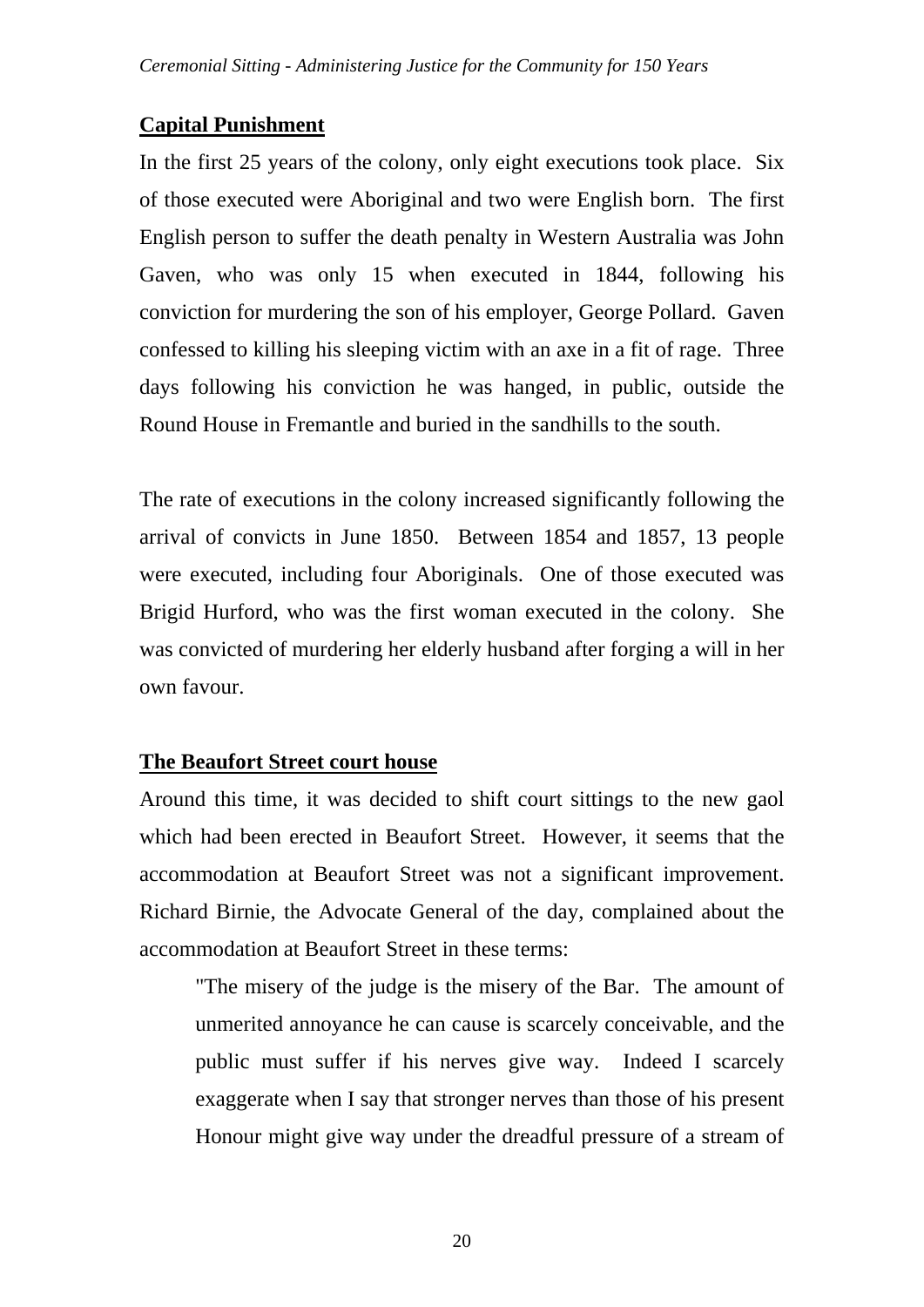cold air coming in behind the head and of hot air in front with the feet cold and nerves on the stretch."

Mackie had by this time replaced Moore as Commissioner of the Civil Court.

## **A jurisdictional issue**

Mackie retired in 1858. He was replaced by Alfred MacFarland, who arrived in February 1858, and was immediately unpopular. Like Moore, he was unhappy with his salary, although it had by then doubled to £600 per annum. However, in order to secure an increase in salary, MacFarland went on a "work to rules" which heartily annoyed Governor Kennedy. Nor was MacFarland popular with the public. Referring to Moore's determination that the Civil Court enjoyed equitable jurisdiction, the *Perth Gazette* referred to MacFarland in these terms:

"The first commissioner ruled that he possessed the equitable powers and jurisdictions of the Court of Exchequer, and the succeeding commissioner, with more enlarged views, decided that he was personally endowed with the functions and authority of the late Doge of Venice and the Great Mogul."

However, there must be some doubt about the accuracy of this description because MacFarland, in fact, took the view that the Civil Court had no equitable jurisdiction, and ruled accordingly, to the consternation of the legal profession and Governor. He used that ruling as a basis for advancing the proposition that a Supreme Court should be established, and he prepared draft legislation to that end. Perhaps unwisely, he included within the draft a provision doubling his own salary. MacFarland further enraged not only Governor Kennedy but also the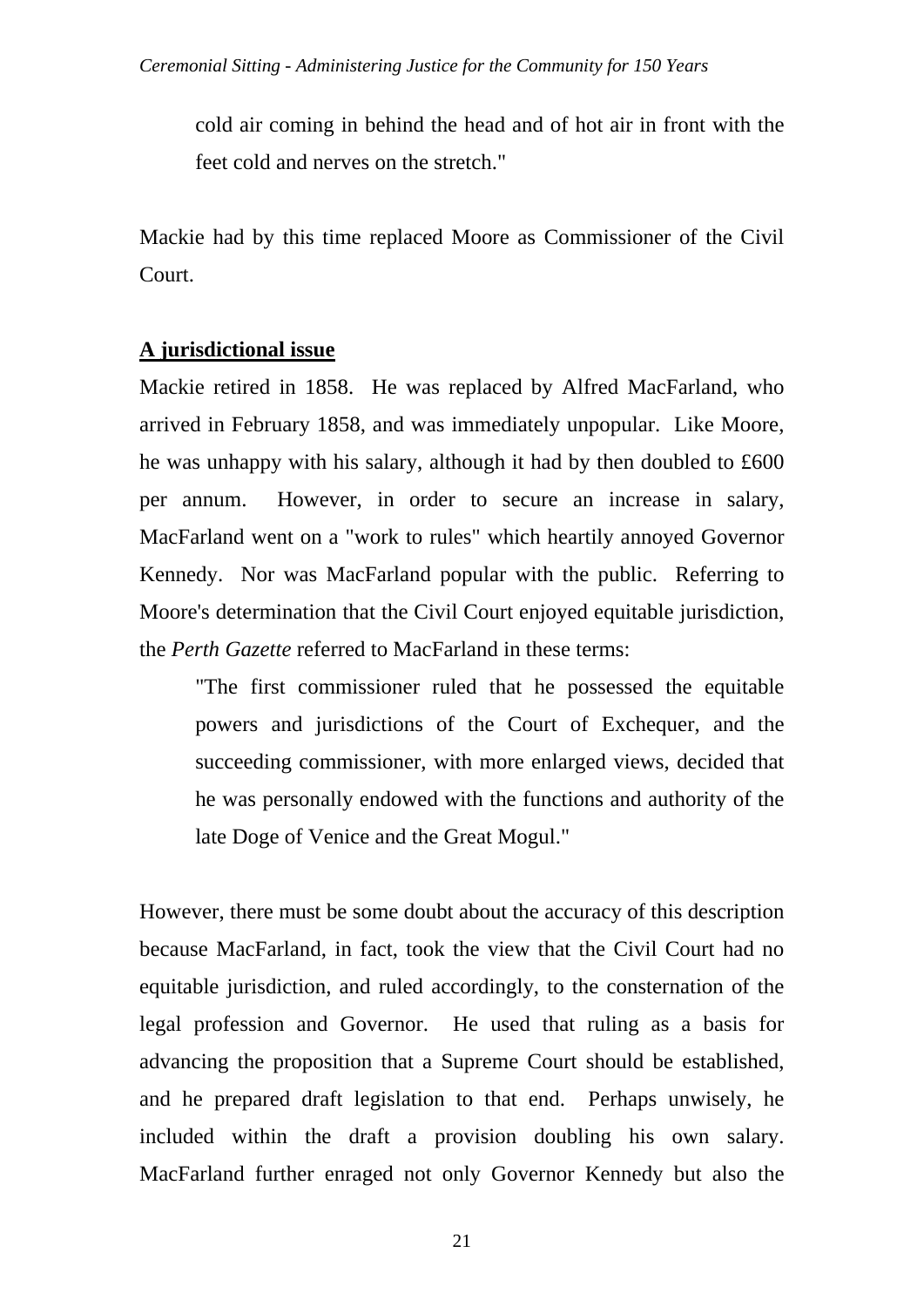Colonial Office by ruling, perversely, that English legislation did not apply in Western Australia unless adopted by the Legislative Council of Western Australia, a view which the Advocate General of the day described as "an absurdity that I expect no English lawyer to defend, but a contumacity which (I suspect) no Minister would endure." The Colonial Office despatched an Order in Council removing MacFarland from office, but wisely, he resigned before the despatch was received.

### **Sir Archibald Burt**

The first Chief Justice of Western Australia was Sir Archibald Paull Burt. The unusual spelling of his second name derives from it being the surname of his godfather. He was born at St Christopher (now known as St Kitts) in the Leeward Islands of the Caribbean on 1 September 1810. The Burt family had been in the Leeward Islands since Colonel William Burt, who had been born in England in about 1610, became a sugar planter at Nevis during the  $17<sup>th</sup>$  century. Archibald's parents resolved that he should be educated in England and read for the Bar. He was sent to a private school in Richmond, in Surrey, and admitted to the Middle Temple in April 1825, concluding all the requirements of readership by 1830. However, still being a minor, he was not eligible to be called to the Bar, so he returned to St Christopher, joining the Bar on that island. Although Russell asserts that he was appointed King's Counsel for St Christopher in February 1836 (at the age of 25!), this is not endorsed by other texts, who report his appointment as a notary public in 1838 which was then an office of consequence. At all events it is clear that Burt was an eminent and successful practitioner in the West Indies. He also took an interest in the family sugar plantations and, by 1834, was the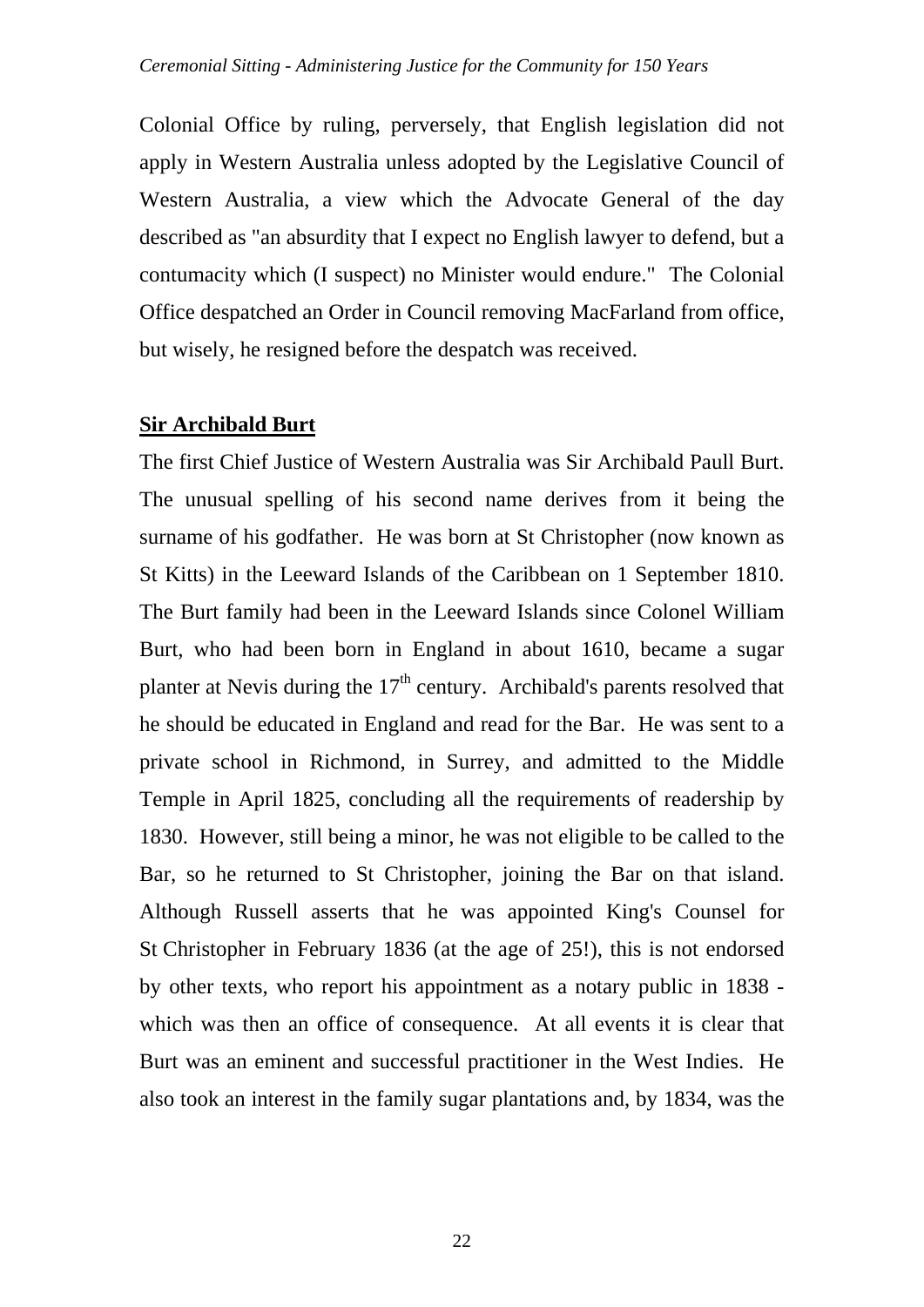owner of three slaves. J M Bennett observes that he appears to have been the only Australian Chief Justice who was ever an owner of slaves  $10<sup>10</sup>$  $10<sup>10</sup>$ .

Burt took an appointment as Attorney General for St Christopher and Anguilla in 1848, at an annual salary of £300, together with a right of private practice. When asked by the Colonial Office to comment on the appointment, the Lieutenant Governor reported that Burt was "reputed to be the ablest lawyer in the West Indies"<sup>[11](#page-22-1)</sup>.

In November 1856, the Chief Justice of St Christopher died while sitting on the bench at Nevis. The Lieutenant Governor of St Christopher, Sir Hercules Robinson, proposed that he be replaced by Sir Archibald Burt, notwithstanding that Burt had previously twice declined appointment to that position (as it would have obliged him to relinquish his more lucrative private professional avocations)<sup>[12](#page-22-2)</sup>. However, times had changed, and because of a drop in legal business, Burt had become "anxious" for judicial office.

However, the Governor of Antigua, Ker Hamilton, rejected the Lieutenant Governor's recommendation on the basis of an asserted principle that it was undesirable for men to be appointed to the bench in colonies in which they had long practised and been resident. This led to a heated dispute between the Lieutenant Governor and Governor, which was referred to the Colonial Office for resolution. In the result, the Colonial Office endorsed Hamilton's position and refused Burt's appointment. Burt was offered a consolation prize in the form of appointment to the position of Assistant Judge in Jamaica. However,

 $10$  J M Bennett - "Sir Archibald Burt" (2002 - Federation Press) at 3.

<span id="page-22-1"></span><span id="page-22-0"></span> $11$  J M Bennett at 5.

<span id="page-22-2"></span> $12 \text{ J}$  M Bennett at 7.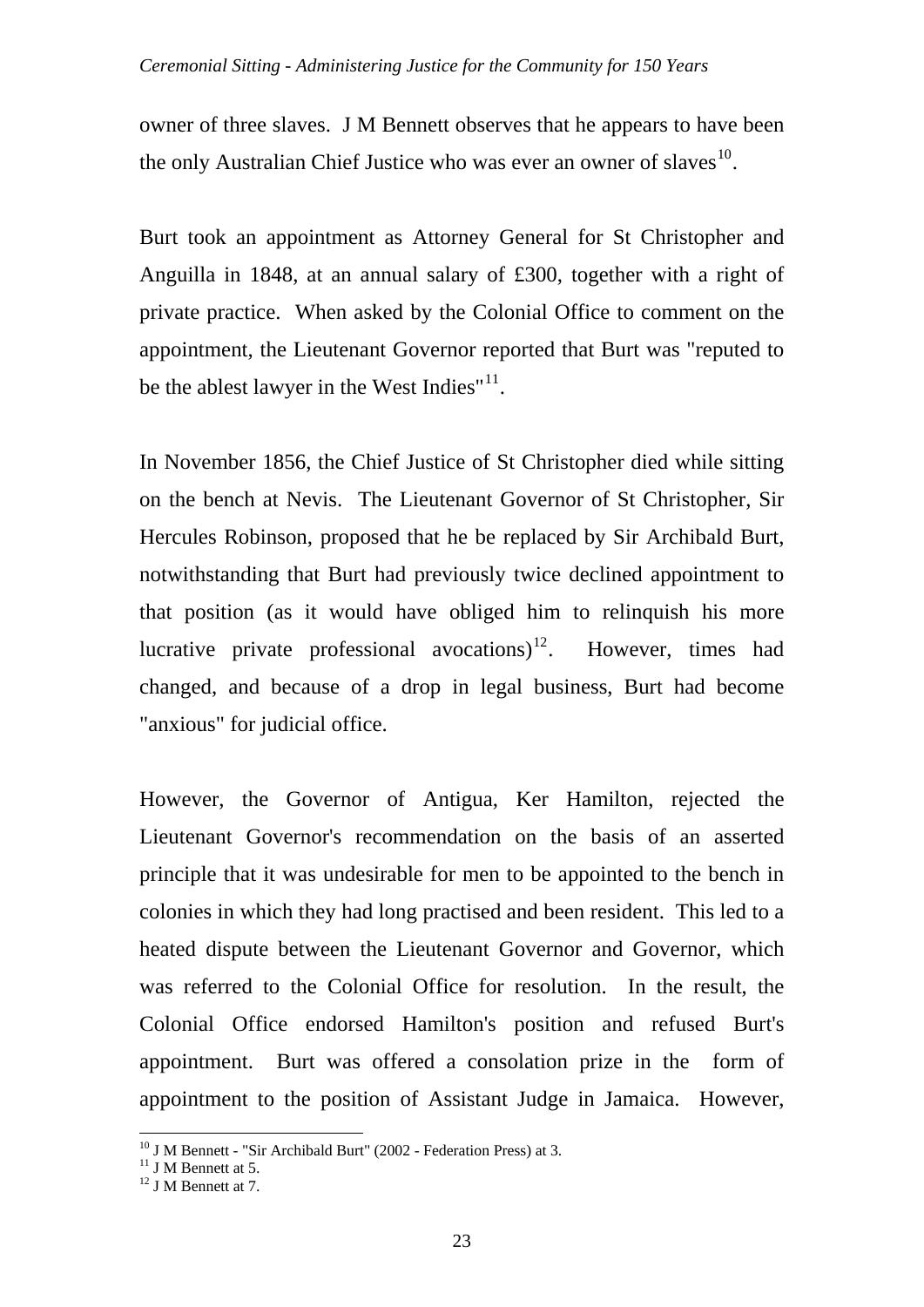#### *Ceremonial Sitting - Administering Justice for the Community for 150 Years*

Burt pointed out that he was ineligible for appointment, not having practised for at least three years at the Bar of either the United Kingdom or of Jamaica $^{13}$  $^{13}$  $^{13}$ .

By 1859, Robinson had been appointed Governor of Hong Kong. Because the Chief Justice of that colony was absent, Robinson suggested to Burt that he might take up the position, for which Burt then applied. However, he was advised by the Colonial Office that the Chief Justice of Hong Kong was merely on leave and would return to his duties in due course. Burt then travelled to London to press his thwarted claims for judicial appointment in one of Her Majesty's colonies. It was around this time that it was decided to dismiss MacFarland, creating a vacancy in Western Australia, which was offered to Burt. The positions offered were the position of Civil Commissioner and Chairman of Quarter Sessions at a salary of £1000 per year (which was significantly above that offered to MacFarland). Burt accepted the position, and he, his wife Louisa, and four of their twelve children set out to travel from the West Indies to Western Australia via Southampton. In Southampton they were joined by another of their children, travelling to Perth in the *Hastings* arriving on 29 January 1861. Burt's arrival calmed some of the disquiet that had followed from MacFarland remaining in office, in an acting capacity.

Burt's arrival in Western Australia was soured by two legacies of his time in the West Indies. First, the Admiralty Office was convinced (wrongly) that Burt had failed to pay for the cost of his family's voyage from the West Indies to England and demanded that the Governor, Sir Arthur Kennedy, recover the cost of the fare (£130) from Burt. The demand

<span id="page-23-0"></span><sup>&</sup>lt;sup>13</sup> J M Bennett at 10.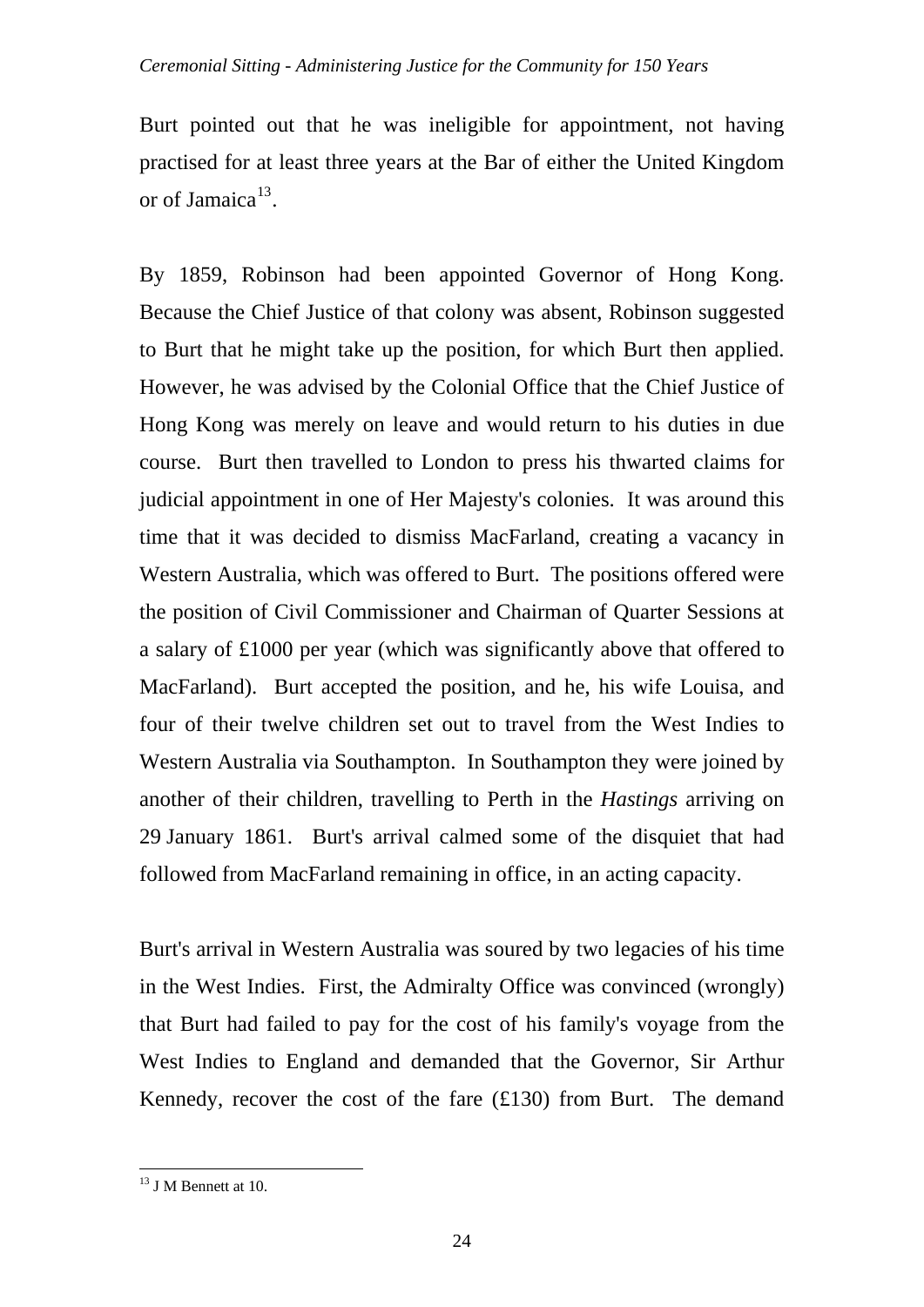persisted for two years, until it was finally accepted that Burt had proven that he had paid for the fare.

The second difficulty arose from the fact that John Foreman of Antigua instituted proceedings against Burt after his departure from the West Indies, and obtained judgment against Burt *ex parte*. A copy of the judgment was sent to the secretary of State for the colonies, who passed it on to Kennedy. The circumstances of the claim are complicated<sup>[14](#page-24-0)</sup> - it is sufficient for present purposes to note that after two years, Burt had satisfied the Colonial Office that he had not acted improperly in relation to the matter.

# **An unimpressive legal profession**

Burt took the oaths of office on 31 January 1861. He sat for the first time in Chambers on 5 February 1861. Burt was not impressed with the capacities of the Western Australian legal profession. Shortly after his arrival he wrote:

"I experience much more difficulty with the execution of my duties on account of the extreme inexperience of the members of the Bar. They do not exhaust a subject as lawyers should. I have to draw their attention to the points of law applicable to the cases they argue. Now in the West Indies I should have hung my head if a judge had found occasion to suggest that there were cases which had escaped my attention in getting up my argument."<sup>[15](#page-24-1)</sup>

 $\overline{a}$ <sup>14</sup> J M Bennett at 23.

<span id="page-24-1"></span><span id="page-24-0"></span><sup>&</sup>lt;sup>15</sup> J M Bennett at 25.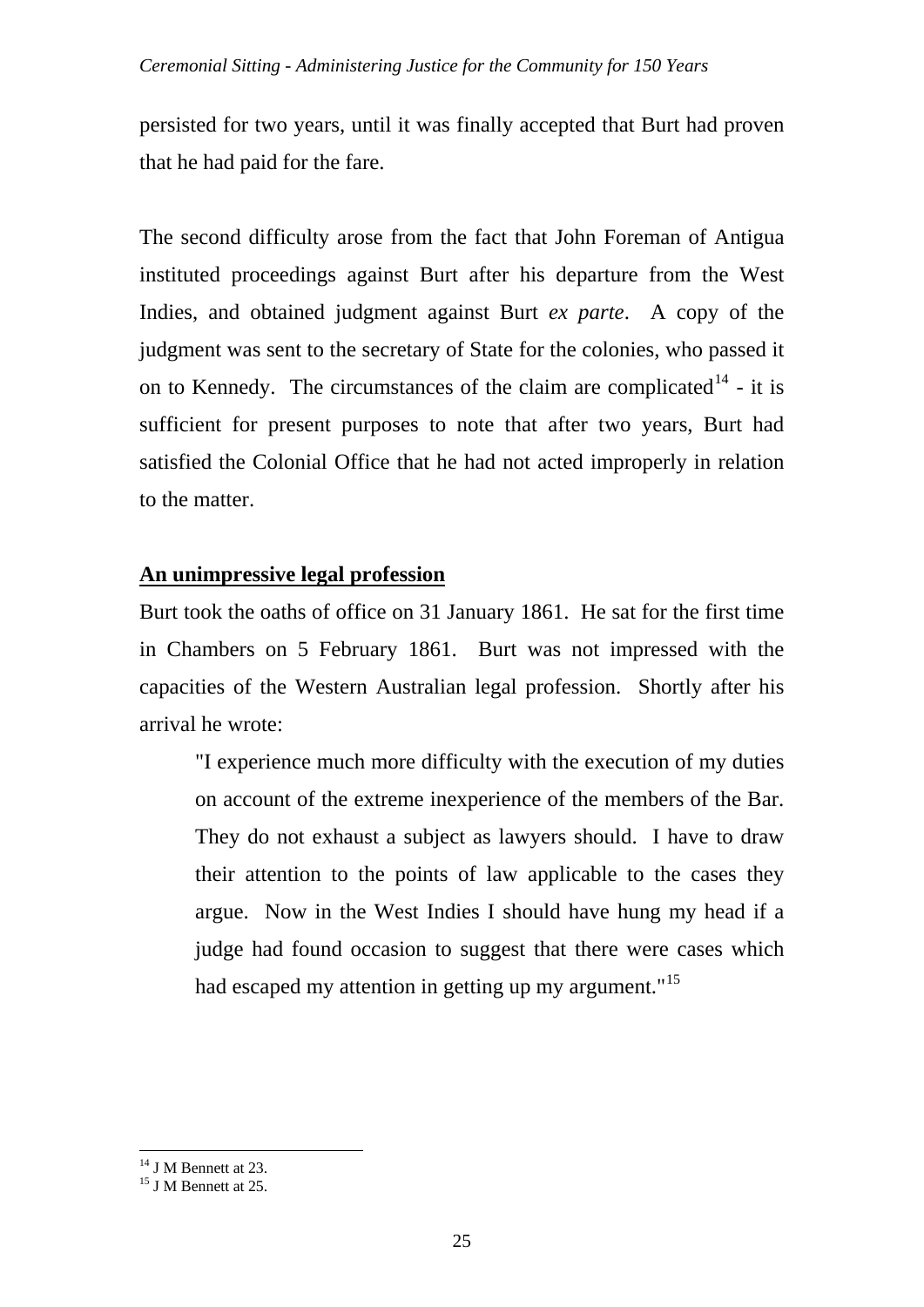## **The jurisdictional issue resurfaces**

The issues of jurisdiction that had spelled MacFarland's fate also attracted Burt's attention. Within two months of his appointment, in March 1861, he had ruled in *Ex parte Friend* that it was not possible to issue certiorari on behalf of a prisoner. In his view, the Civil Court could not exercise powers in relation to criminal cases and the only court that had criminal jurisdiction, the Court of Quarter Sessions, had no power to grant prerogative relief. In the same month, Burt endorsed MacFarland's earlier view that there was no court in the colony which possessed equitable jurisdiction which could, therefore, only be exercised by the Governor.

The *Perth Gazette* expressed displeasure at Commissioner Burt's rulings with respect to the limited jurisdiction of the colonial courts:

"He declines to manufacture laws *ex improviso* to meet the occasion, and evidently intends to do nothing more than rigidly administer those already in force. This is certainly a falling off from what we have been accustomed to, and betokens a want of originality and of genius."<sup>[16](#page-25-0)</sup>

The consequence of these rulings was to cause George Stone (mentioned earlier), who then held the position of Advocate General, to urge the Governor to create a Supreme Court with full powers to discharge civil, criminal and equitable jurisdiction. Kennedy accepted that advice and the bill which had been drawn by MacFarland was dusted off and, after some modification, passed by the Legislative Council.

<span id="page-25-0"></span><sup>&</sup>lt;sup>16</sup> J M Bennett at 27.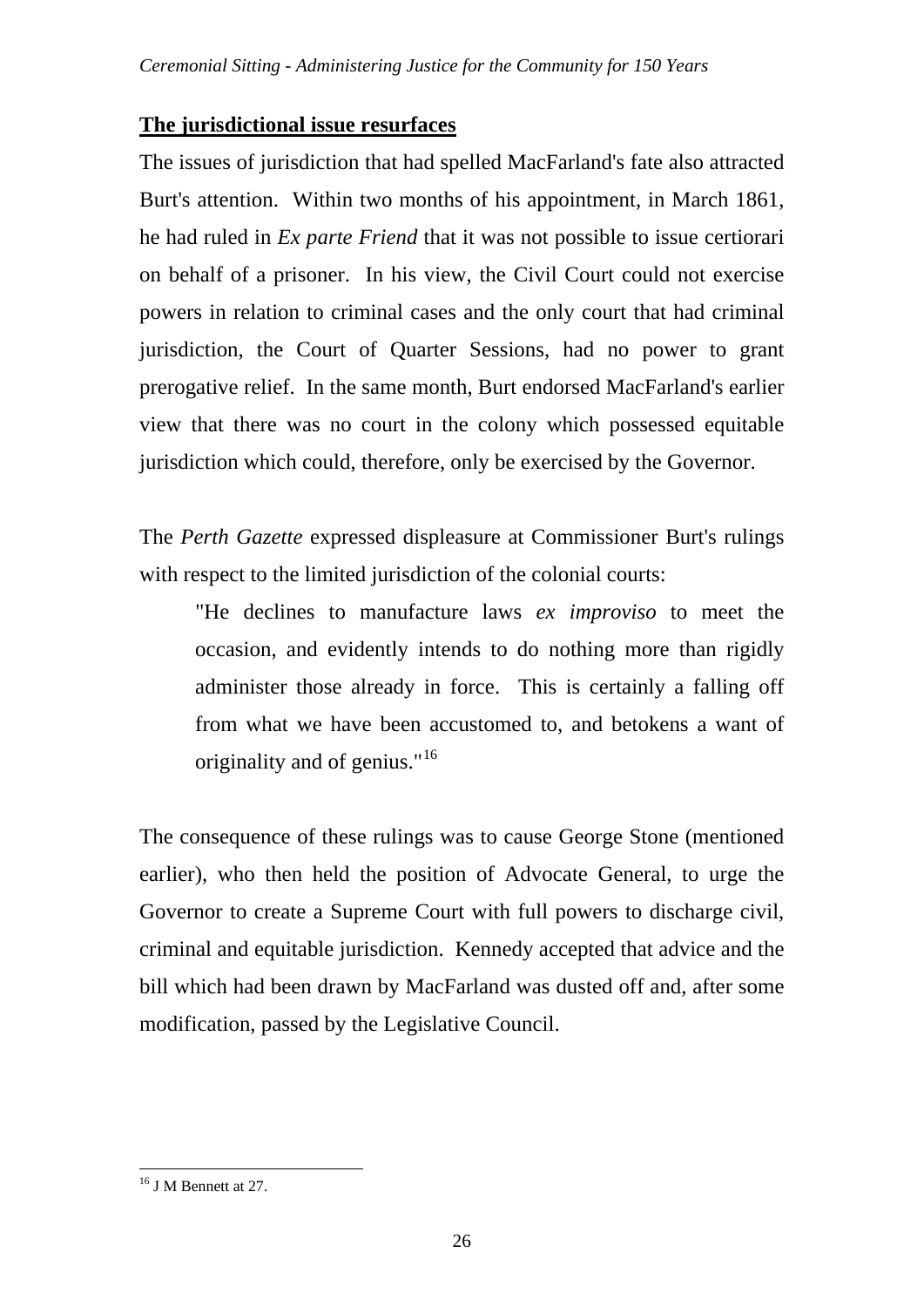### **The Supreme Court Ordinance 1861**

The Supreme Court ordinance received royal assent on 18 June 1861. Section 4 of the ordinance established the Supreme Court and invested it with all the jurisdiction, in respect of the colony of Western Australia, as the courts of common law and equity enjoyed in respect of England. This provision has an unfortunate historical legacy in that the jurisdiction of the Supreme Court continues to be defined by reference to the jurisdiction of the English courts on 18 June  $1861^{17}$  $1861^{17}$  $1861^{17}$ , which occasionally gives rise to unnecessary and complicated historical inquiries into the precise extent of that jurisdiction (the last occurring as recently as two weeks ago in the course of argument before the Court of Appeal).

The new court was also given extensive probate and ecclesiastical jurisdiction. It was not given jurisdiction with respect to divorce until 1863 although, like the Civil Court, it was given jurisdiction in relation to guardianship, infants and "natural fools" from its inception.

The ordinance provided that the court was to be constituted by one judge, who was to be called "the Chief Justice of Western Australia"<sup>[18](#page-26-1)</sup>. Calling oneself the Chief Justice when there are no other Justices seems a little grandiose, but at least it would have been quite easy to obtain a consensus at a meeting of the judges. The ordinance also provided for the appointment of an Attorney General, a sheriff, who was to be an officer of the court, and other officers including a registrar, master and keeper of records. George Stone became Attorney General, and Alfred Stone became Registrar of the court.

 $17$  See section 16 Supreme Court Act 1935 (WA).

<span id="page-26-1"></span><span id="page-26-0"></span> $18$  This is the title of my office, having been restored from the title "Chief Justice of the Supreme Court of Western Australia" as a result of amendments to the Supreme Court Act in 2004.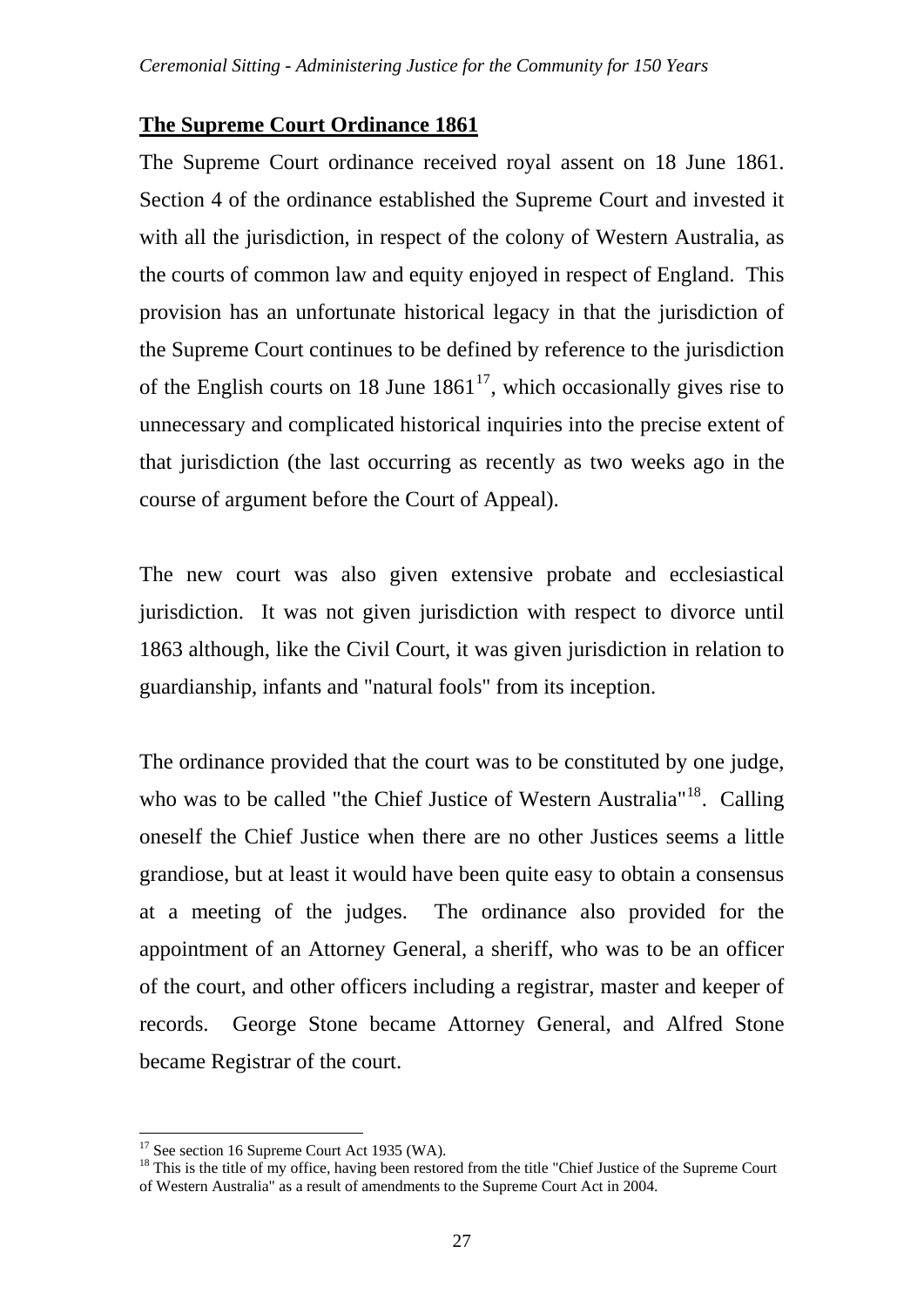#### *Ceremonial Sitting - Administering Justice for the Community for 150 Years*

The ordinance also made provision for the admission of legal practitioners as "barristers, solicitors, attorneys and proctors".

Because of the dispute relating to the equitable jurisdiction of the Civil Court, the ordinance also validated all orders and decrees of that court in equity.

In relation to appeals, the ordinance provided that there was a right of appeal to the Privy Council in respect of any matter which involved a claim having a value of £500 or more (a qualification which persisted until the abolition of the right of appeal to the Privy Council by the Australia Act in 1986). The ordinance provided an alternative avenue of appeal to the Governor in Executive Council, to be called "the Court of Appeal of Western Australia", although its jurisdiction was limited to error of law apparent on the record. Appellants may have been discouraged from pursuing this avenue of appeal however as a consequence of the provision in the ordinance which provided that the "Court of Appeal" could be assisted in the hearing and determination of all appeals from the Supreme Court by the Chief Justice (who would, of course, of necessity be the author of the judgment under appeal).

#### **1861**

It is interesting to place the events of 1861 which we commemorate today in some historical context. In Europe, the States and Principalities which combined to form Italy were unified on 17 March 1861 (although the unification of Germany was not to occur for another 10 years - on 18 January 1871).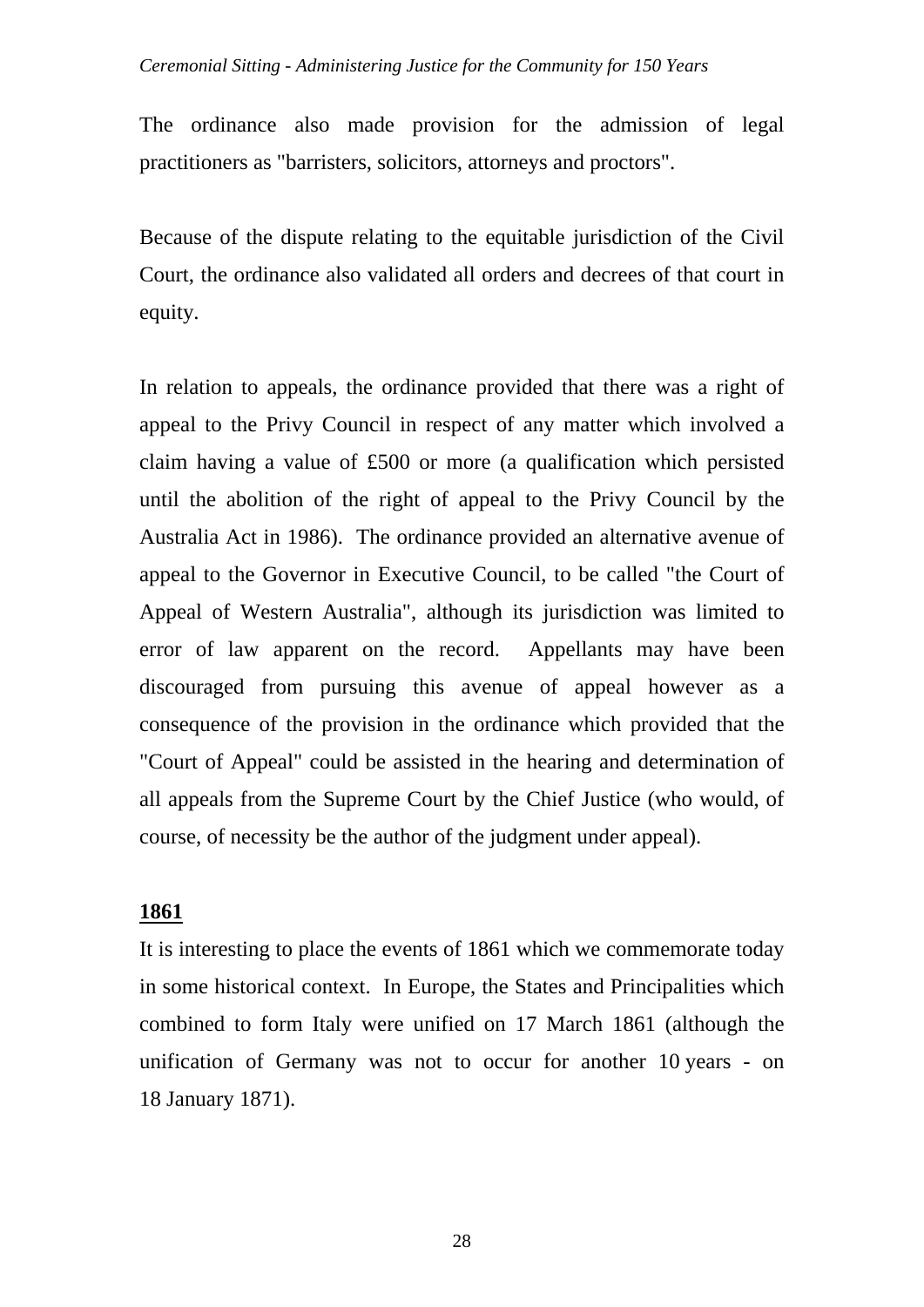#### *Ceremonial Sitting - Administering Justice for the Community for 150 Years*

Across the Atlantic, in North America, the theme was not unity but disunity, given that the American Civil War commenced on 12 April 1861.

In Australia, 1861 marked the commencement of two sporting events of national significance. In November of that year, the first Melbourne Cup was run and won by Archer. 1861 is also considered to mark the beginning of the series of cricket matches between Australia and England that would in time come to be known as the Ashes series. The development of Australian contemporary culture was enhanced by the foundation of Australia's oldest public art gallery, the National Gallery of Victoria. Less happily, 28 June 1861 is considered to be the approximate date upon which Burke and Wills met their demise in the outback.

In Western Australia, 1861 was the year in which Edith Cowan was born. She was to become the first woman elected to an Australian Parliament. On 11 February 1861, the convict transport *Palmerston* arrived into Fremantle carrying 106 passengers and 293 convicts. Amongst the convicts were Richard Martin and Thomas Martin, who had been transported for the offences of larceny and rape respectively. Martin is a very common surname and, to the best of my knowledge, I have no family relationship with either of those convict settlers.

With these other distractions, the creation of the Supreme Court may not have been at the forefront of the minds of the colonists. The creation of the court was announced in the edition of the *Perth Gazette* of 21 June 1861, along with the appointments of the Chief Justice, Attorney General and Registrar. However, preceding the announcement, and taking pride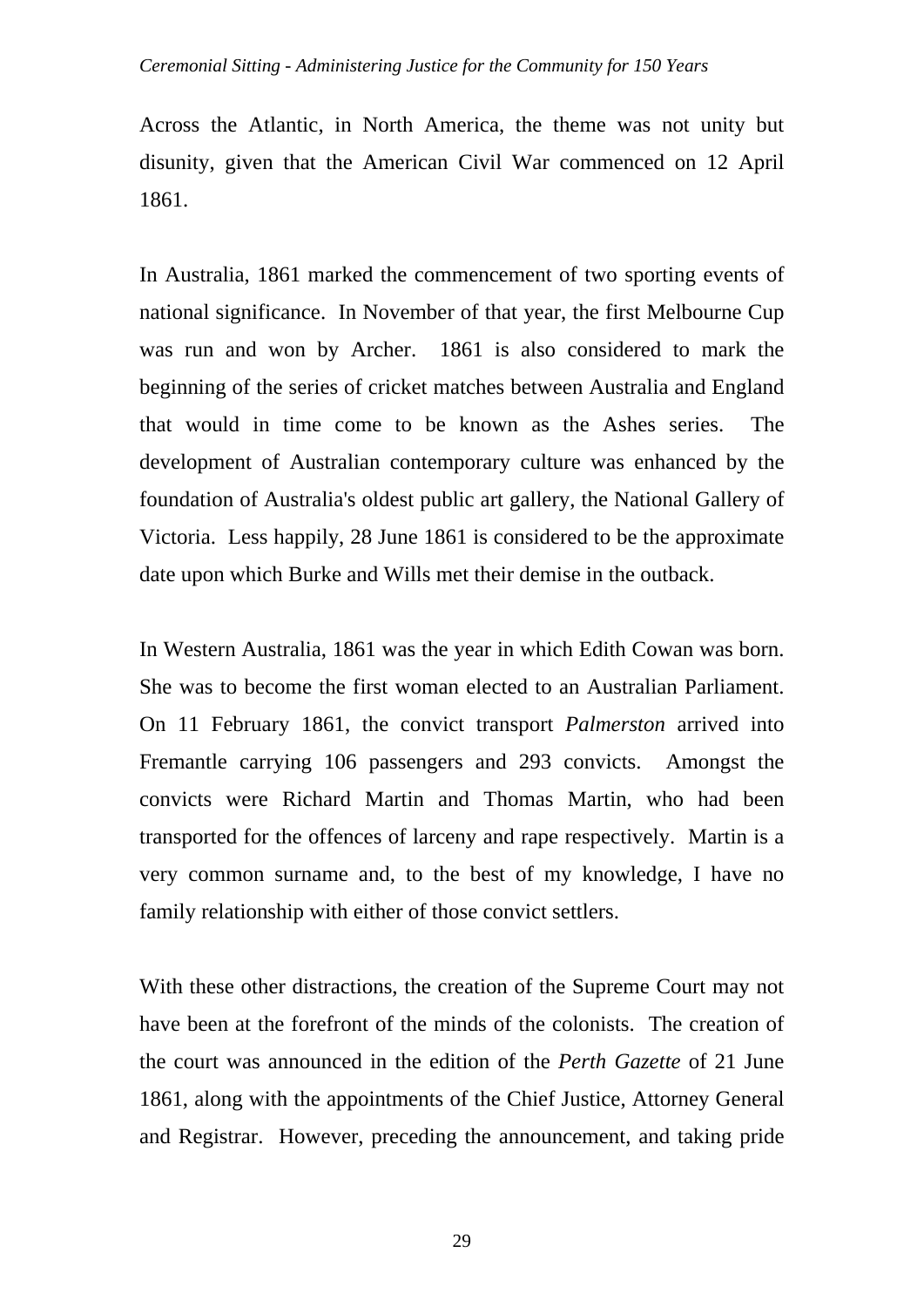of place in notification of matters of importance of the day in the "general intelligence" section of the *Gazette*, was advice to the effect that:

"The usual monthly mail for Albany will be made up at the general post office on Tuesday next the  $25<sup>th</sup>$  inst, at 10 o'clock am."

## **Other Supreme Courts**

The oldest Supreme Court in Australasia is the Supreme Court of Tasmania which was established (as the Supreme Court of Van Diemen's land) on 7 May 1824. The Supreme Court of New South Wales was established seven days later. Although the colony of South Australia was founded eight years after the colony of Western Australia, its Supreme Court was created by an ordinance proclaimed on 2 January 1837 - five days after the founding of the colony. When the colonies of New Zealand, Victoria and Queensland were separated out from the colony of New South Wales, Chief Justices of the new Supreme Courts in each of those colonies took their oaths of office in January 1842, June 1852, and February 1863 respectively, although the Supreme Court of Queensland had been brought into existence in August 1861, less than two months after the creation of our Supreme Court. The High Court of Australia was established in 1903. Only last month the Supreme Court of the Northern Territory celebrated its  $100<sup>th</sup>$  anniversary (having been established in 1911), whereas the Supreme Court of the ACT celebrated its  $75<sup>th</sup>$ anniversary in 2009 (having been established in 1934). The most recent arrival is the Supreme Court of Norfolk Island which celebrated its 50<sup>th</sup> anniversary last year, having been established in 1960. It is particularly pleasing to note how many of these courts are represented at this sitting and at the dinner which is to be held tomorrow evening.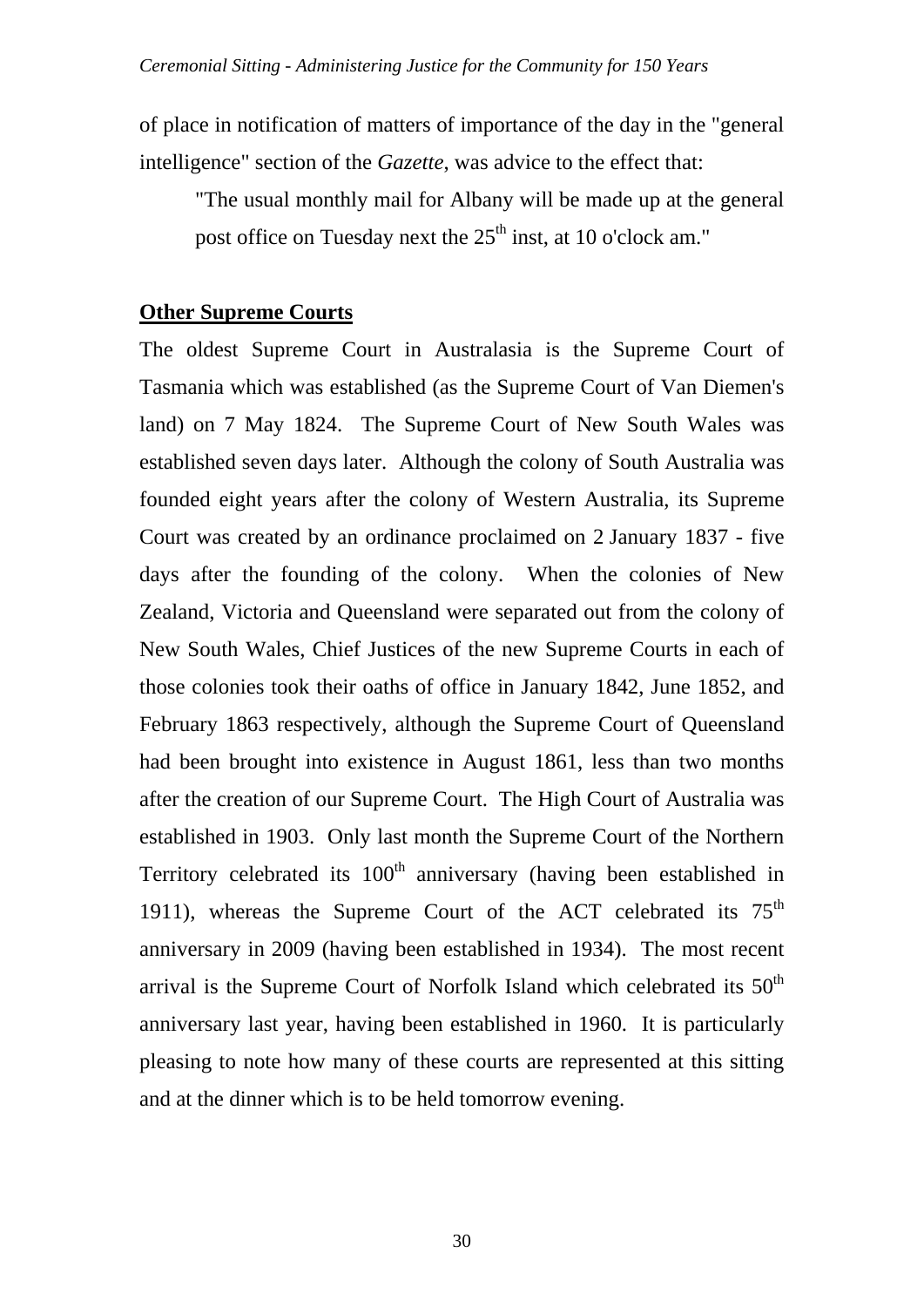## **The first sitting**

Burt CJ conducted the first sitting of the court on Wednesday, 3 July 1861. At that time the population of the colony was estimated at 15,593 (presumably excluding Aboriginals). Today, the population of the State is estimated at approximately 2.32 million. Coincidentally, over the last 150 years, the population of Western Australia has increased by a factor of about 150, whereas the number of Supreme Court judges has increased by a factor of only 22. I look forward to budgetary provision being made for the appointment of the additional 128 judges we are owed according to the judge to population ratio which applied when the court was created. Of course, even if one counted all the judges and all the magistrates of all the courts in Western Australia, their number would fall significantly short of 150.

The first case tried by the court was the hearing of a charge brought against Robert Palin of "having burglariously entered the dwelling house of Samuel Harding and committed an assault under force of arms"[19](#page-30-0). The jury retired for only half an hour and returned with a verdict of guilty. According to the *Perth Gazette*, "the prisoner was sentenced to death in a very impressive address from the judge". The death sentence was carried out six days later. As sentences of death had to be confirmed by the Governor, and the Governor was the only avenue of clemency, once the Governor's view was known, there was little point in delaying the inevitable.

## **Aboriginal defendants**

 $\overline{a}$ 

Many of the criminal cases tried in the new Supreme Court involved charges brought against Aboriginal people. Regrettably, there is still a

<span id="page-30-0"></span><sup>19</sup> *Perth Gazette* Friday, 5 July 1861, page 2.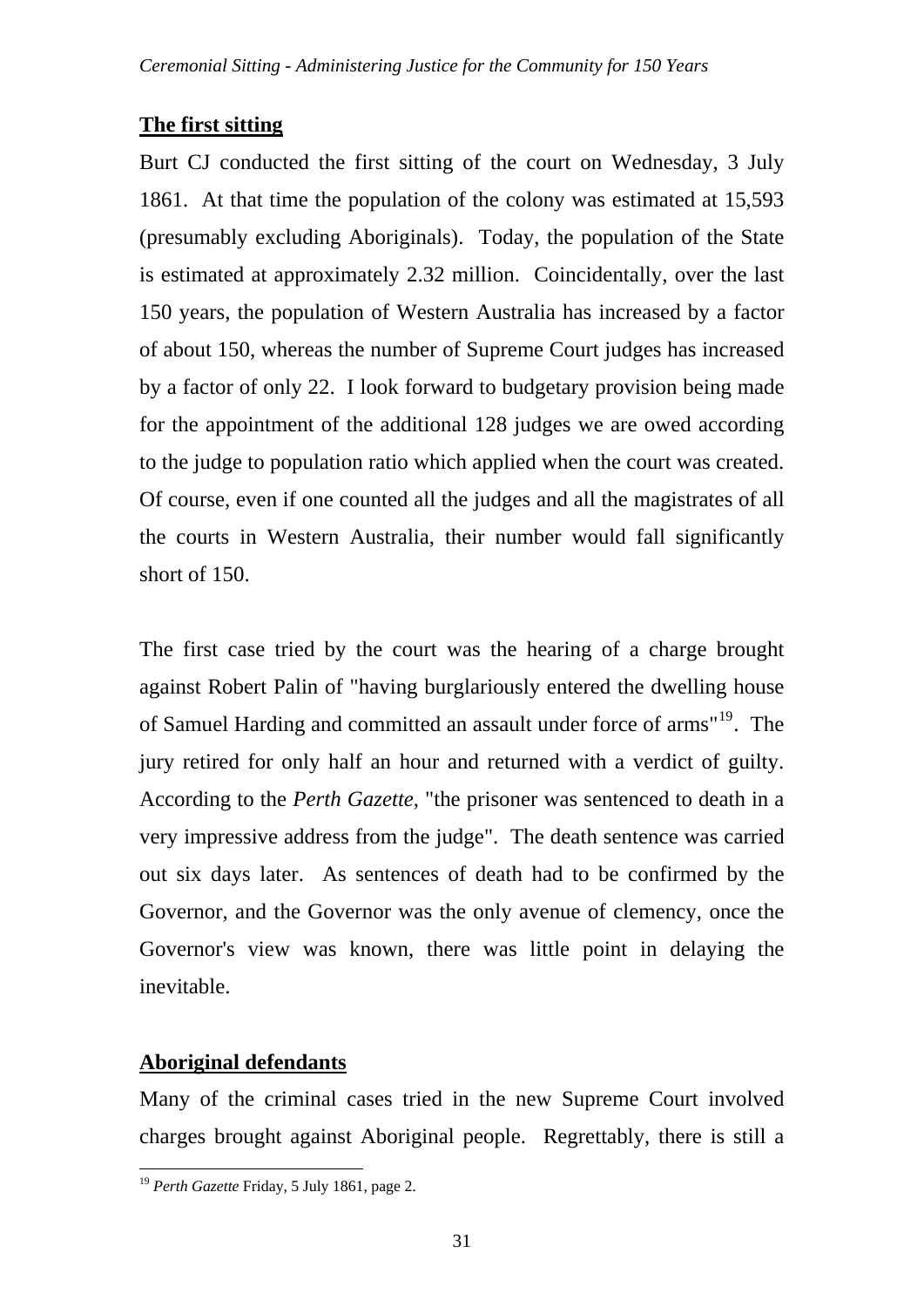disproportionate number of charges brought against Aboriginal people. Amongst the many early cases involving Aboriginal people were the cases of four who were accused of murder arising from a pay-back killing which was of course justified under Aboriginal law and custom. Each was sentenced to death and publicly executed in front of a large crowd. The victims declined to co-operate with the hangman and, as a consequence it took an hour and a half, and the assistance of several policemen, to hold the prisoners in a place where their lives could be ended amidst what the *Perth Gazette* described as a "dreadful scene of yelling, groaning and supplications for mercy"<sup>[20](#page-31-0)</sup>.

## **Some contempt cases**

The civil business of the new Supreme Court was not nearly as voluminous as in the early days of the colony. Much of it was concerned with probate and inheritance issues. In an affidavit sworn in one such case, a young practitioner, Mr S H Parker, contradicted the testimony of the Comptroller-General of Prisons. As a result, Burt CJ caused Parker to be brought before the court charged with contempt. He was convicted and fined £25.

Parker wrote a letter which was published in the *Inquirer* newspaper complaining of his treatment. A few days later, the *Perth Gazette* published an editorial on the subject, asserting that Mr Parker had been punished for simply doing his duty. The editors of both newspapers were brought before the Chief Justice for contempt. The editors of the Inquirer were each sentenced to one month in prison, and the editor of the *Perth Gazette*, Mr W K Shenton, was sentenced to two months imprisonment together with a fine of £100. However, all three submitted a full and

<span id="page-31-0"></span> $20$  J M Bennett at 47.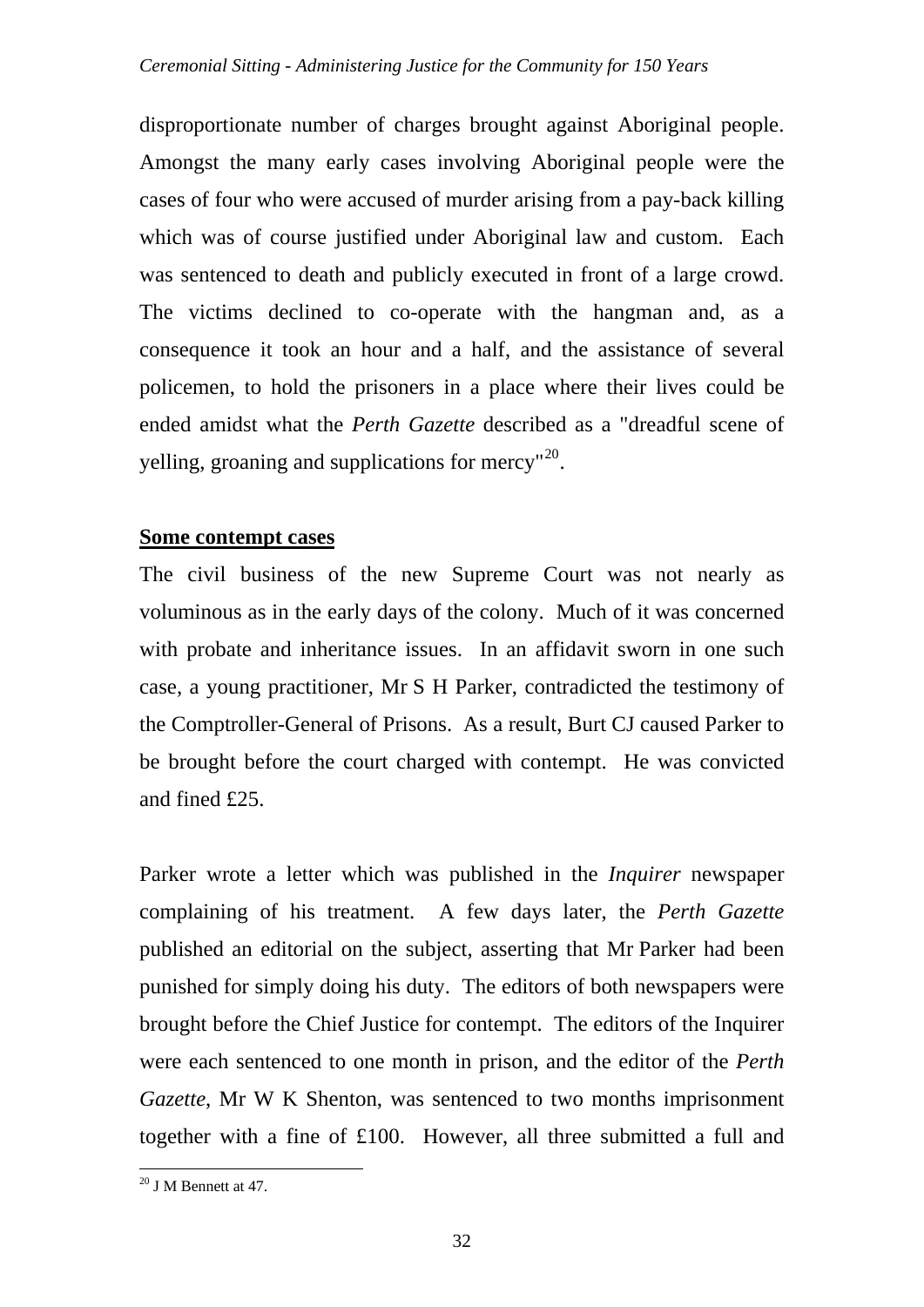abject apology, and were released. Parker was then brought before the court again for contempt, in respect of the letter which he had written to the *Inquirer*. Burt CJ took into account his youth and inexperience, and declined to imprison him, but imposed a fine of £100.

Understandably enough, the Perth press was reluctant to comment further on these incidents. However, similar restraint was not felt in Melbourne. As a result of these incidents, the Melbourne *Argus* wrote of Burt CJ in these terms:

"We have read and heard of many singular freaks of men dressed in a little brief authority, but we have never yet met with such a case as that of which we yesterday stated the leading facts. In any of the free colonies, or indeed in any place where the feelings of free born Englishmen are not stifled by the pestilent exaltations of convictism, such an occurrence would have been simply impossible."

The Melbourne *Age* commented in these terms:

"The new theatre of operations, in the effort to silence the press and to crush public journalists, is the heretofore penal colony of Western Australia, and the angry potentate who hurls his thunderbolts against those who dare impugn the doings of official authority, is not the sovereign ruler of the State as represented by the local head of the executive in the person of the Governor of the colony, but the Chief Justice in the Supreme Court of the despotically governed Little Pedlington … The Chief Justice, in a tone and style of speech the most intensely redolent of the Pecksniff spirit that our experience has ever been cognisant of, at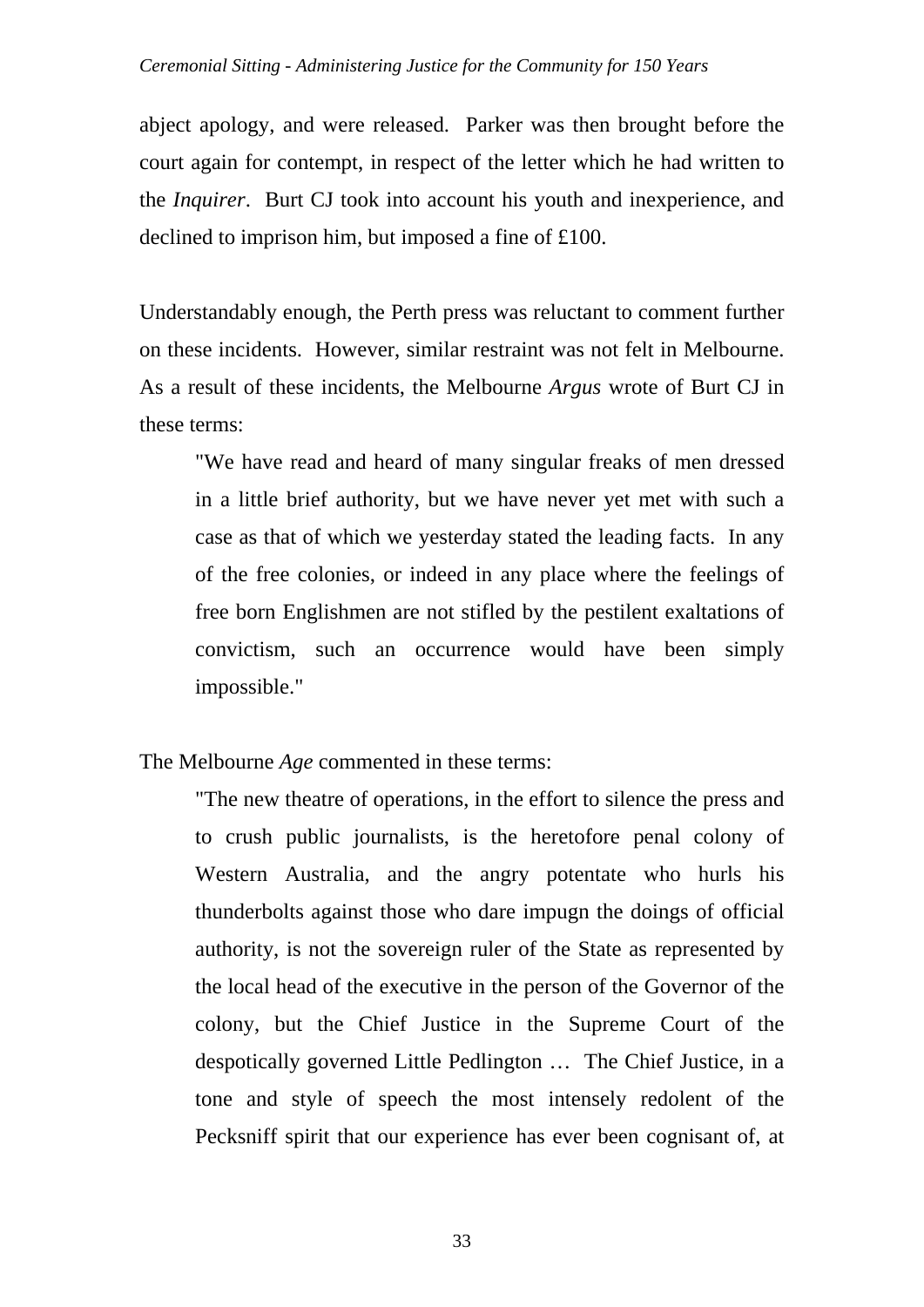once commenced his bitter vengeance by extolling his own conscientiousness."

(It is to be noted that the editors missed no opportunity to exalt the virtues of Victoria, as a colony without convict settlers.)

### **Back to the Reveley court house**

In 1863, the court returned from Beaufort Street to the Reveley premises on the banks of the Swan River, which were refurbished and refurnished. However, there were still complaints about their conditions and, as can be seen, the premises were very small for the conduct of all the business of the court. Like the rush church it had replaced, the roof of the Reveley building was not water tight and it is reported that, in 1867, Burt CJ had to hold an umbrella above his head while sitting, as the leaks were so bad, until in the end the hearing had to be abandoned until the weather improved.

## **Judicial independence**

In the latter part of the 1860s, George Stone, the Attorney General, took ill and was unable to advise the Governor, or to prepare legislation for the Legislative Council. Burt CJ saw no impediment to filling that role himself, and drafting the legislation to be considered by the Executive Council notwithstanding that he would later be called upon to interpret that legislation in his judicial capacity. This would not have been considered at all unusual as it was the common practice for colonial Chief Justices to be made members of the Executive or Legislative Councils, and this practice was followed in a number of the eastern colonies of Australia. It is, of course, to be remembered that until very recently indeed, the British saw no difficulty in an overlap between legislative,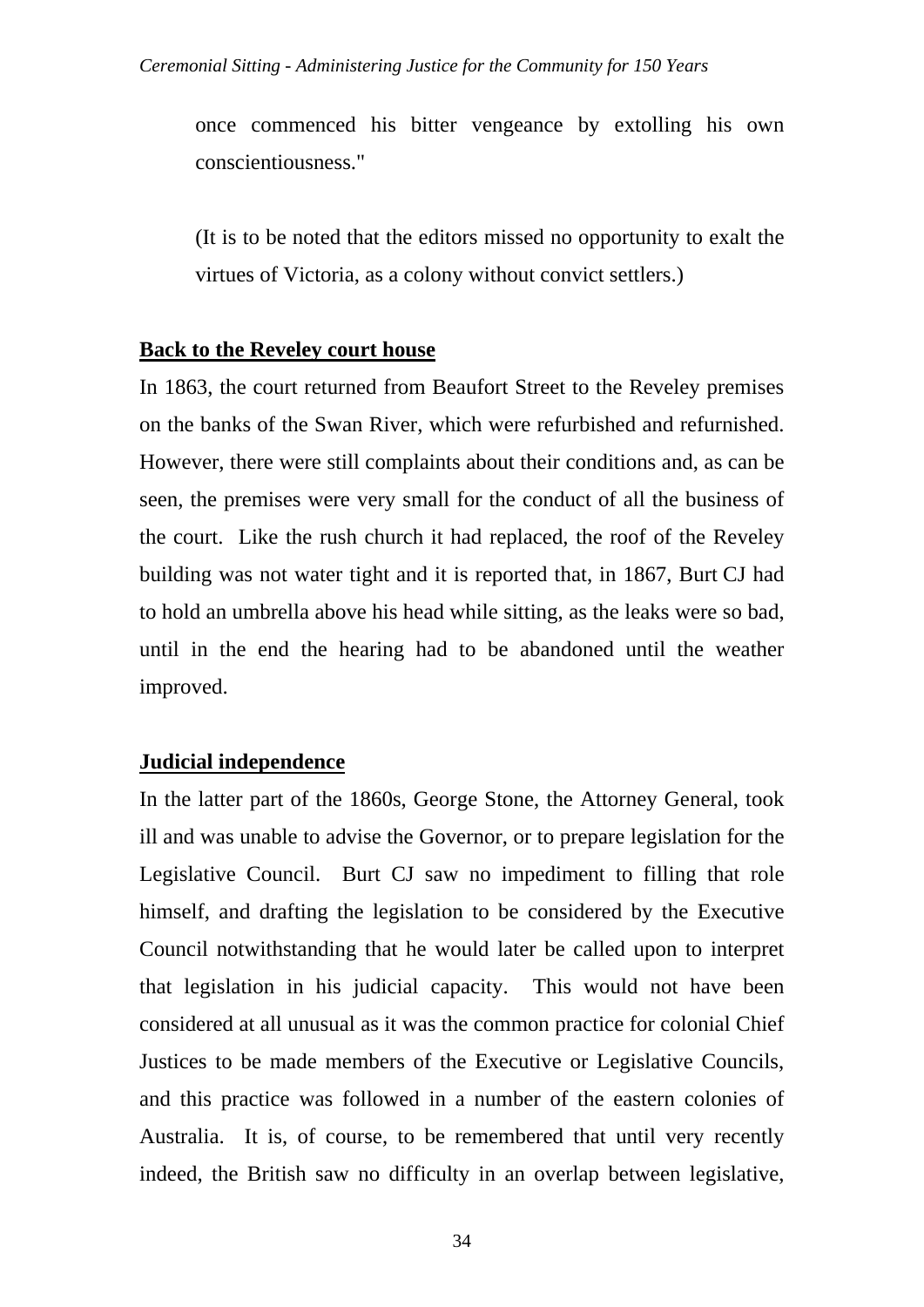### *Ceremonial Sitting - Administering Justice for the Community for 150 Years*

executive and judicial functions, the United Kingdom's highest court having been a committee of the Parliament, and the highest judge, the Lord Chancellor, having been a member of the government.

However, issues relating to the independence of Burt CJ arose from another quarter. Burt's son, Septimus, had been his Associate, and after reading law, was admitted to practise. Burt CJ saw no reason why his son should not appear before him, and he did so regularly, which is hardly surprising, given that Burt CJ was still the only judge in the colony. However, this gave rise to complaints and one member of the Legislative Council<sup>[21](#page-34-0)</sup> moved an amendment to the Supreme Court ordinance to preclude immediate family members of the judge from appearing before him. However, the amendment was rejected by the Legislative Council, which endorsed Burt's practice of deciding cases argued by his son.

## **The commissariat store**

In November, Burt shifted the Supreme Court from the Reveley building to the much larger commissariat store adjacent to the Reveley building on the banks of the river. Burt died in office two weeks later, on 21 November 1879. That is not the exit strategy which I propose to adopt. Notwithstanding the disputes between the court and the press, the newspapers universally extolled Burt's virtue in their obituaries.

## **Chief Justice Wrenfordsley**

Following the death of Archibald Burt, George Leake acted as Chief Justice pending the appointment of Burt's replacement. Sir Henry Wrenfordsley had been serving as a judge in Mauritius, where he had lobbied for appointment as Chief Justice. His lobbying having been

<span id="page-34-0"></span> $21$  Major Logue.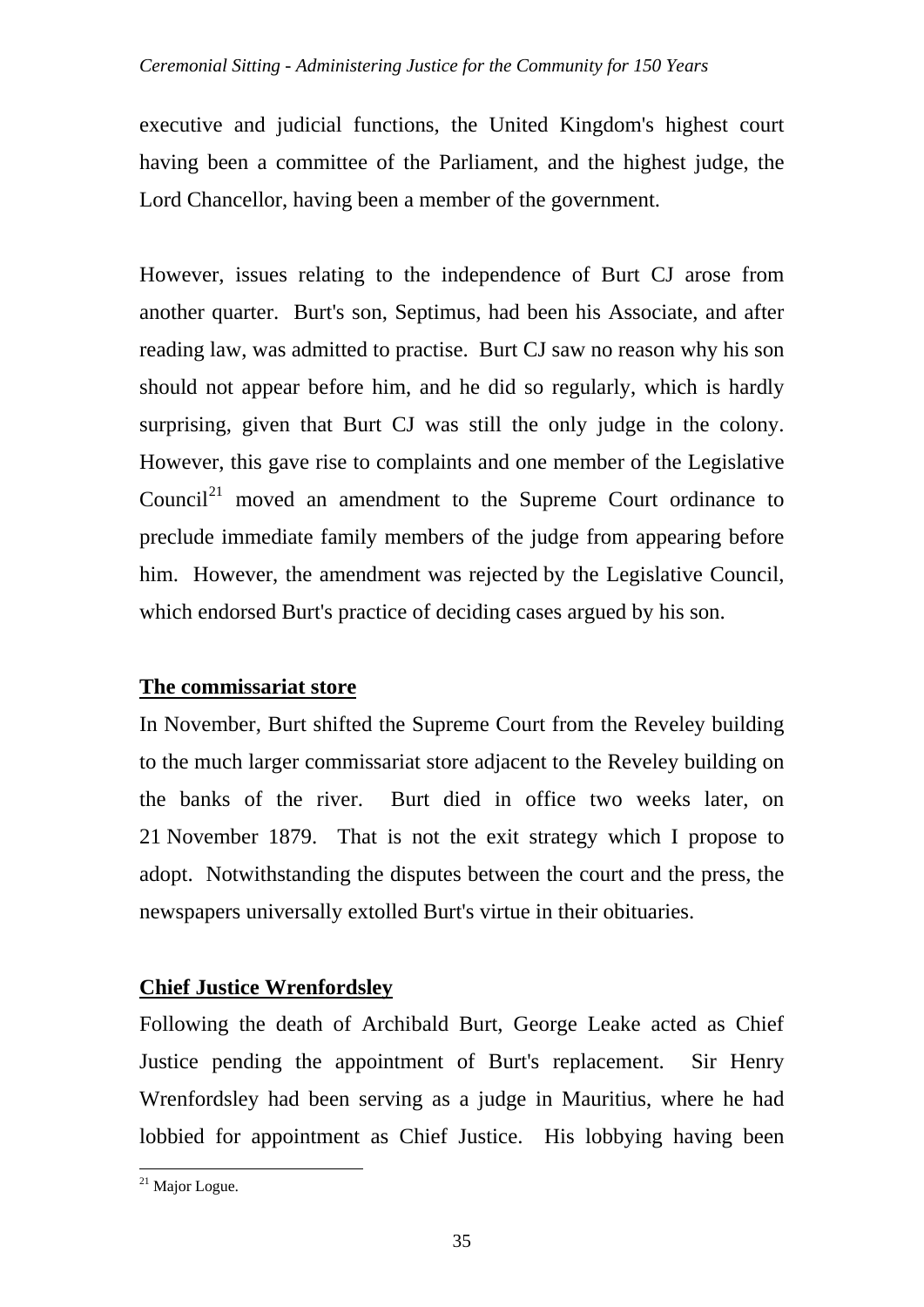#### *Ceremonial Sitting - Administering Justice for the Community for 150 Years*

unsuccessful, he was offered the post of Attorney General for Jamaica, and he was travelling to that posting, through London, when the vacancy in Western Australia came up. The position was offered to Wrenfordsley, who accepted immediately. He arrived in Western Australia in March 1880.

During his second day on the bench he passed his first death sentence for house breaking and attempted rape. Wrenfordsley heard the colony's first divorce case in 1880 even though the court had enjoyed jurisdiction in this field since 1863.

A few months after Wrenfordsley took office, a politically representative Legislative Council (which had been formed in 1870) passed the *Supreme Court Act* of 1880. That Act made provision for the appointment of one or more puisne judges and for the Chief Justice and such other judges to constitute a Full Court.

Wrenfordsley was initially popular but, within two years of his arrival in the colony, he had managed to fall out with some of the leading citizens, including the Colonial Secretary, Lord Gifford. Gifford had refused to allow Wrenfordsley to appoint his 17-year-old nephew as his Associate. Their dispute led to a falling out in the course of an evening at the Weld Club, where the Governor, Sir William Robinson was the guest of honour. The Colonial Office solved the personality clashes by despatching all concerned to other colonies. Sir William Robinson became Governor of South Australia, Lord Gifford became the Colonial Secretary of Gilbraltar, and Wrenfordsley was offered an appointment as Chief Justice of Fiji on an improved salary. One of Wrenfordsley's critics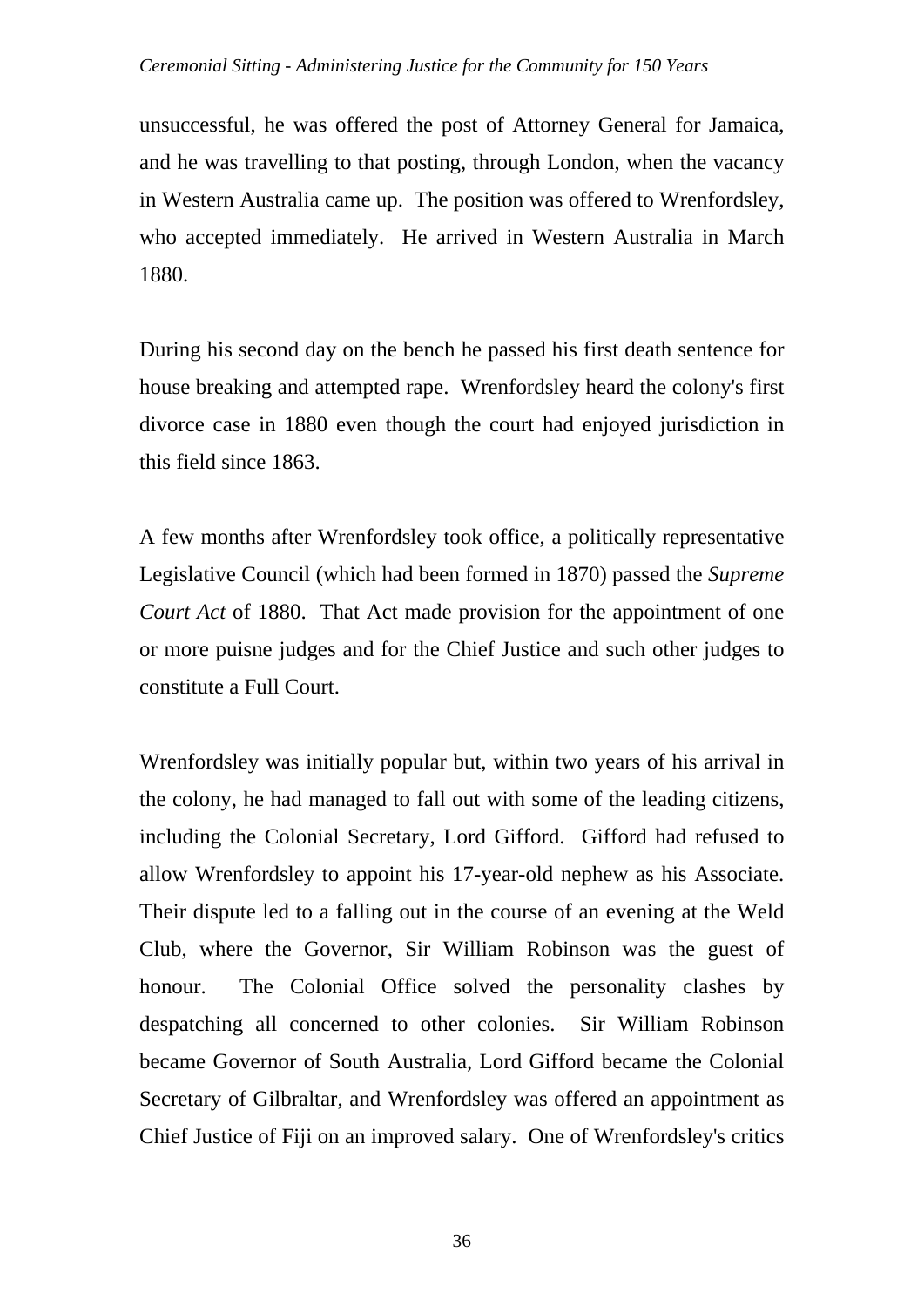wrote, "there will not be much grief over his departure unless it be among his creditors" $^{22}$  $^{22}$  $^{22}$ .

Because Robinson left for South Australia before Wrenfordsley left for Fiji, Wrenfordsley acted as Governor prior to his departure. He revelled in the glory of the role, and travelled overland to Albany to meet the ship to take him to Fiji in a vice-regal cavalcade with a great deal of baggage, including items of china, crystal and cutlery from Government House which he took with him to Fiji.

## **Chief Justice Sir Alexander Onslow**

Sir Alexander Onslow was despatched from England to fill the vacant position of Attorney General for Western Australia in 1880. Apparently he had a fine bass voice that made him welcome in musical circles. Following Wrenfordsley's departure for Fiji, Onslow was appointed Chief Justice about the same time as Edward Stone was appointed to the newly created position of puisne judge. Alfred Hensman was despatched from England to take up the position of Attorney General left vacant by Onslow's appointment as Chief Justice.

## **A Vice-Regal dispute**

Things went well at first for Onslow. However, his relationship with Robinson's replacement as Governor, Sir Frederick Broome, soured after Onslow unwisely showed Hensman and the Surveyor-General, John Forrest, a letter from Broome in which comments critical of each of them were made<sup>[23](#page-36-1)</sup>. Hensman and Onslow were thereafter allies in a war against the Governor, which resulted in Hensman's resignation, and the

 $\overline{a}$  $22$  Bolton and Byrne, 73.

<span id="page-36-1"></span><span id="page-36-0"></span> $23$  Bolton and Byrne, 78.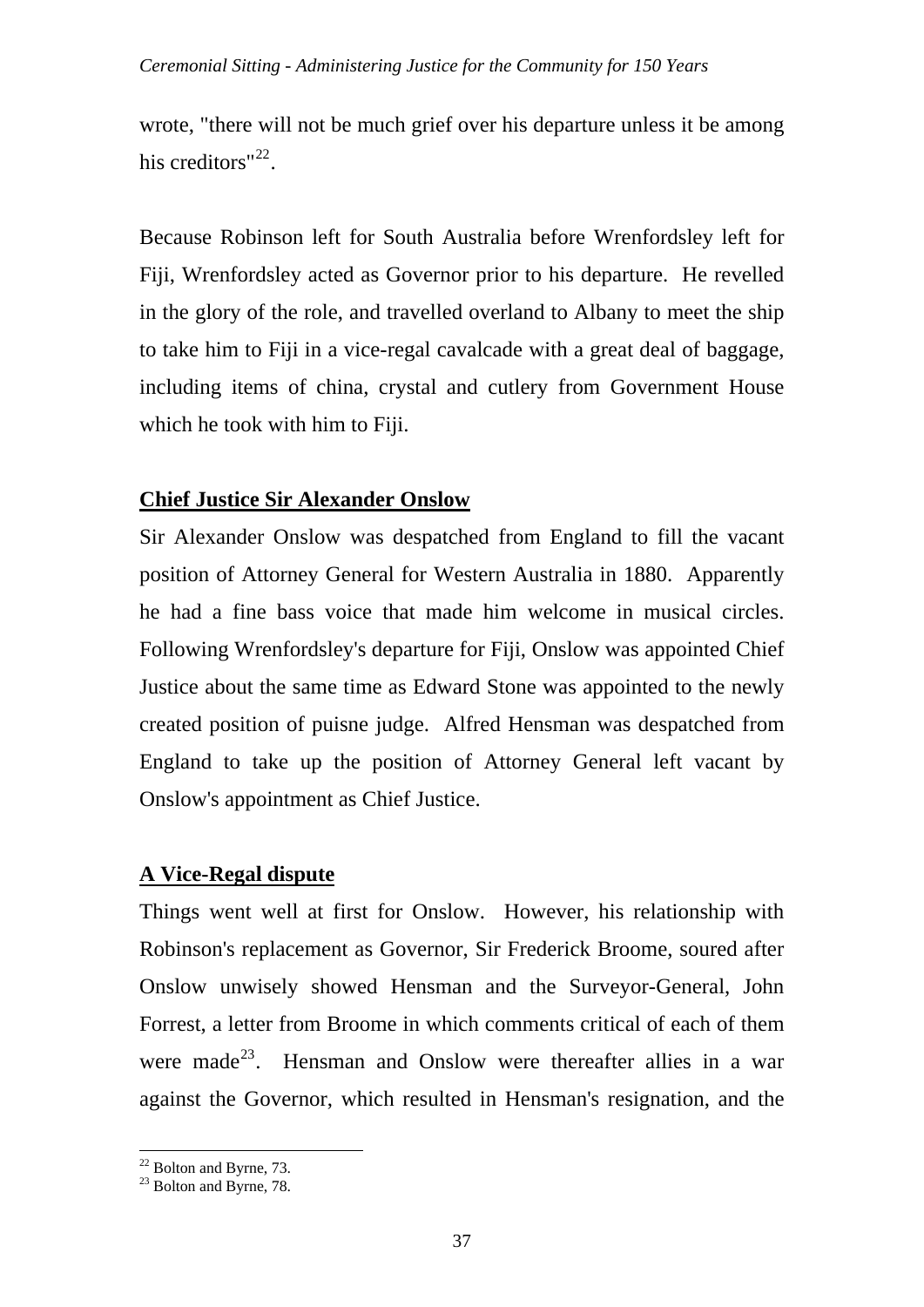appointment of Septimus Burt as Acting Attorney General. Relations between Broome and Onslow then deteriorated to such a point that, in September 1887, Broome forbade Onslow from exercising his office as Chief Justice, as a result of Onslow disclosing part of a confidential despatch from the Colonial Office in a letter to the editor of *The West Australian*, Winthrop Hackett. In response, a noisy mob burnt the Governor's effigy in Roe Street behind the railway station<sup>[24](#page-37-0)</sup>. *The West Australian*, however, perhaps predictably, sided with the Governor.

The dispute between Broome and Onslow was referred to the Colonial Office which reprimanded Onslow for disclosing the despatch, but ordered him to resume his position as Chief Justice. After Onslow returned to the bench in May 1888, one of the first cases to come before him was a libel action brought by Hensman against Winthrop Hackett. Hackett complained that Onslow should not hear the case because of his friendship with Hensman. Onslow proceeded to hear the case and awarded Hensman £800 in damages. Hackett and the proprietor of *The West Australian*, Harper, petitioned the Governor on the basis of Onslow's bias. Broome conducted a formal inquiry but reached no conclusion and, instead, resolved to send all the papers connected with the petition to the Privy Council. The Colonial Office sought guidance from the Legislative Council which, in April 1989, passed a number of resolutions describing some of Onslow's conduct as hasty, and resolving that:

"Peace and harmony cannot be hoped for so long as Mr Onslow continues to occupy his present position."

<span id="page-37-0"></span> $24$  Bolton and Byrne, 81.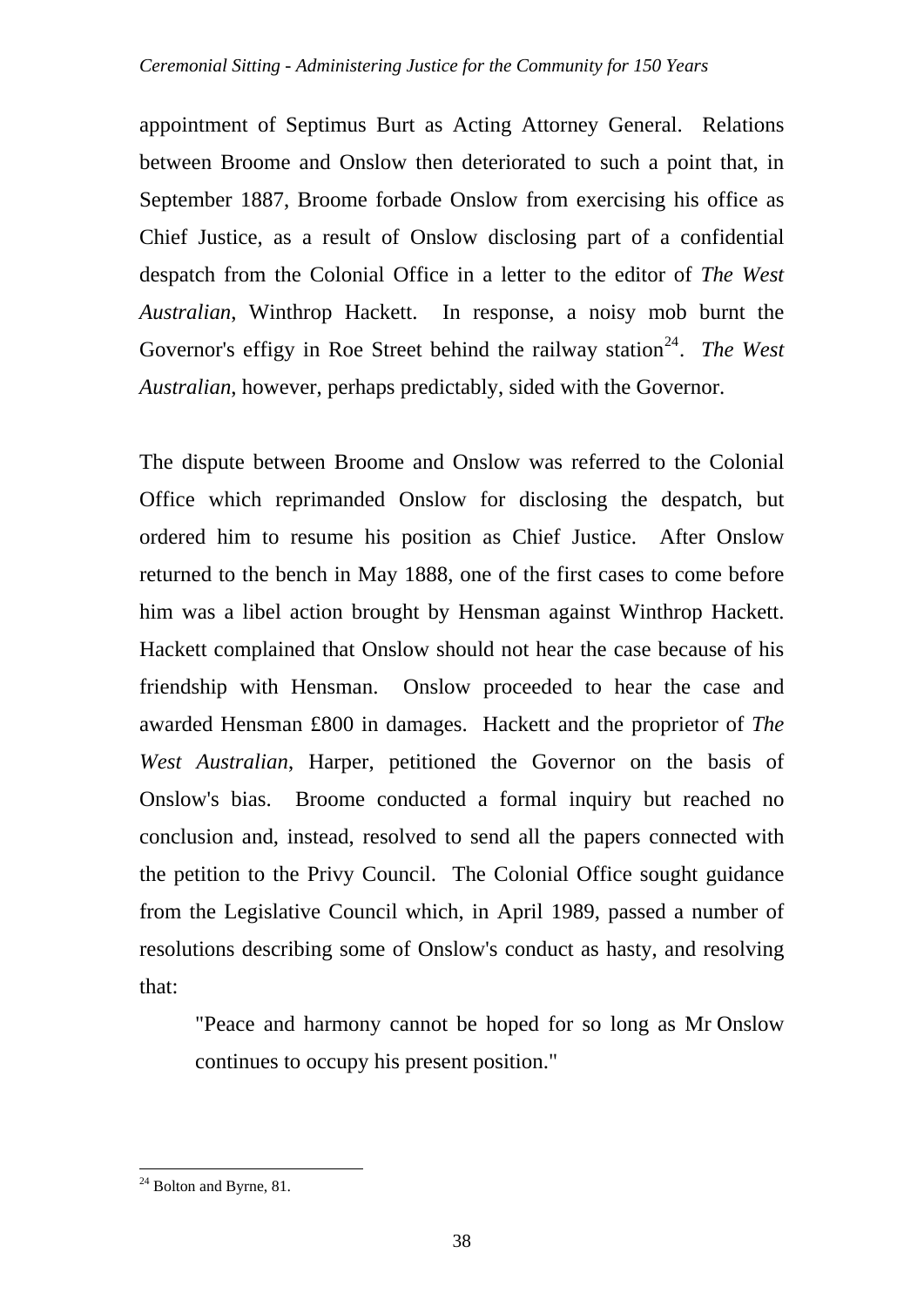At this time Onslow went on leave. Stone indicated that he did not wish to serve as Acting Chief Justice with the result that Wrenfordsley, who had by now returned to eastern Australia, was offered the acting position. As Onslow was out of the colony for almost two years, Wrenfordsley served a substantial term, over the period in which Western Australia moved to responsible government when John Forrest was sworn as Premier and Septimus Burt as Attorney General.

### **Onslow returns**

Onslow eventually returned in 1891 and Wrenfordsley was appointed Chief Justice of the Leeward Islands, a post which he held for 10 years. This was, of course, the post which had been denied Sir Archibald Burt because of his birth in those islands.

Later in 1891, the Western Australian Parliament approved the appointment of a third judge of the court and Forrest offered the position to Hensman who accepted. As it happened, Onslow and Hensman later fell out, but not in a way which produced public scandal. Onslow retired as Chief Justice in 1901 and returned to England. Edward Stone became Chief Justice, and the vacant position created by Onslow's retirement was offered to Septimus Burt QC who refused it. It was then offered to the same S H Parker who had caused so much controversy and had twice been convicted of contempt of court during Sir Archibald Burt's time, but who had since mellowed, gained respectability and the presidency of the Weld Club and founded, with his brother, the leading firm of Parker & Parker. Parker went on to succeed Stone as Chief Justice, and served in that capacity between 1906 and 1913.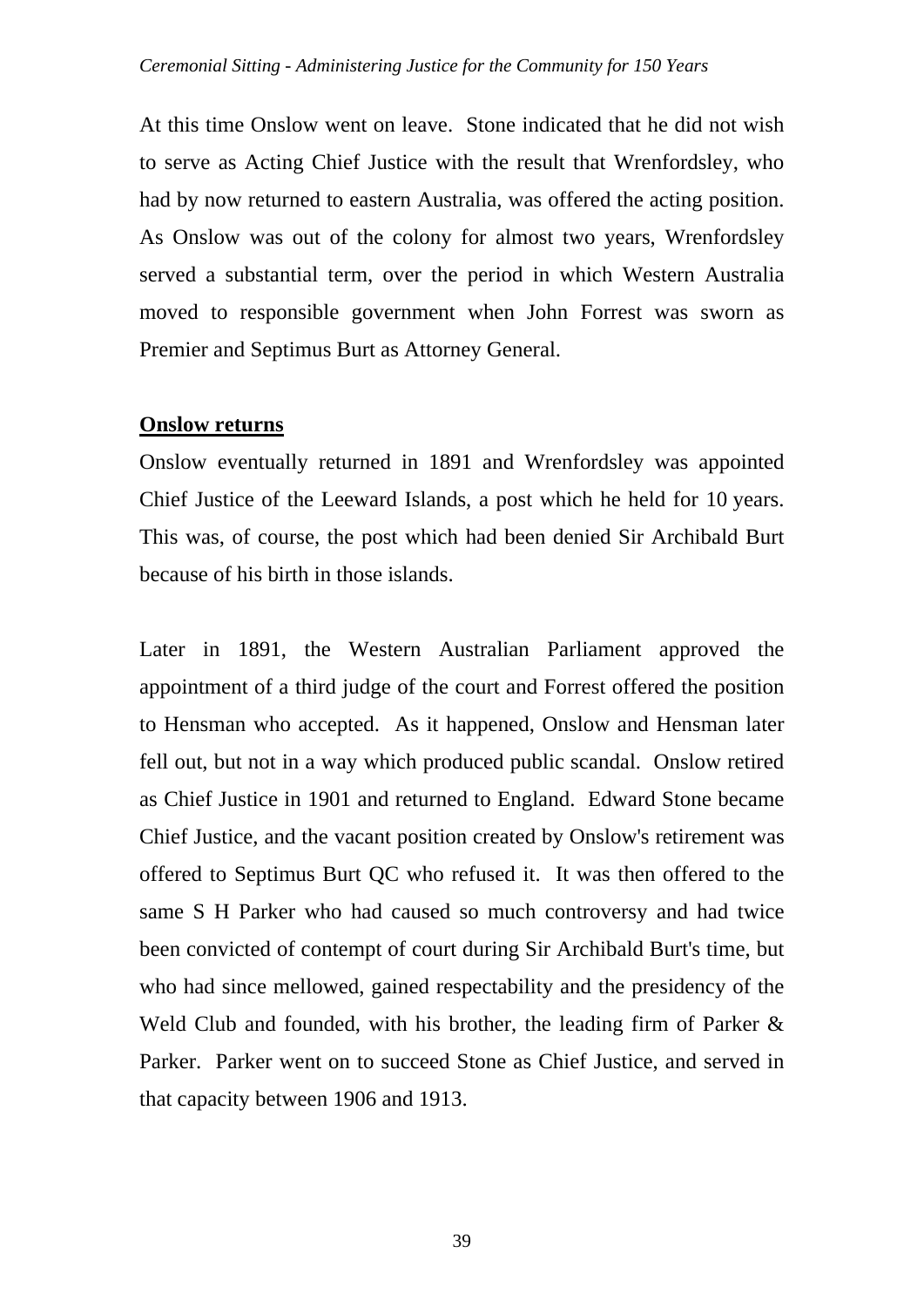## **A magnificent building**

By mid 1898, the judges were openly complaining about the quality of their accommodation in the old commissariat store. One was reported as describing the government's inactivity as "scandalous". There is a sense of *déjà vu* in all of this. In a partial response, during that year, the original Reveley court house was refurbished and recommissioned as a second court room. However, the government of those days showed a much readier willingness to provide a permanent and enduring solution to the court's accommodation problems than more contemporary governments and, by 1899, a committee was appointed to oversee plans for the new court house. Those plans were prepared by John Grainger, chief architect within the Department of Public Works and the father of acclaimed pianist, Percy Grainger. The architectural style was Italian renaissance and, because the building was to stand on an unobstructed site, particular care was taken with the elevations on all four sides. It is regrettable that the unsightly addition created by the construction of an annex in 1987 has obscured public view of the eastern side of the building and diminished the prominence of the Reveley building.

The specifications called for Donnybrook stone but it became apparent that the required volume of stone could not easily be found in a uniform colour. Accordingly, Grainger and his colleagues recommended that instead of Donnybrook stone, the project should utilise the latest building materials available at the time - namely, stucco and cement.

The Premier of the day established a Royal Commission to report on the suitability of the substitution of stucco and cement for Donnybrook stone. The Royal Commission was chaired by the Labor member for the Goldfields. The panel also comprised a rising young architect, Talbot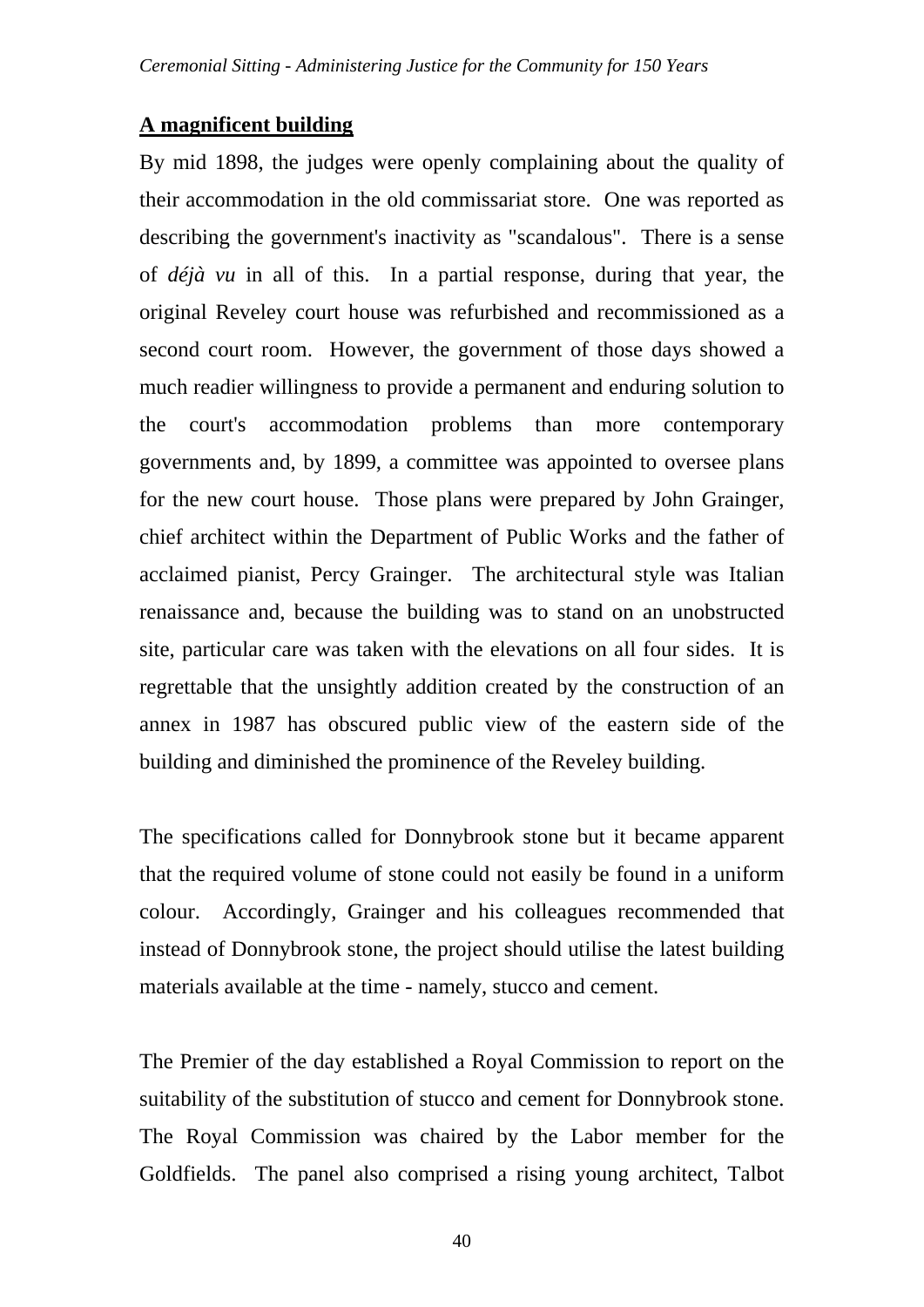Hobbs. By a majority of two to one, the Royal Commission recommended in favour of stucco and cement. The building was completed and the foundation stone laid on 2 June 1902. A year later, on 8 June 1903, the Governor, Admiral Sir Frederick Bedford opened the new building. Given the scale of the building, completion within a year was a quite remarkable achievement. Electricity was installed in the building a year later, in 1904.

Like most new public buildings, the building had its share of critics, including members of the press, the legal profession and at least one of the judges. However, the building has served the court well in the period of more than 100 years over which it has been used. Successive governments are to be commended for having maintained the building in an appropriate state of repair, and for the preservation of its very substantial heritage values. It is one of the best preserved heritage courts in Australia. This building and its façade have become, for many Western Australians, an iconic symbol of the rule of law. It is obviously vital that the building remain a seat of justice in perpetuity and I am pleased to report that I have never heard any serious suggestion to the contrary.

## **The centenary of the court**

The celebrations marking the centenary of the court in June 1961 are very fully described by Bolton and Byrne in their excellent work. The celebrations had been prompted by the President of the Law Society, Francis Burt QC, who lobbied the government of the day to ensure that appropriate celebrations took place. In that year, the actual anniversary, 18 June, fell on a Sunday, so the celebratory dinner was held on Friday, 16 June 1961 at the Adelphi Hotel. 205 guests attended, including five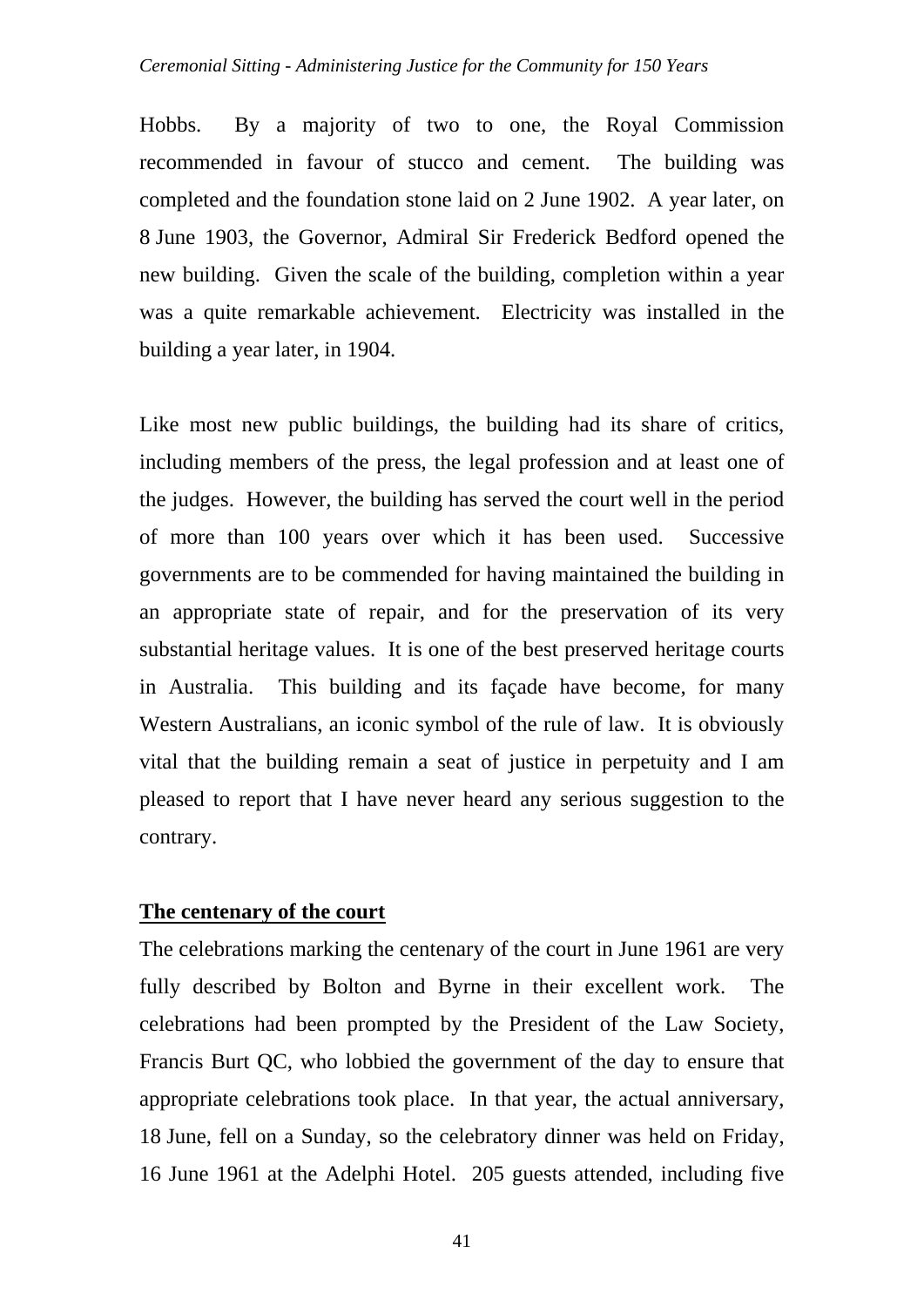Justices of the High Court although, curiously, only three of the six Justices of the Supreme Court of Western Australia attended. Charles Court represented the then Premier, David Brand, and proposed the toast to the judiciary supported by Sir Owen Dixon.

## **Chief Justice Sir Francis Burt**

Time and space does not permit a detailed analysis of all the court's personnel over the last 150 years. I have referred to the first five Chief Justices because of their particular historical interest. In that vein, it is appropriate to refer also to the  $11<sup>th</sup>$  Chief Justice, Sir Francis Burt, who was, of course, a direct descendant of the first, Sir Archibald Burt. After founding the independent Bar in Western Australia, Sir Francis was appointed to the court in 1969 and, as the most senior puisne judge, to the position of Chief Justice in 1977, a position which he held until his retirement in 1988. He was subsequently appointed Governor of the State. Sir Francis was an outstanding jurist. His judgments provide examples of economy and lucidity of expression which are without peer.

## **The expansion of the court**

Similarly, a detailed analysis of the expansion of the court by progressively adding to the numbers on the bench is beyond the scope of this paper. To an extent, that expansion was diminished by the conferral of part of the jurisdiction of the court upon other courts - most notably the District Court of Western Australia, when that court was created in 1970, and the Family Court of Western Australia, which was created in 1976. Some of the court's former jurisdiction has been exercised by the Federal Court of Australia since its creation in 1976. Notwithstanding the transfer of some jurisdiction to those courts, the volume of business has required the regular expansion of the judiciary to the point where it is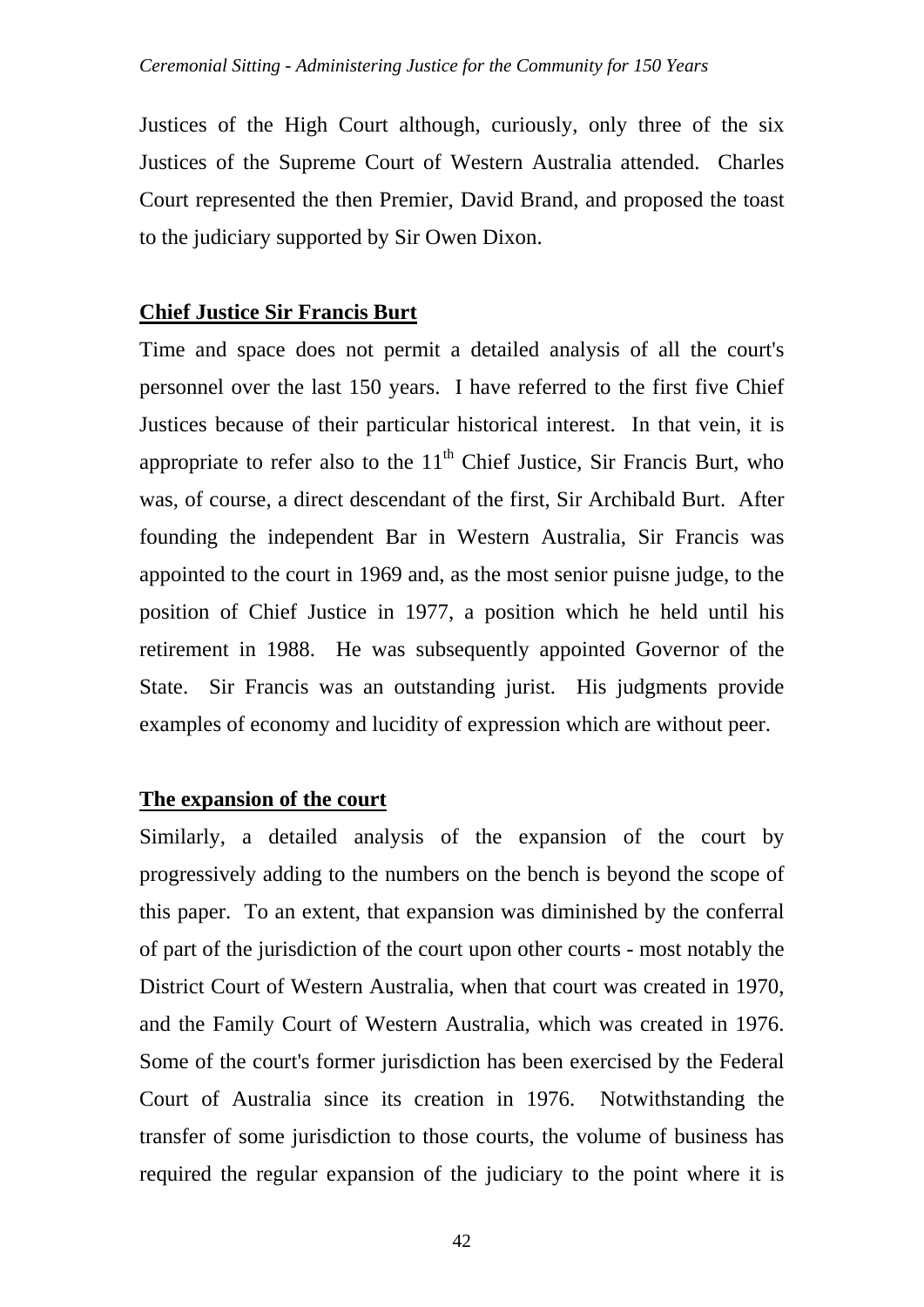now extremely difficult for us all to sit on the bench in this court at one time. Following the appointment of Justice Edelman next month, it may be necessary for some members of the court to sit on the laps of others during ceremonial sittings such as this.

## **Some recurrent themes**

The history of the court over its 150 years reveals some recurrent themes that have a contemporary resonance. One is the litigious propensity of the residents of this State, who appear to have maintained that propensity fairly consistently since the foundation of the colony in 1829.

Another is the perceived level and significance of public disorder and criminal conduct. History suggests that there is a tendency for each generation to believe that disorder and crime are greater than at any previous time. The history of this court strongly suggests that crime is no more pervasive or significant at present than at any previous time in the court's existence.

There is a similar tendency, at least among the judiciary, to consider that the media is more intrusive and critical of contemporary judges than in the past. The passages from press reports of the  $19<sup>th</sup>$  century which I have set out suggest that, if anything, today's media is less critical of the judiciary than was previously the case.

Another recurrent theme, at least up until 1903, was the difficulty the court had in obtaining adequate premises within which to conduct its business.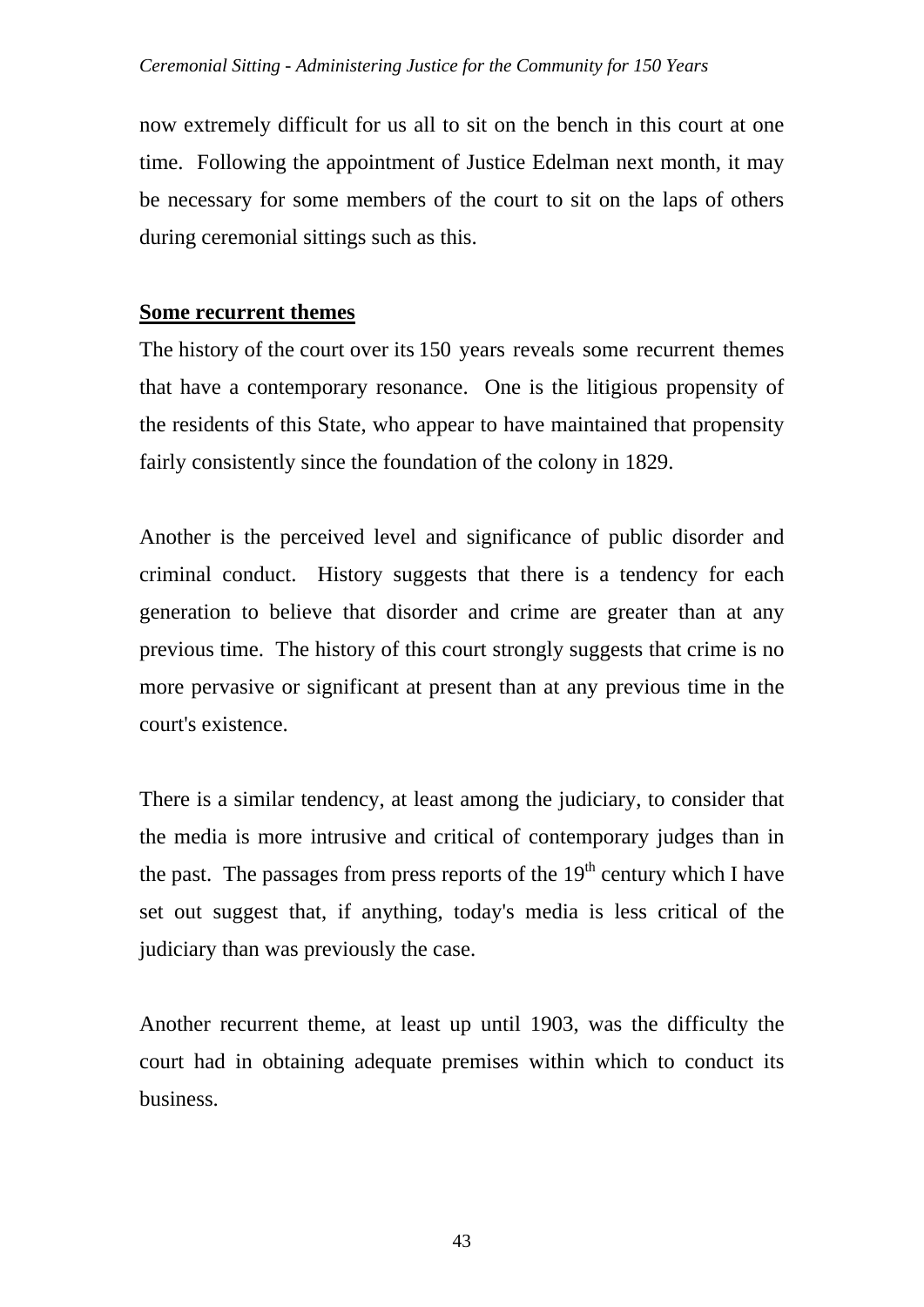Finally, the evils of complexity, technicality and expense involved in the litigious process are not new, and have been the subject of lament since the earliest days of the colony.

# **Mistakes**

Over the course of 150 years, any institution comprised of human beings will make mistakes and this court is no exception. It would be impolite to dwell excessively upon our mistakes on a celebratory occasion such as this. Prominent amongst them, however, is the decision of the Full Court in **Re Haynes**<sup>[25](#page-43-0)</sup>. In 1904, the Barristers' Board refused to permit Edith Haynes to sit an examination which she needed to pass in order to qualify for admission to practice. She brought proceedings against the Board which were referred to the Full Court. Essentially, the question before the court was whether the expression "every person" in the *Legal Practitioners' Act 1893* included women. It is difficult to see how an expression of greater amplitude could have been used by the legislature, especially given the provisions of the *Interpretation Act 1893*, which provided that the word "person" meant "man" and "woman". However, in a feat of extraordinary judicial contortion, the Full Court managed to conclude that the expression "every person" did not include women, on the spurious basis that if it had been the intention of the Parliament to provide that women could be admitted as legal practitioners, it would have said so expressly. It took almost 20 years for legislation promoted by Edith Cowan to overcome this appalling feat of statutory misconstruction.

More recently, criticism has been directed at the court as a result of a number of convictions that have later been found to be unsound and set

<span id="page-43-0"></span><sup>&</sup>lt;sup>25</sup> (1904) 6 WALR 209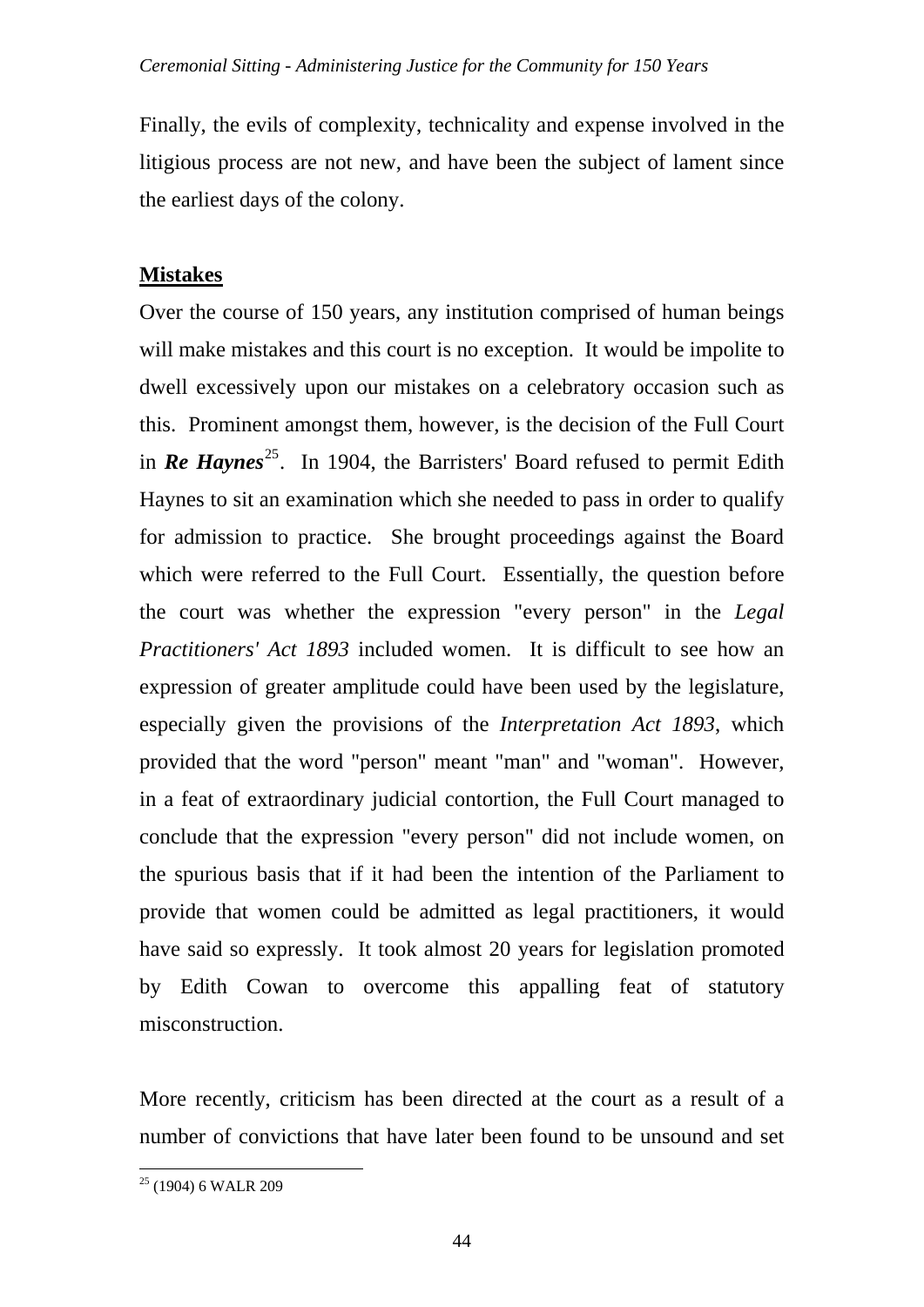aside. A detailed analysis of each of those cases is beyond the scope of this paper but it is plain that in a number of those cases the cause of the problem was outside the control of the court. It is also important to remember that although a number of those cases have come to light in recent years, over a relatively short period, the convictions in question span a much lengthier period, of almost 50 years, and when viewed in that temporal context, are relatively few in number. But, of course, injustice in any case is a travesty which cannot be condoned, and the members of this court have worked, and continue to work, assiduously to minimise the risk of any such injustice. Notwithstanding those efforts, however, it would be fatuous to suggest that mistakes have not been made, and I do not do so.

## **Looking forward**

It is appropriate, when celebrating an anniversary, to spend a little time looking backward and in this paper I have done so. However, it is also appropriate to use the lessons learned from an historical review to look forward, with a view to identifying the challenges of the future. There are a number of specific challenges for the future which I would now like to address.

# **The over-representation of Indigenous people in the criminal justice system**

As I have noted, Aboriginal people have been consistently and grossly over-represented in the criminal justice system of Western Australia since the foundation of the colony in 1829. I have set out the contemporary statistics detailing that over-representation, and the steady deterioration of the position over recent years, in other papers so that it is unnecessary to repeat them here. Those depressing figures show that the head-on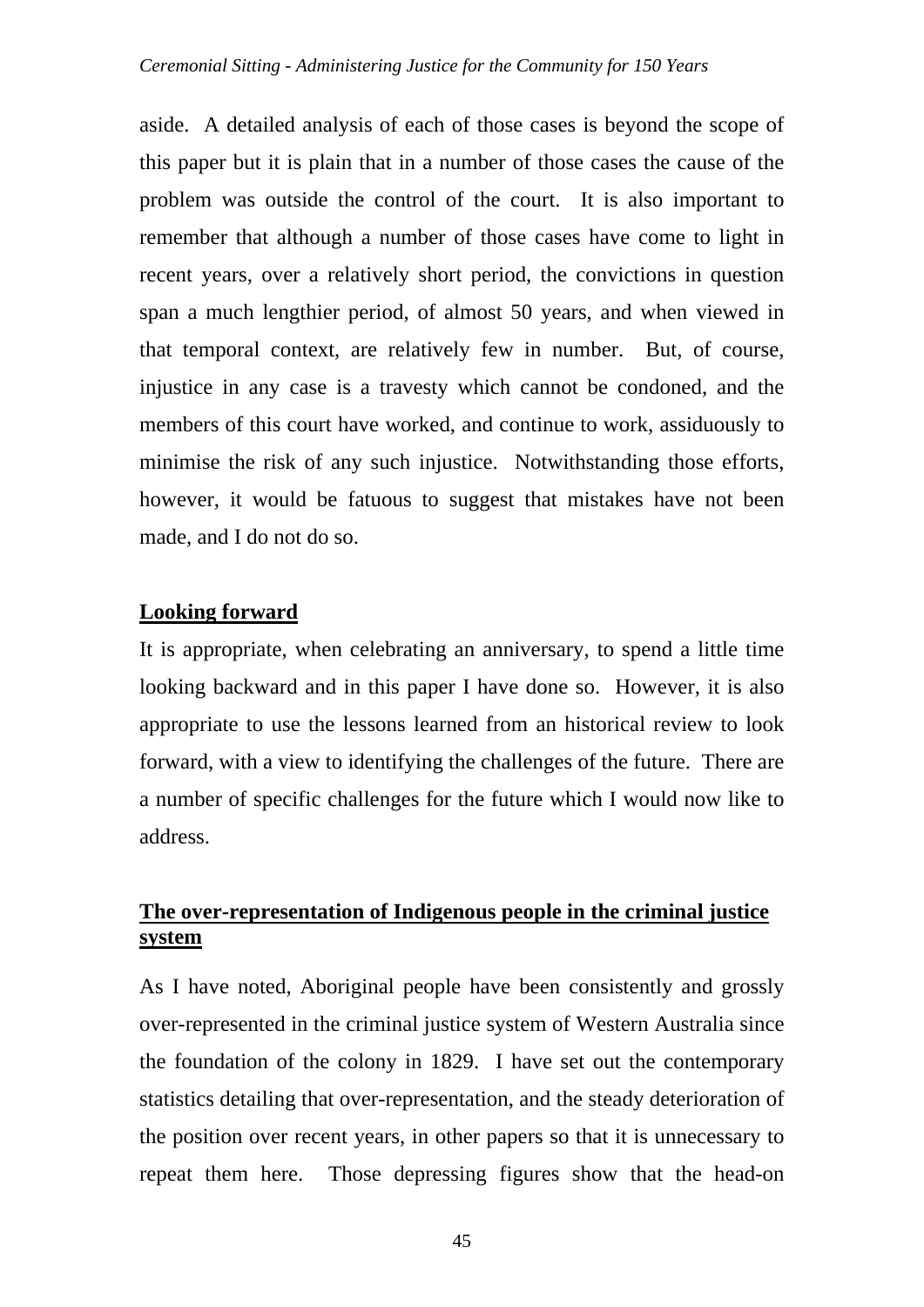#### *Ceremonial Sitting - Administering Justice for the Community for 150 Years*

collision between the law, culture and customs of the European "boat people" and the Aboriginal inhabitants has had enduring ramifications that persist today.

I do not mean to diminish the significance of the role of this court, and of the other criminal courts of Western Australia, by the observation that the causes and, therefore, the solutions to the problem of Aboriginal crime lie outside the court system. The causes lie in all those aspects of Aboriginal disadvantage which are so well known and well documented. They include poor standards of health including infant health and mental health, high levels of substance abuse, family dysfunction, poor school attendance rates, poor rates of participation in employment, low levels of income, inadequate housing, cultural alienation and dispossession from traditional lands. Unless and until these multifaceted aspects of disadvantage are cohesively and holistically addressed, it is inevitable that Aboriginal people will continue to be over-represented in our courts.

It is of great concern that each of these aspects of disadvantage persist despite no lack of good will, resolve or resources having been applied to their alleviation. All mainstream political parties agree that these aspects of disadvantage must be addressed and very substantial public resources have been applied to that end over significant periods. The apparent intractability of these problems suggests that we have not yet found the answers. Perhaps we need to spend more time listening to Aboriginal people and empowering them to take control of their own destiny to arrive at their own solutions. One thing is, however, clear, and that is that the apparent intractability of these problems cannot be allowed to cause any loss of hope or enthusiasm. On the contrary, we must reaffirm our resolve to do anything and everything which we can to improve the living

46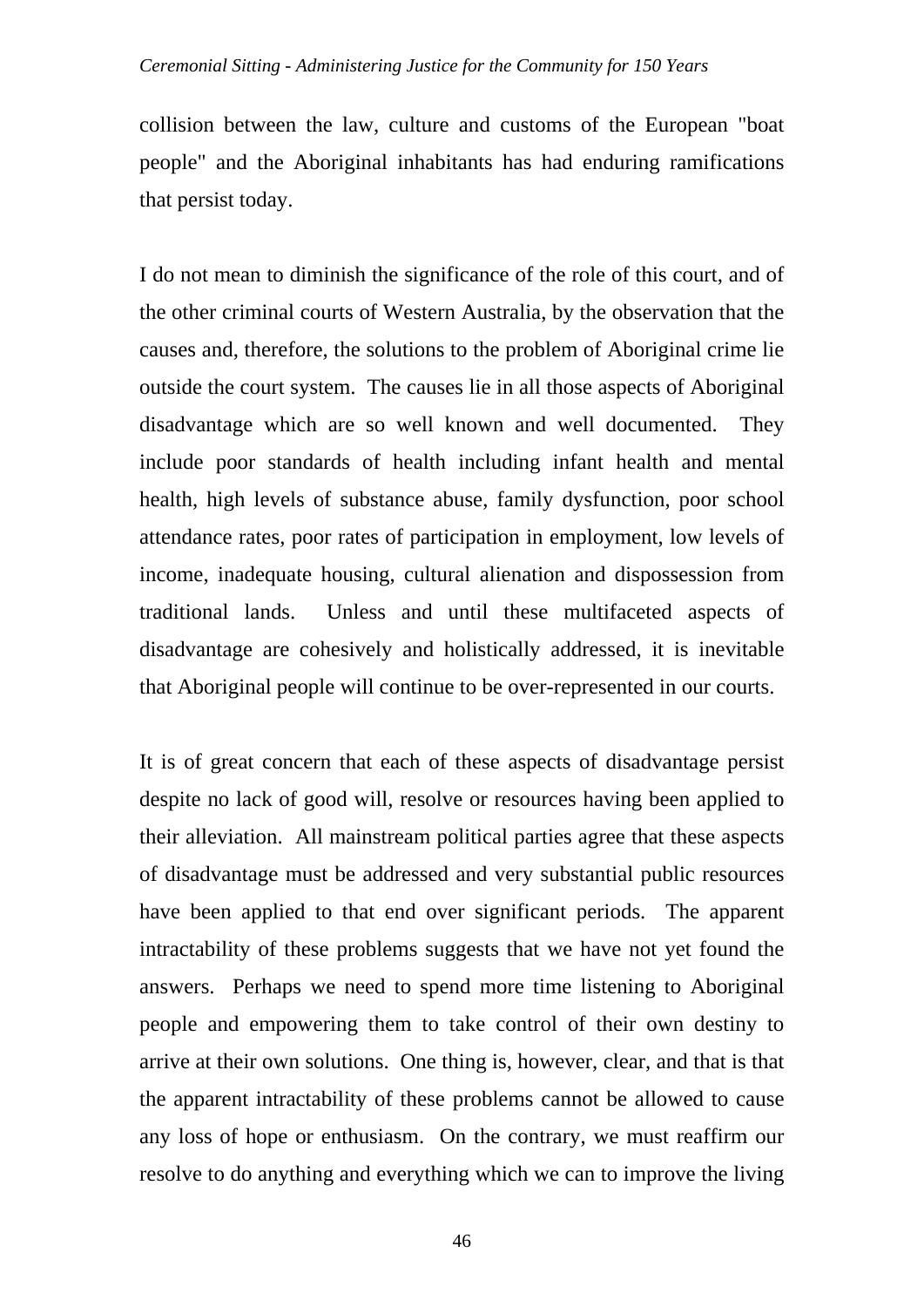conditions and prospects of the descendants of those dispossessed by European settlement.

### **Access to justice**

The evils of cost, technicality and complexity appear to have been a feature of litigation since the creation of the colony in 1829. The exhortation of Lord Goderich to administer the law of Western Australia with the utmost possible degree of simplicity and economy remains an unachieved ambition. Delay seems to be a more recent phenomenon, although it is probably the inevitable consequence of complexity and technicality. Of course, these problems combine to diminish the practical capacity of ordinary Western Australians to access their justice system.

This is not the occasion for the delivery of a detailed manifesto on the steps that might be taken to address these issues. Some of those steps are covered in other papers I have given on these topics. One significant step, however, would be the re-enactment of the legislation creating the superior courts of this State with a view to the elimination of unnecessary technicality and complexity and the provision of legislative support for the steps which we have taken, and which we would like to take in the future, to simplify procedures and expedite the resolution of proceedings. An obvious example is the quaint and impractical definition of the jurisdiction of this court by reference to the jurisdiction of certain English courts on 18 June 1861, to which I have already referred.

The previous government endorsed our proposal for a revision of the legislation constituting the court and for the enactment of legislation providing for the procedures to be adopted in all the civil courts of the State. However, that project had not come to fruition at the time of the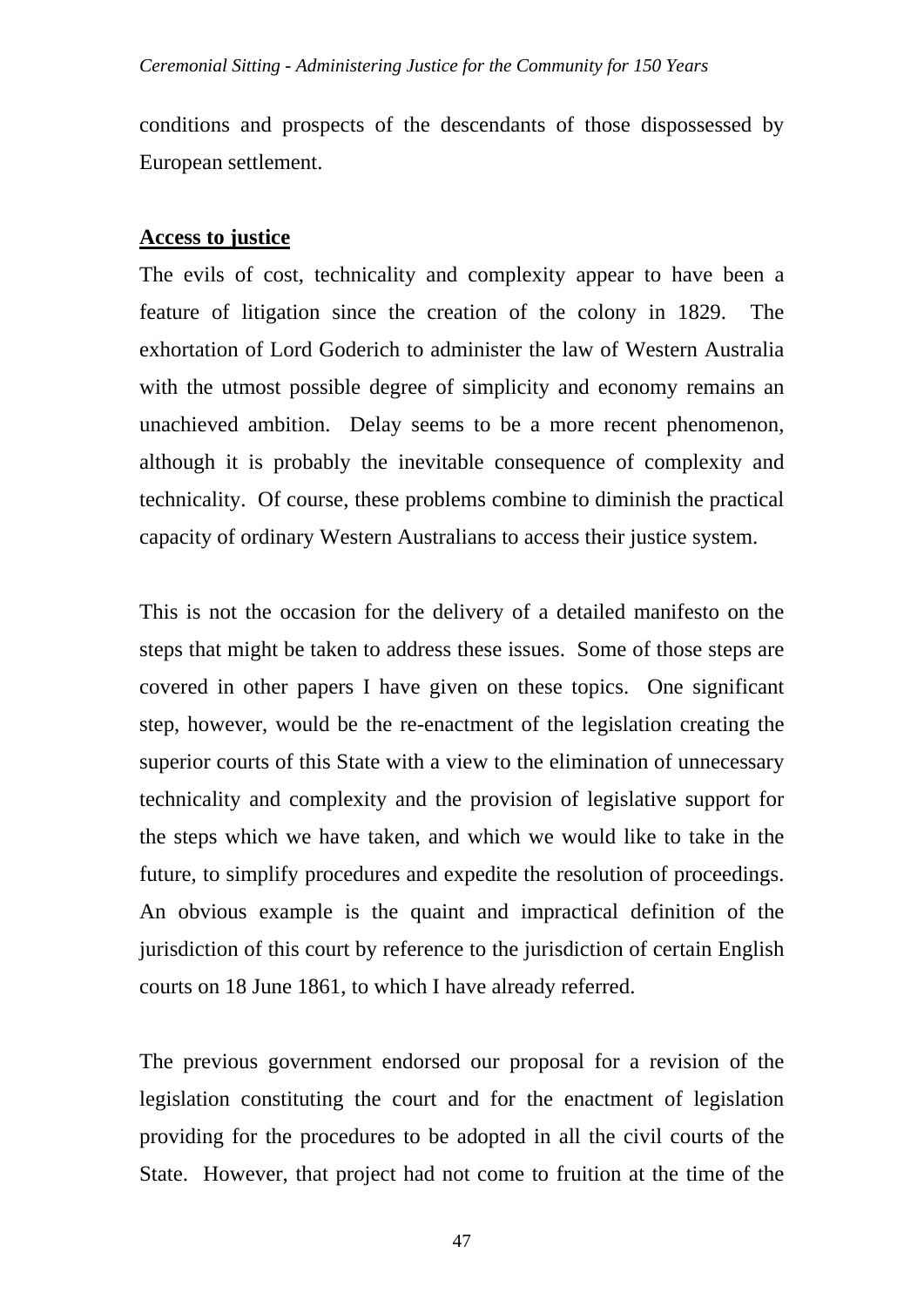#### *Ceremonial Sitting - Administering Justice for the Community for 150 Years*

change in government. I understand that the Attorney General supports the continuation of that project and it is to be hoped that government endorsement will soon be obtained to enable the project to proceed.

Better utilisation of new technology will also greatly facilitate our endeavours to improve access to justice. Although our use of audio visual communications and electronic imaging for trials and appeals remains well advanced, we are well behind other comparable jurisdictions in relation to electronic filing and document management. Unfortunately, the resources have not been made available to enable the introduction of electronic filing systems that are now taken for granted in many other jurisdictions. The absence of those systems not only impedes access to our court but exacerbates the great inefficiencies arising from the current need to conduct court business on three separate sites around the city. Simplified procedures, forms and the use of plain language, coupled with web-based access to our registry and explanatory information relating to our forms and procedures would significantly enhance practical access to justice. These are important priorities for the future.

#### **Electronic media**

Another important aspect of access to justice lies in the provision of information to the community concerning cases that are tried by the court. Of course, our trials and hearings have generally been open to the public since the creation of the court but contemporary Western Australians rely more and more upon all forms of media, printed and electronic, to garner the information which they use to assess the performance of the institutions by which they are governed including the courts. In recent years, this court has actively encouraged and facilitated greater access by all forms of media to our proceedings and we will continue that quest.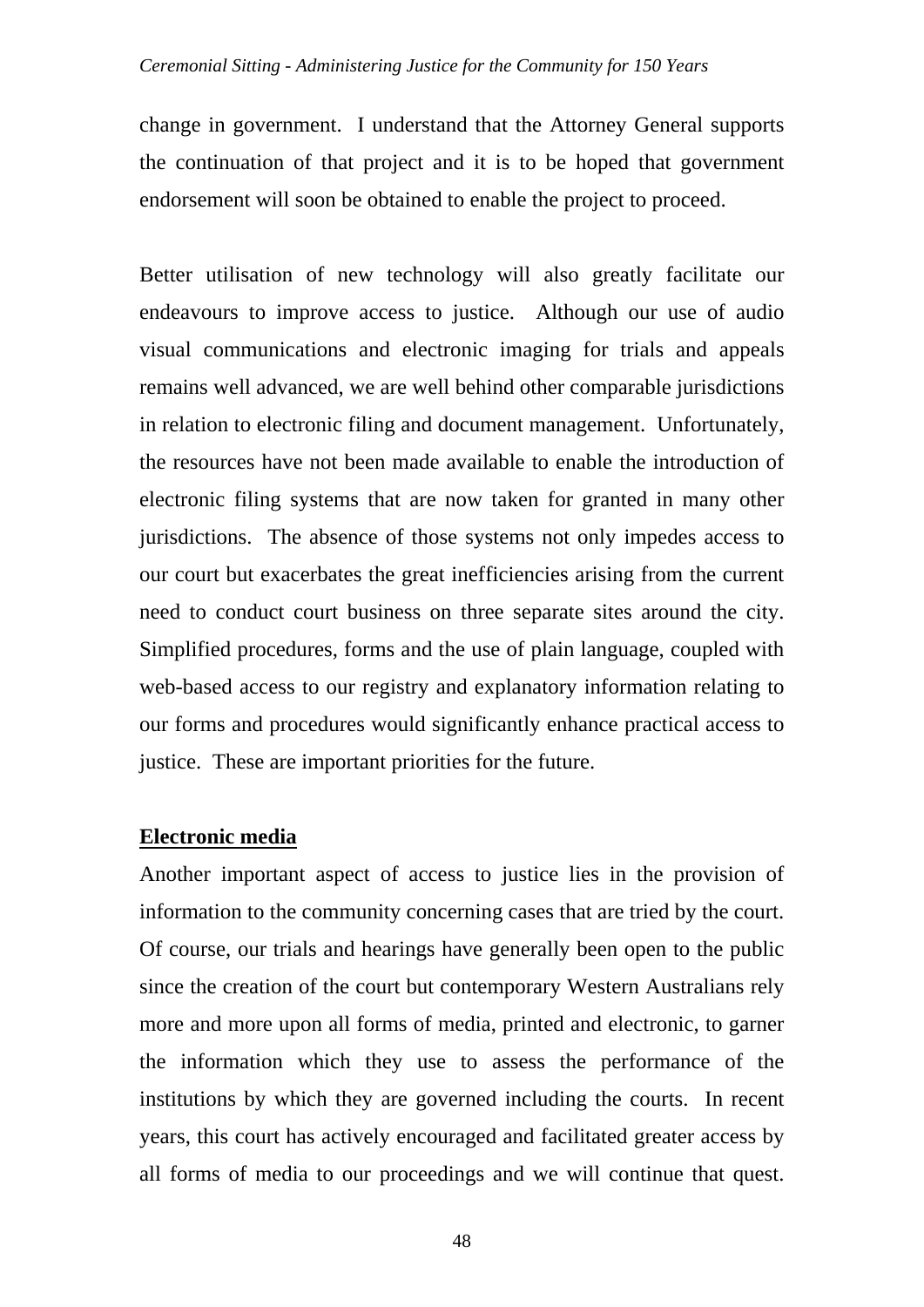One recent example of the steps we have taken is the television broadcast, last night, of a documentary drawn from the video recording of a homicide trial which we believe to have been the first homicide trial in Australia to have been filmed for public dissemination. We are also proposing that as our aging audio visual equipment is replaced, provision be made to enable web-streaming of court proceedings in the new equipment which is installed. This adds little extra cost, but will enable us to utilise web-based media for "virtual" appearances by witnesses and counsel, and perhaps in years to come, streaming of court proceedings to the public. This is not to say that we are presently committed to web-streaming as there are a number of difficulties with that, merely that we think it wise to obtain the capacity to move in that direction if we wish.

Another challenge which we will have to address arises from the impact which the new media is having upon communications from and to the courtroom, and between participants in the court process. Social networks like Facebook, mobile phones with video recording and Twitter capacity, websites like YouTube which enable everyone to publish images, blog sites and so on have all radically changed the ways in which members of our community gather information and communicate with each other. The issues which arise for courtroom management, especially in jury trials, will have to be addressed sooner rather than later.

## **Court premises**

The problem of obtaining suitable premises for the conduct of the business of the court plagued the court during its first 40 years of operation and has resurfaced over the last 20 years of operation. The magnificent building in which we now sit was designed to house three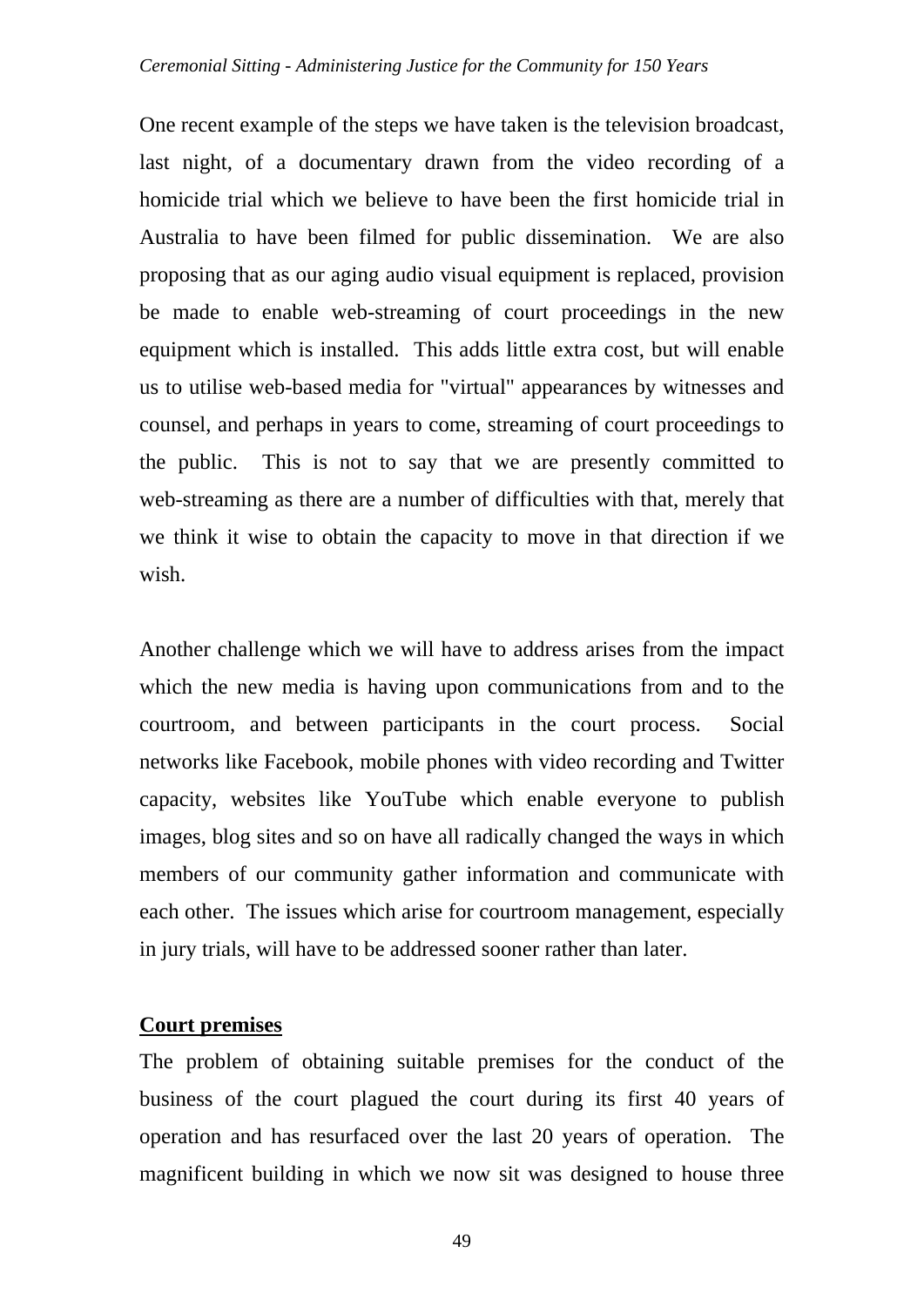judges, whereas the court now has 22 judges, a master and nine registrars. At the turn of the last century, executive government realised that the provision of appropriate premises for the court, and which provided an appropriate symbol of the importance of law and order to our community, was a key priority of government. They were prepared to allocate a significant proportion of the financial resources of the State, which had been expanded by a boom derived from the exploitation of natural resources (at that time, gold) in order to meet that need. It is regrettable that over the last 20 years, successive governments experiencing the benefits of a similar boom, but of much greater proportions, have not seen the same priorities and have not found it possible to address the chronic inadequacy of our current accommodation arrangements.

However, at the risk of being branded a naïve optimist, I am hopeful that our accommodation needs will soon be addressed. With the active support of the Premier and the Treasurer and Attorney General, for which we are most grateful, active consideration is being given to the provision of accommodation in a building approximately 35 storeys in height which is to be developed as part of the arrangements for the refurbishment of the Old Treasury building and adjacent precincts. The site is between the Old Treasury building and the Town Hall, immediately adjacent to the spot upon which the felling of a tree is taken to have denoted the establishment of the City of Perth. Although not our preferred site, it is nevertheless appropriate and, subject to some considerations which I will shortly mention, could provide the court with the accommodation it needs to continue to serve the community effectively over the next period of its existence.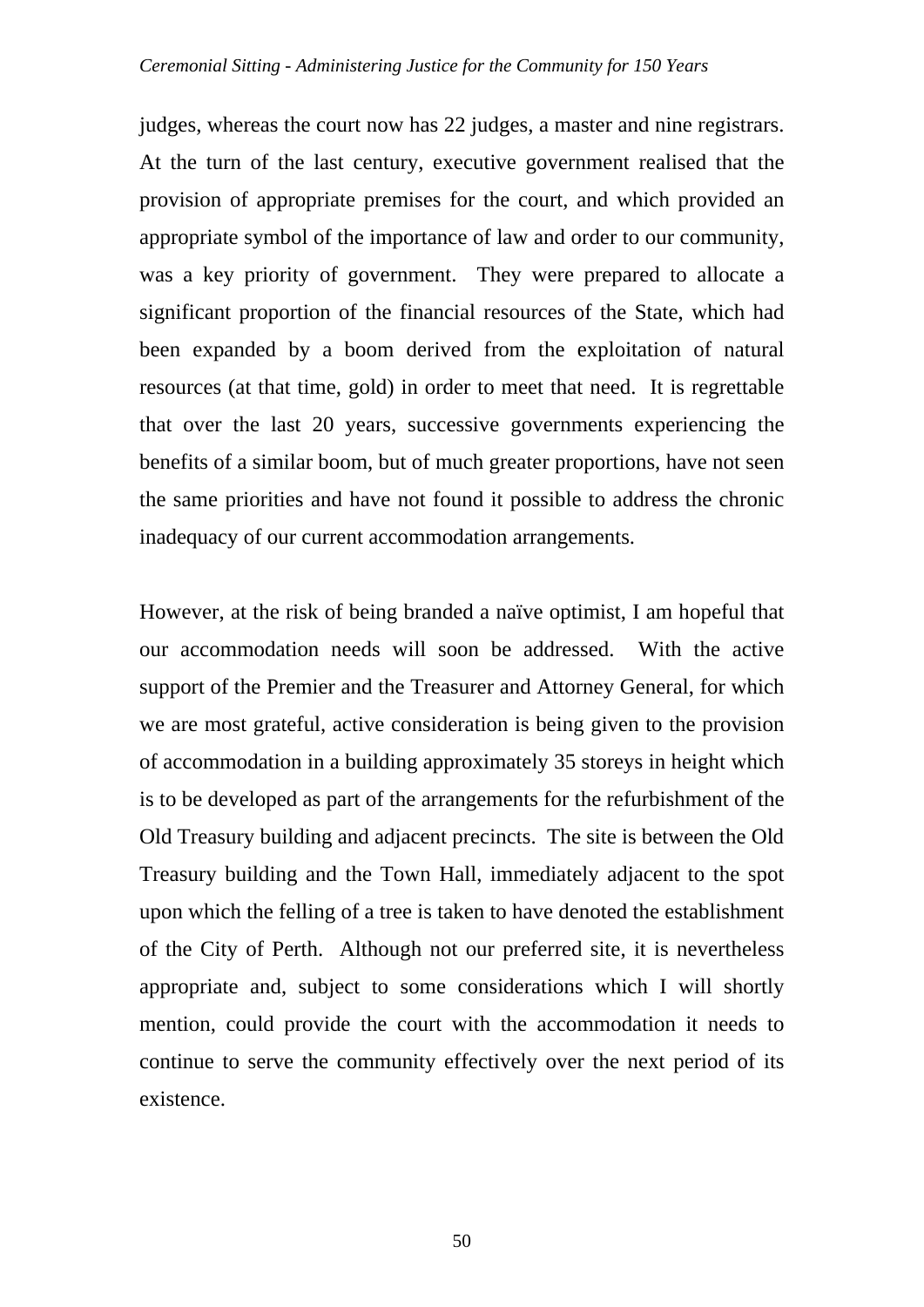If that objective is to be met, there are some minimum requirements that must also be met. First, the building must be designed and constructed as a court building, and not just as another office tower. That portion of the building which is to be occupied by the court must be specifically designed with our needs and requirements in mind and in detailed consultation with the judiciary. Appropriate security arrangements will have to be made throughout the building, including at ground floor level, where all entrants will need to be vetted. Separate circulations will need to be provided to enable the judiciary to travel between relevant portions of the building without intersecting with litigants. Because the court will not initially need to occupy all of a building of this magnitude, there can be no objection to other occupants of the building, but they must be compatible with the fundamental use of the building as a court.

Second, the court must have security of tenure over the premises which it occupies. This court is very different to the many other public institutions for which government provides accommodation. Its continued existence and operation is protected by the Constitution of the Commonwealth and is part of our constitutional framework. The accommodation provided to the court must be provided on a long-term basis. Some guide to what I mean by long-term can be gleaned from the fact that we continue to sit in a building which was constructed over 100 years ago. Security of tenure must be provided for a period of equivalent magnitude if the court is to have a stable base for the conduct of its operations into the future.

Third, the expansion of the court over its first 150 years can be expected to continue into the future. The rate of development of our State, fuelled by a resources boom of unparalleled proportions, will inevitably lead to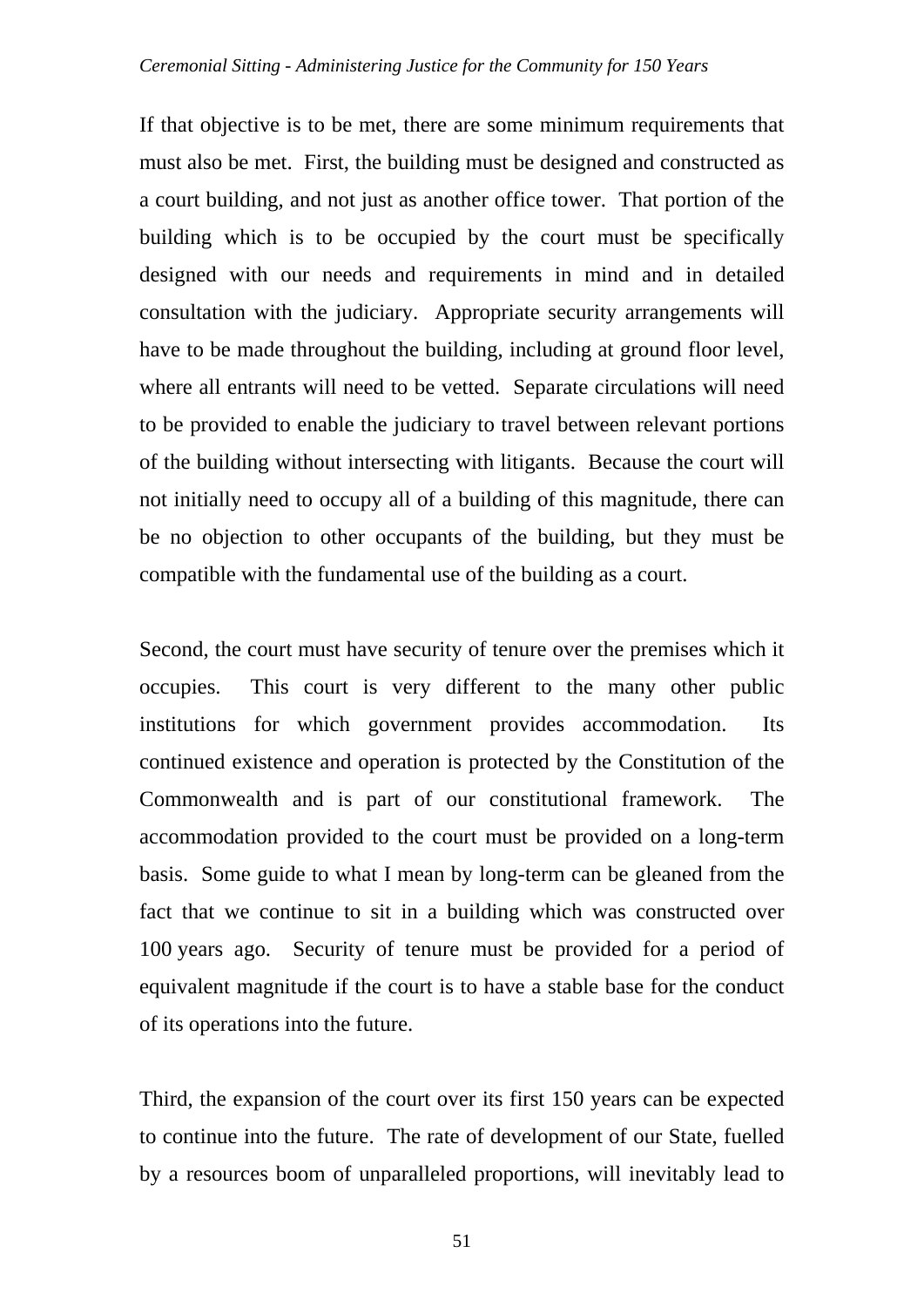equivalent growth in court business. It is therefore essential that plans be made for the future expansion of the premises available to the court within the building to which I have referred. The building is of sufficient magnitude to enable "future proofing" on a scale which will likely solve the court's accommodation problems for the indefinite future.

Some idea of the magnitude of the future proofing required can be gleaned from the history I have related. Taking into account the transfer of some of this court's jurisdiction to the District Court, the Family Court and the Federal Court, today more than 50 judges are required to discharge the work performed by six judges 50 years ago. The future growth of the court can be contained to some extent by increasing efficiencies through the better use of technology, simplification of process, greater use of alternative dispute resolution, more effective case management and further devolution of jurisdiction to other courts. However, despite these measures, the growth in our State will make expansion of the court inevitable and it would be most unwise to plan for growth at any rate less than a doubling of the court's requirements for accommodation between now and 2050.

Plans for the provision of premises for the court in the building to which I refer are still at an early stage of development. Decisions in respect of the allocation of the business of the court between this building and the new building are yet to be made, although it is known that it would not be possible to conduct any criminal work in the building proposed for construction adjacent to the Old Treasury Building. This inevitably means that the criminal work of the court will have to be conducted using the two good criminal courts in this building and the courts that have been made available to us in the District Court building. Obviously the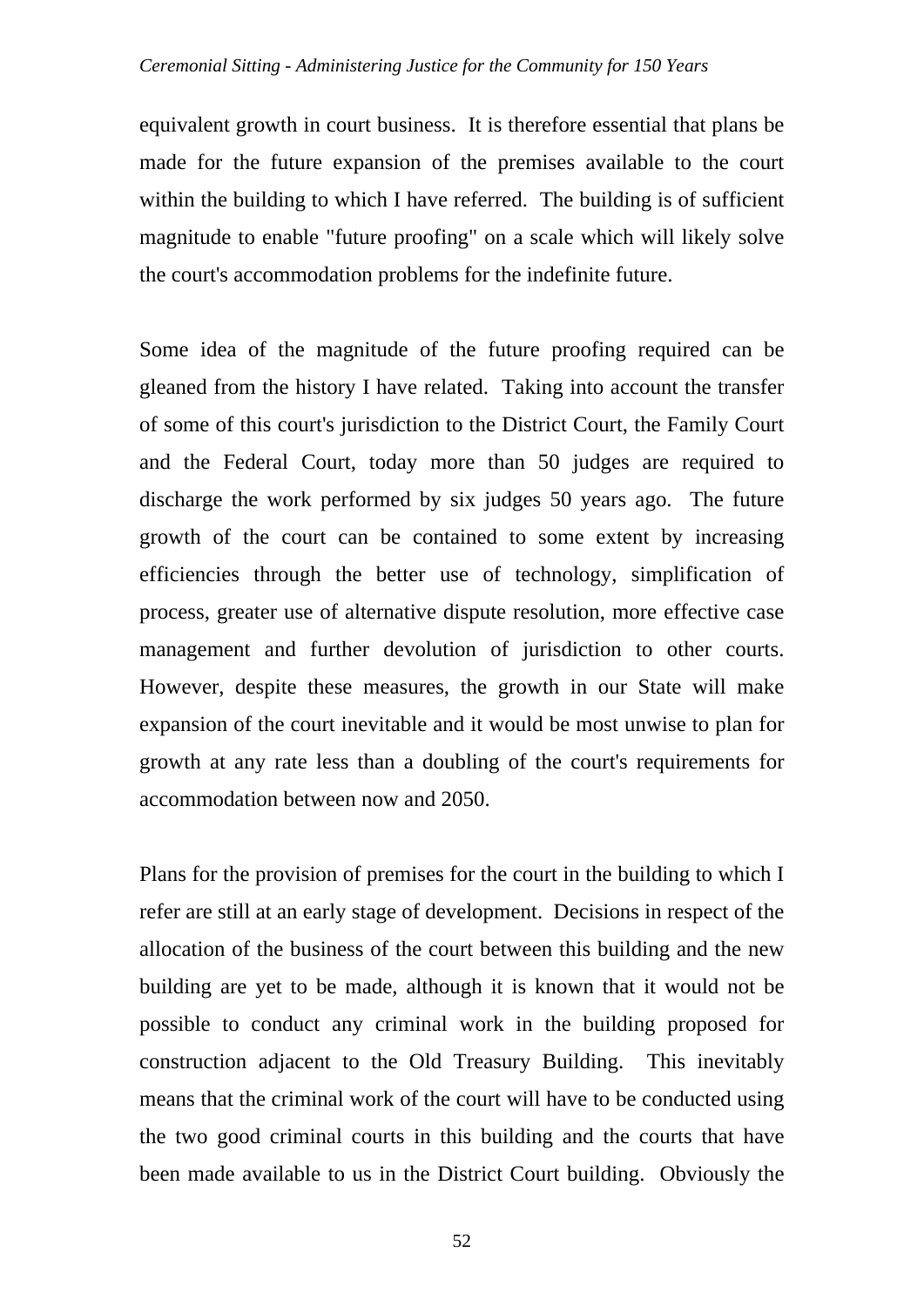### *Ceremonial Sitting - Administering Justice for the Community for 150 Years*

splitting of functions across sites is less than optimal, but the fundamentally different requirements of a building in which criminal work is conducted predicate this outcome.

As I have noted, no commitment has been made by government for the provision of premises to the court in this new building. The cynic in me notes that government has given similarly active consideration to other proposals to meet the future accommodation requirements of the court many times over the last 20 years, all to no avail. However, it would be churlish to do other than express our considerable gratitude to the Attorney General and Treasurer, and to the Premier, for their support for this possible project, which has the capacity satisfactorily to meet our accommodation needs if the minimum requirements to which I have referred are met.

#### **Conclusion**

For 150 years, this court has stood at the apex of the systems that have existed within the colony and later the State of Western Australia for the maintenance of law and order and the administration of justice. The judges of this court have done their best, and will continue to do their best to be faithful to their oath to administer the law for the benefit of all, without fear or favour, affection or ill will. This court has been, and will continue to be, a vital component of the rule of law, which is an essential aspect of our liberal democracy, and which distinguishes our system of government from the despotic and autocratic regimes which exist in too many of the countries of the world. The residents of this State can come to this court confident in the knowledge that they will be given a fair hearing and that the court will do its best to provide an outcome which best meets the justice of the case. The history of the court has not been